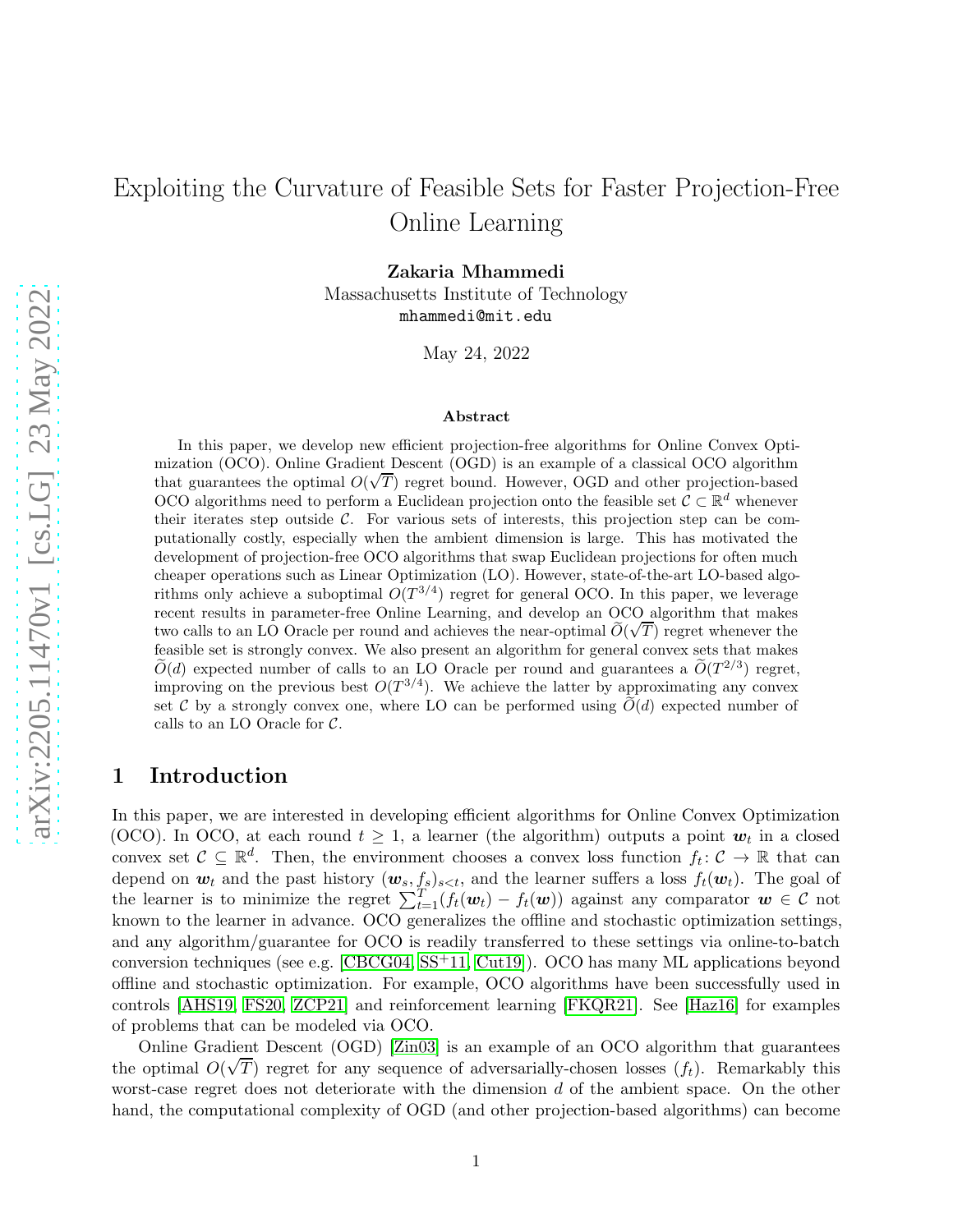prohibitively large when d is large due to the complexity of the Euclidean projections that need be performed whenever the iterates of the algorithm step outside the feasible set  $\mathcal{C}$  [\[Jag13\]](#page-14-0). This computational challenge has motivated the search for efficient projection-free OCO algorithms. The vast majority of projection-free algorithms are based on the Frank-Wolfe (FW) algorithm [\[FW](#page-13-3)+56] that was initially used for offline smooth optimization on polyhedral sets. The FW algorithm swaps potentially expensive projections onto the set  $\mathcal C$  for Linear Optimization on  $\mathcal C$ , which can often be performed efficiently [\[Jag13\]](#page-14-0). The algorithm was later extended to the OCO setting with linear losses [\[KV05\]](#page-14-1) and subsequently to general online and stochastic optimization; see e.g. [\[HK12,](#page-13-4) [HL16,](#page-13-5) [HM20\]](#page-14-2).

The computational advantage that FW-style algorithms bring comes at the cost of a worse performance as measured by regret. In fact, for general convex sets and convex functions, the bestknown regret bound of any FW-style algorithm in OCO is of order  $O(T^{3/4})$  [\[HK12\]](#page-13-4), which is much worse than the optimal  $O(\sqrt{T})$  regret bound guaranteed by, for example, OGD. As we detail in the related works paragraph below, many works have leveraged additional structure of the OCO setting of interest, such as the smoothness/strong convexity of the losses or the smoothness of the set  $\mathcal C$ itself, to improve on the  $O(T^{3/4})$  regret. In this paper, we exploit the curvature (strong convexity) of the feasible set to improve over the state-of-the-art regret bound of FW-style projection-free algorithms.

Contributions. We present a new projection-free algorithm for OCO that achieves the nearoptimal  $\tilde{O}(\sqrt{T})$  regret bound when the set C is strongly convex (see §[2](#page-3-0) for a definition and examples). Our new algorithm makes at most two calls/round to a Linear Optimization Oracle (LOO) on the set  $\mathcal C$ . Among algorithms that use a similar number of LOO calls, our algorithm is the first to guarantee a  $\tilde{O}(\sqrt{T})$  regret bound on strongly convex sets and general convex losses, improving on guarantee a  $\tilde{O}(\sqrt{T})$  regret bound on strongly convex sets and general convex losses, improving on the previous best  $O(T^{2/3})$  by [\[WZ21\]](#page-15-3). Our solution relies on recent techniques in parameter-free Online Learning.

For our second contribution, we present an algorithm for general convex sets and convex losses that makes  $\widetilde{O}(d)$  expected # of calls per round to an LOO and achieves a  $O(T^{2/3})$  regret bound (improving over the previous best  $O(T^{3/4})$  for this setting). To achieve this result, we show how any convex set can be approximated by a strongly convex one, where our algorithm from the previous paragraph can be applied. Here, a natural trade-off between set approximation and regret arises. Optimal tuning of the parameters leads to our  $\tilde{O}(T^{2/3})$  regret bound (see Tab. [1](#page-2-0) for a results' summary). One of the major hurdles we overcome involves showing that Linear Optimization on the approximate set can be done efficiently with only  $\tilde{O}(d)$  expected # of calls to an LOO for the original set  $\mathcal C$  (this may be of independent interest).

Related Works. Our paper adds to the long line of research into efficient projection-free algorithms for online, offline, and stochastic optimization [\[FW](#page-13-3)+56, [KV05,](#page-14-1) [Haz08,](#page-13-6) [HK12,](#page-13-4) [Jag13,](#page-14-0) [HL16,](#page-13-5) [Gar16,](#page-13-7) [Ker20,](#page-14-3) [HM20,](#page-14-2) BRZ21. [\[HK12\]](#page-13-4) were the first to obtain the  $O(T^{3/4})$  regret for general OCO. This regret bound has been improved to  $O(T^{2/3})$  for smooth [resp. strongly convex] losses by [\[HM20\]](#page-14-2) [resp. [\[KG21\]](#page-14-4)] using an algorithm that makes a single call to an LOO per round. The geometry of the set  $\mathcal C$  has also been exploited in the design of efficient projection-free algorithms. [\[GH16\]](#page-13-8) presented an algorithm that achieves a  $O(\sqrt{T})$  regret when the feasible set is a polytope while making a single call to an LOO per round.  $[MYJ<sup>+</sup>12]$  and  $[LK19]$  exploited the smoothness of the feasible set to achieve better regret bounds. In particular, when the set  $\mathcal C$  is smooth, [\[LK19\]](#page-14-5) present a projection-free algorithm that guarantees the optimal  $O(\sqrt{T})$  regret. However, the algorithms of [\[LK19\]](#page-14-5) and [\[MYJ](#page-15-4)+12] use a Separation/Membership Oracle instead of an LOO. Along the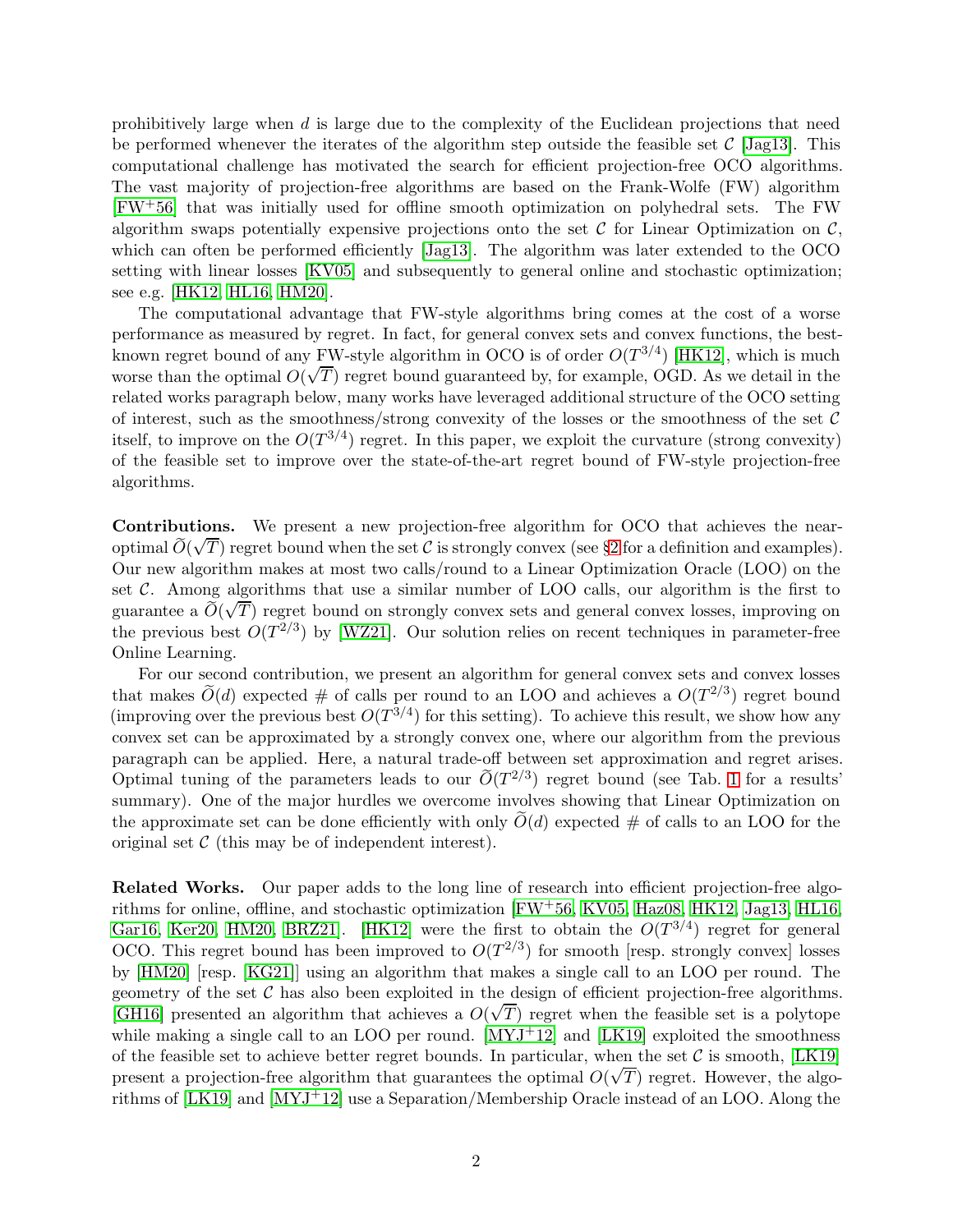| Loss Functions                        | Feasible Set<br>$\mathcal{C} \subset \mathbb{R}^d$ | Oracle Type           | $#$ Oracle Calls<br>per Round | Regret Bound                |                 |
|---------------------------------------|----------------------------------------------------|-----------------------|-------------------------------|-----------------------------|-----------------|
|                                       |                                                    |                       |                               |                             |                 |
| General                               | General                                            | Linear Optimization   |                               | $T^{3/4}$                   | [HK12, GK22]    |
| General                               | General                                            | Linear Optimization   | $d\ln(d\kappa T)$             | $(\kappa T)^{2/3}$          | Theorem 16      |
| General                               | $\mu$ -strongly conv.                              | Linear Optimization   |                               | $\mu^{-1} T^{2/3}$          | [WZ21]          |
| General                               | $\mu$ -strongly conv.                              | Linear Optimization   | $\overline{2}$                | $\sqrt{\mu^{-1}T \ln T}$    | Theorem 8       |
| $\alpha$ -strongly conv.              | General                                            | Linear Optimization   |                               | $\alpha^{-1}T^{2/3}$        | [KG21]          |
| $\alpha$ -strongly conv.              | $\mu$ -strongly conv.                              | Linear Optimization   |                               | $\alpha\mu^{-2}\sqrt{T}$    | [WZ21]          |
| Smooth                                | <b>General</b>                                     | Linear Optimization   |                               | $(\beta + \sqrt{d})T^{2/3}$ | [HM20]          |
| Linear                                | General                                            | Linear Optimization   |                               | $\sqrt{T}$                  | [KV05]          |
| Linear with                           | $\mu$ -strongly conv.                              | Linear Optimization   |                               | $(\mu L)^{-1} \ln T$        | [HLGS16, Mol20] |
| $\ \mathbf{G}_t\  \geq Lt, \forall t$ |                                                    |                       |                               |                             |                 |
| General                               | $\lambda$ -smooth                                  | Membership/Separation |                               | $(\lambda + 1)\sqrt{T}$     | [LK19]          |
| General                               | General                                            | Membership/Separation | 1 to $\ln T$                  | $\kappa\sqrt{T}$            | [Mha21, GK22]   |

<span id="page-2-0"></span>Table 1: Summary of new (this paper) and existing regret bounds for different OCO settings. In the rows containing  $\kappa$ , it is assumed that C satisfies  $\mathbb{B}(r) \subseteq \mathcal{C} \subseteq \mathbb{B}(R)$  for some  $r, R > 0$  and  $\kappa = R/r$ . In the antepenultimate row,  $\mathbf{G}_t \coloneqq \sum_{s=1}^t \mathbf{g}_s$  denotes the sum of the observed subgradients  $(\mathbf{g}_t)$ .

same lines, [\[Mha21,](#page-14-6) [GK22\]](#page-13-9) recently presented algorithms that achieve the optimal  $O(\sqrt{T})$  regret for general OCO using  $\tilde{O}(1)$  calls per round to a Separation/Membership Oracle. Algorithms that use Separation/Membership Oracles can be viewed as complementary to those that use an LOO (see Appendix [A\)](#page-17-0). In this paper, our focus is on algorithms that use an LOO.

We also exploit the geometry of the feasible set to achieve improved regret bounds. In particular, we consider the case where  $\mathcal C$  is strongly convex. Strong convexity of a set has been leveraged in the offline optimization setting by [\[GH15,](#page-13-11) [ALLW18\]](#page-12-4) to achieve the fast  $O(1/T^2)$  rate for smooth, strongly convex objectives. Their algorithms make  $O(T)$  calls to an LOO after T rounds. [\[KdP21\]](#page-14-7) proved fast rates for FW on strictly convex sets. Like in this paper, [\[WZ21\]](#page-15-3) also considered OCO with strongly convex feasible sets. However, their algorithm achieves the suboptimal  $O(T^{2/3})$ regret for general losses. To guarantee a  $O(\sqrt{T})$  regret bound, they require strong convexity of the losses—something that we do not require in this work. Finally, [\[HLGS16\]](#page-13-10) presented an algorithm that achieves a logarithmic regret in Online Linear Optimization whenever the norm of the sum of the loss vectors grows linearly with the number of rounds. A similar condition was exploited in the works of [\[AW17,](#page-12-5) [Mol20\]](#page-15-5) to achieve a logarithmic regret. In this paper, we impose no such condition on the growth of the sum of the subgradients. In Table [1,](#page-2-0) we summarize the existing results just discussed and contrast them with ours.

To build our algorithms, we put together various techniques from OCO an convex geometry. Our main algorithm relies crucially on a comparator adaptive subroutine—an algorithm whose regret scales with the norm of the comparator [\[MS12,](#page-15-6) [MO14,](#page-15-7) [OP16,](#page-15-8) [FKMS17,](#page-13-12) [CO18,](#page-12-6) [MK20\]](#page-14-8). The idea of sleeping experts [\[AKCV12,](#page-12-7) [GSVE14\]](#page-13-13) will also be central to the design of our algorithm. When it comes to applying our result for general convex sets, we use a recent result by [\[Mol20\]](#page-15-5) that approximates a bounded convex set by a strongly convex one. Our contribution here is an explicit, efficient algorithm for LO over the approximate set.

**Outline.** In  $\S$ [2,](#page-3-0) we introduce our notation and necessary definitions. In  $\S$ [3,](#page-3-1) we present some background results in OCO we need to develop our algorithms. In §[4,](#page-5-0) we present our main algorithm for strongly convex sets, and in §[5,](#page-9-0) we extend our method to general sets by approximating them with strongly convex sets and designing efficient LOOs for the latter. We conclude with a discussion in §[6.](#page-11-0)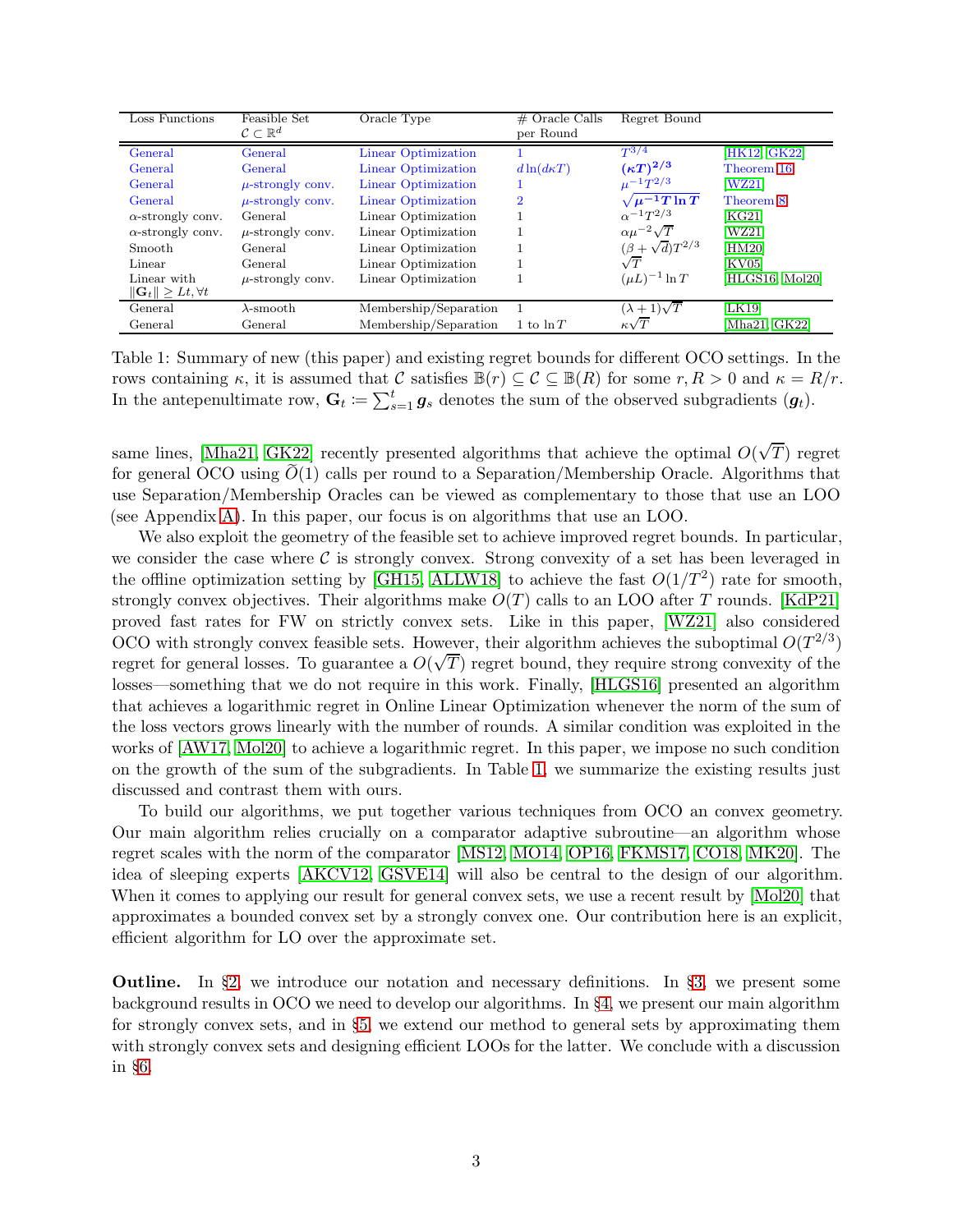## <span id="page-3-0"></span>2 Notation and Definitions

In this section, we present our notation and necessary definitions for the remainder of the paper. Throughout, we will assume that  $\mathcal C$  is a closed convex set containing the origin and such that  $\mathcal{C} \subseteq \mathbb{B}(R)$ , where  $\mathbb{B}(R)$  denotes the Euclidean ball of radius  $R > 0$ . For a convex function  $f: \mathbb{R}^d \to$  $\mathbb{R} \cup \{ +\infty \},$  we let  $\partial f(\boldsymbol{x}) \coloneqq \{ \boldsymbol{g} \in \mathbb{R}^d \colon f(\boldsymbol{y}) \geq f(\boldsymbol{x}) + \langle \boldsymbol{g}, \boldsymbol{y} - \boldsymbol{x} \rangle, \forall \boldsymbol{y} \in \mathbb{R}^d \}$  denote the subdifferential of f at  $x \in \mathbb{R}^d$ . As is standard in OCO [\[CBL06\]](#page-12-8), we will express our bounds in terms of the linearized regret  $\sum_{t=1}^T \langle g_t, w_t - u \rangle$  where  $(w_t)$  are the iterates of the algorithm;  $(g_t \in \partial f_t(w_t));$  $(f_t)$  the sequence of convex losses chosen by the environment; and **u** is a comparator in C. By convexity, we have  $f_t(\boldsymbol{w}_t) - f_t(\boldsymbol{u}) \le \langle \boldsymbol{g}_t, \boldsymbol{w}_t - \boldsymbol{u} \rangle$ , for all  $\boldsymbol{u}$ , and so a bound on the linearized regret immediately implies a bound on the standard regret. We let  $\|\cdot\|$  denote the Euclidean norm in  $\mathbb{R}^d$ . For any  $f: \mathcal{K} \to \mathbb{R}$ , we let  $\operatorname{argmin}_{u \in \mathcal{K}} f(u)$  denote the subset of points in  $\mathcal{K}$  that minimize f. For any  $a, b \in \mathbb{N}$  s.t.  $a \leq b$ , we let  $[a..b] := \{a, a+1, \ldots, b\}$ ,  $[b] := [1..b]$ , and  $x_{a..b} := (x_a, \ldots, x_b)$ , for any sequence  $(x_i)$ . We use  $\widetilde{O}(\cdot)$  to hide poly-log-factors in problem parameters. We now present necessary definitions in convex analysis (see e.g. [\[HUL04\]](#page-14-9)), where we assume that  $\mathcal{K} \subseteq \mathbb{R}^d$  is a convex set.

<span id="page-3-3"></span>**Definition 1.** The support function  $\sigma_K$  of K is  $\sigma_K(\boldsymbol{w}) := \sup_{\boldsymbol{u} \in \mathcal{K}} \langle \boldsymbol{u}, \boldsymbol{w} \rangle$ , for  $\boldsymbol{w} \in \mathbb{R}^d$ . The Gauge function  $\gamma_{\mathcal{K}}$  of  $\mathcal{K}$  is defined as  $\gamma_{\mathcal{K}}(\boldsymbol{w}) \coloneqq \inf \{\lambda > 0 : \boldsymbol{w} \in \lambda \mathcal{K}\},\$  for  $\boldsymbol{w} \in \mathbb{R}^d$ .

<span id="page-3-4"></span>**Definition 2.** The polar set  $\mathcal{K}^{\circ}$  of  $\mathcal{K}$  is defined as  $\mathcal{K}^{\circ} := \{ \mathbf{u} \in \mathbb{R}^d : \langle \mathbf{u}, \mathbf{w} \rangle \leq 1, \ \forall \mathbf{w} \in \mathcal{K} \}.$ 

**Definition 3** ([\[GH15\]](#page-13-11)). The set K is  $\mu$ -strongly convex w.r.t. a norm  $\|\cdot\|$ , for  $\mu > 0$ , if for any  $\theta \in [0,1]$  and any  $\boldsymbol{x},\boldsymbol{y} \in \mathcal{K}$  and  $\boldsymbol{v} \in \mathbb{R}^d$  s.t.  $\|\boldsymbol{v}\| \leq \mu\theta(1-\theta)\|\boldsymbol{x}-\boldsymbol{y}\|^2/2$ , we have  $\theta\boldsymbol{x}+(1-\theta)\boldsymbol{y}+\boldsymbol{v} \in \mathcal{K}$ .

Strongly convex sets include, for example, the balls induced by  $\ell_p$  norms, shatten norms, and group norms [\[GH15\]](#page-13-11). A partial characterization of strongly convex sets is given in [\[GH15,](#page-13-11) Lemma 2. It is known that strong convexity of a set K implies a form of Lipschitz-continuity of the support function  $\sigma_K$  [\[Via82,](#page-15-9) [Pol96,](#page-15-10) [ALLW18\]](#page-12-4). We now state this result (see [\[ALLW18,](#page-12-4) Lemma 18]), which will be key in our analysis:

<span id="page-3-2"></span>**Lemma 4.** If K is  $\mu$ -strongly convex for  $\mu > 0$  w.r.t.  $\|\cdot\|$ , then for any  $\boldsymbol{x}, \boldsymbol{y} \in \mathbb{R}^d \setminus \{\boldsymbol{0}\}$ , we have

$$
\forall (\mathbf{u},\mathbf{v}) \in \partial \sigma_{\mathcal{K}}(\mathbf{x}) \times \partial \sigma_{\mathcal{K}}(\mathbf{y}), \qquad \|\mathbf{u}-\mathbf{v}\| \leq 2\|\mathbf{x}-\mathbf{y}\|(\mu(\|\mathbf{x}\|+\|\mathbf{y}\|))^{-1}.
$$

## <span id="page-3-1"></span>3 Building Blocks: Helper OCO Algorithms

In this section, we present some OCO algorithms that will constitute the building blocks of our main algorithm. In particular, we present the classical Follow-The-Leader (FTL) algorithm, which is projection-free, and state its regret guarantee on strongly convex sets. We then present the comparator-adaptive algorithm FreeGrad [\[MK20\]](#page-14-8), whose regret bound scales with the magnitude of the comparator. Finally, we will combine FTL and FreeGrad into a single algorithm that we call Follow-The-Scaled-Leader (FTSL). FTSL inherits the projection-free and comparator-adaptive properties of FTL and FreeGrad, respectively. FTSL is the main building block of our projection-free algorithm (introduced in §[4\)](#page-5-0) that we show guarantees the optimal (up to log-factors)  $\tilde{O}(\sqrt{T})$ regret bound on strongly convex sets (the comparator-adaptive property of FTSL is key here).

Follow-The-Leader. To build our projection-free algorithm for strongly convex sets, we will use the Follow-The-Leader (FTL) subroutine displayed in Algorithm [1.](#page-4-0) It is clear that FTL requires only one Linear Optimization step per round and no projections onto  $\mathcal{C}$ . When the set  $\mathcal{C}$  is strongly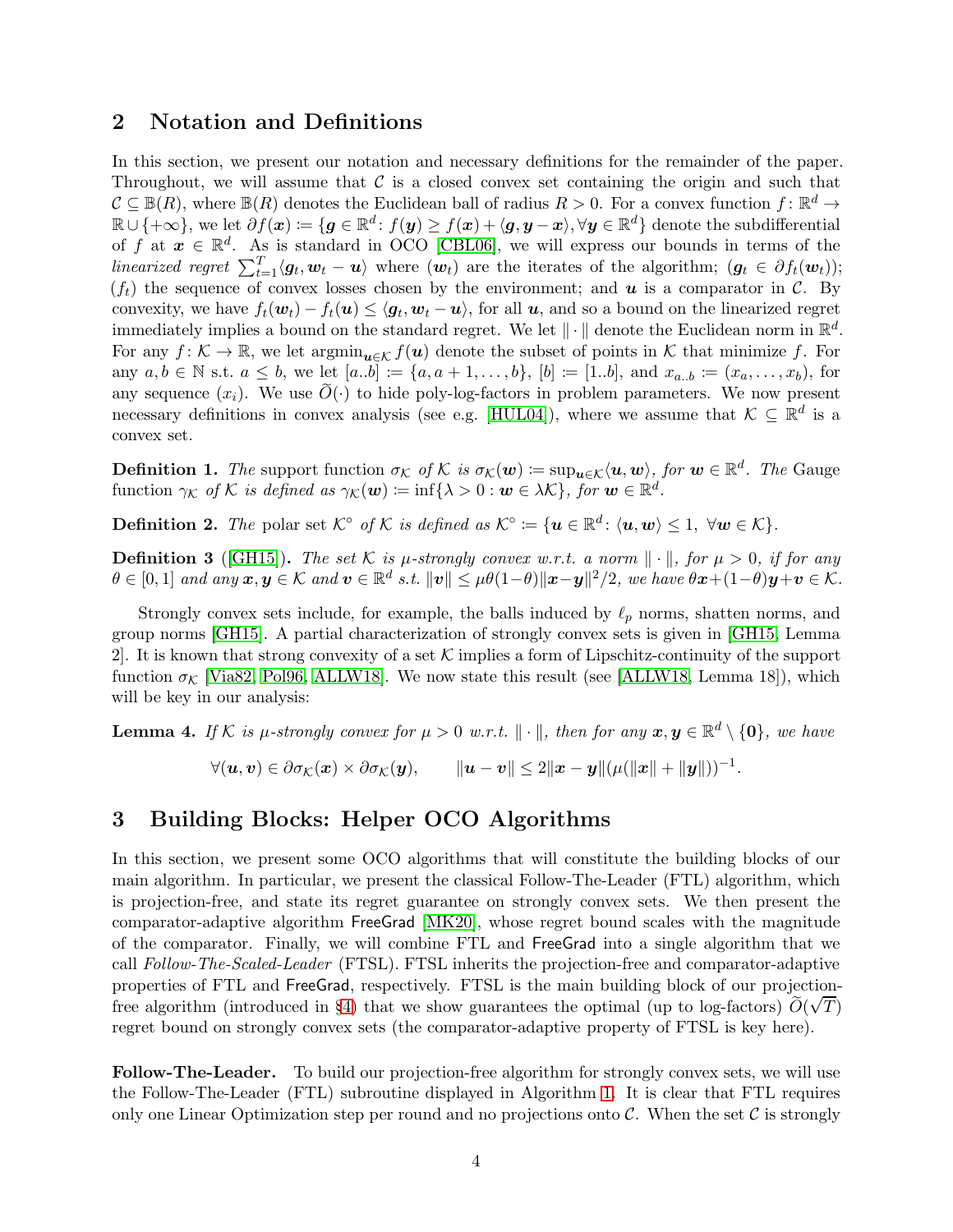convex, one can use the 'Lipschitz-continuity' property of the support function in Lemma [4](#page-3-2) and the standard regret decomposition of FTL to derive the following regret bound for FTL (see e.g. [\[Mol20\]](#page-15-5) for a similar statement and App. [B.1](#page-17-1) for a proof):

<span id="page-4-4"></span>**Lemma 5** (Regret of FTL on  $\mathcal{C}$ ). Suppose that C is a  $\mu$ -strongly convex set w.r.t.  $\|\cdot\|$  for  $\mu > 0$ . Let  $(w_t)$  be the iterates of  $\mathcal{A}_{\text{FTL}}(\mathcal{C})$  (Alg. [1\)](#page-4-0) in response to any sequence of subgradients  $(g_s \in \partial f_s(w_s))$ . If  $(g_s)$  satisfy  $\|\sum_{s=1}^t g_s\| > 0$ , for all  $t \in [T]$ , then for all  $T \ge 1$  and all  $u \in C$ ,

$$
\sum_{t=1}^T \langle \boldsymbol{g}_t, \boldsymbol{w}_t - \boldsymbol{u} \rangle \leq \sum_{t=1}^T \frac{2\|\boldsymbol{g}_t\|^2}{\mu \|\sum_{s=1}^t \boldsymbol{g}_s\|}.
$$

**FreeGrad.** Another building block in our main algorithm is a comparator-adaptive subroutine AFG in 1d, whose regret against any comparator  $u \in \mathbb{R}$  is less than  $\tilde{O}(|u|\sqrt{T})$  after T rounds. Though there are many recent algorithms that achieve such a guarantee, we choose  $A_{FG}$  to be FreeGrad [\[MK20\]](#page-14-8) since I] its outputs have a closed-form expression; and II) it has a data-dependent regret bound that can be much smaller than  $\tilde{O}(|u|\sqrt{T})$  in practice. We first describe FreeGrad in  $\mathbb{R}^d$ . If we let  $\mathbf{G}_{t-1} := \sum_{s=1}^{t-1} g_s$  [resp.  $V_{t-1} := \sum_{s=1}^{t-1} ||g_s||^2$ ] be the sum of past subgradients [resp. squared subgradient norms], then the output of FreeGrad at round t is given by  $w_t = -G_{t-1}$ .  $\Psi_L(\|\mathbf{G}_{t-1}\|, V_{t-1}),$  where

<span id="page-4-2"></span>
$$
\Psi_L(s, v) := \frac{(2v + L|s|) \cdot L^2}{2(v + L|s|)^2 \sqrt{Lv}} \cdot \exp\left(\frac{|s|^2}{2v + 2L|s|}\right),\tag{1}
$$

and  $L > 0$  is a scale parameter for the norm of the subgradients. The quantity  $\Psi_L(||\mathbf{G}_{t-1}||, V_{t-1})$ can be seen as an adaptive learning rate. The instantiation of FreeGrad in one dimension, which we denote by  $A_{FG}$  from now on, is summarized in Alg. [2](#page-4-1) and has the following guarantee [\[MK20,](#page-14-8) Thm. 6]:

<span id="page-4-5"></span>**Lemma 6.** Let  $L > 0$  and  $(z_t)$  be the outputs of  $\mathcal{A}_{\mathsf{FG}}(L)$  in response to any sequence of subgradients  $(g_t \in \partial f_t(z_t))$  s.t.  $|g_t| \leq L$ . Then, for all  $z \in \mathbb{R}$ ,  $V_T \coloneqq \sum_{t=1}^T g_t^2$ , and  $R_T(z) \coloneqq \sum_{t=1}^T \langle g_t, z_t - z \rangle$ :

<span id="page-4-1"></span>
$$
R_T(z) \le 2|z|\sqrt{V_T \ln(1+2|z|V_T/L^2)} + 4L|z| \ln(4|z|\sqrt{V_T}/L) + L.
$$

A crucial property of this bound is that the regret against the origin is a constant.

<span id="page-4-0"></span>

|                                                                                                 | Algorithm 1 Follow-The-Leader $\mathcal{A}_{\text{FTL}}(\mathcal{C})$ Algorithm 2 1d FreeGrad w. param. $L > 0$ . $\mathcal{A}_{\text{FG}}(L)$ |
|-------------------------------------------------------------------------------------------------|------------------------------------------------------------------------------------------------------------------------------------------------|
| <b>Require:</b> Convex set $C$ .                                                                | Set $z_1 = G_0 = V_0 = 0$ .                                                                                                                    |
| Set $w_1 \in \mathcal{C}$ .                                                                     | for $t = 1, 2, $ do                                                                                                                            |
| for $t = 1, 2, $ do                                                                             | Play $z_t$ and observe $g_t \in \partial f_t(z_t)$ .                                                                                           |
| Play $w_t$ and observe $g_t \in \partial f_t(w_t)$ .                                            | Set $G_t = G_{t-1} + g_t$ and $V_t = V_{t-1} + g_t^2$ .                                                                                        |
| Set $w_{t+1} \in \operatorname{argmin}_{w \in \mathcal{C}} \sum_{s=1}^{t} w^{\mathsf{T}} g_s$ . | Set $z_{t+1} = -G_t \cdot \Psi_L(G_t, V_t)$ , with $\Psi_L$ as in (1).                                                                         |
| end for                                                                                         | end for                                                                                                                                        |

**Comparator Adaptive Algorithm Wrapper.** We now present an algorithm wrapper  $A_{CA}$ (Alg. [3\)](#page-5-1) that takes in any base algorithm  $\beta$  defined on C and uses  $A_{\text{FG}}$  to essentially turn  $\beta$  into a comparator adaptive algorithm.  $A_{\text{CA}}$  is based on a recent  $\mathbb{R}^d$ -to- $\mathbb{R}$  OCO reduction by [\[CO18,](#page-12-6) Section 3. In the next section, where we consider a strongly convex set  $\mathcal{C}$ , we will set the subroutine  $\mathcal{B}$  to FTL. We call the resulting algorithm Follow-The-Scaled-Leader, and we write

<span id="page-4-3"></span>
$$
\mathcal{A}_{\text{FTSL}}(\cdot) := \mathcal{A}_{\text{CA}}(\mathcal{A}_{\text{FTL}}(\mathcal{C}), \cdot). \tag{2}
$$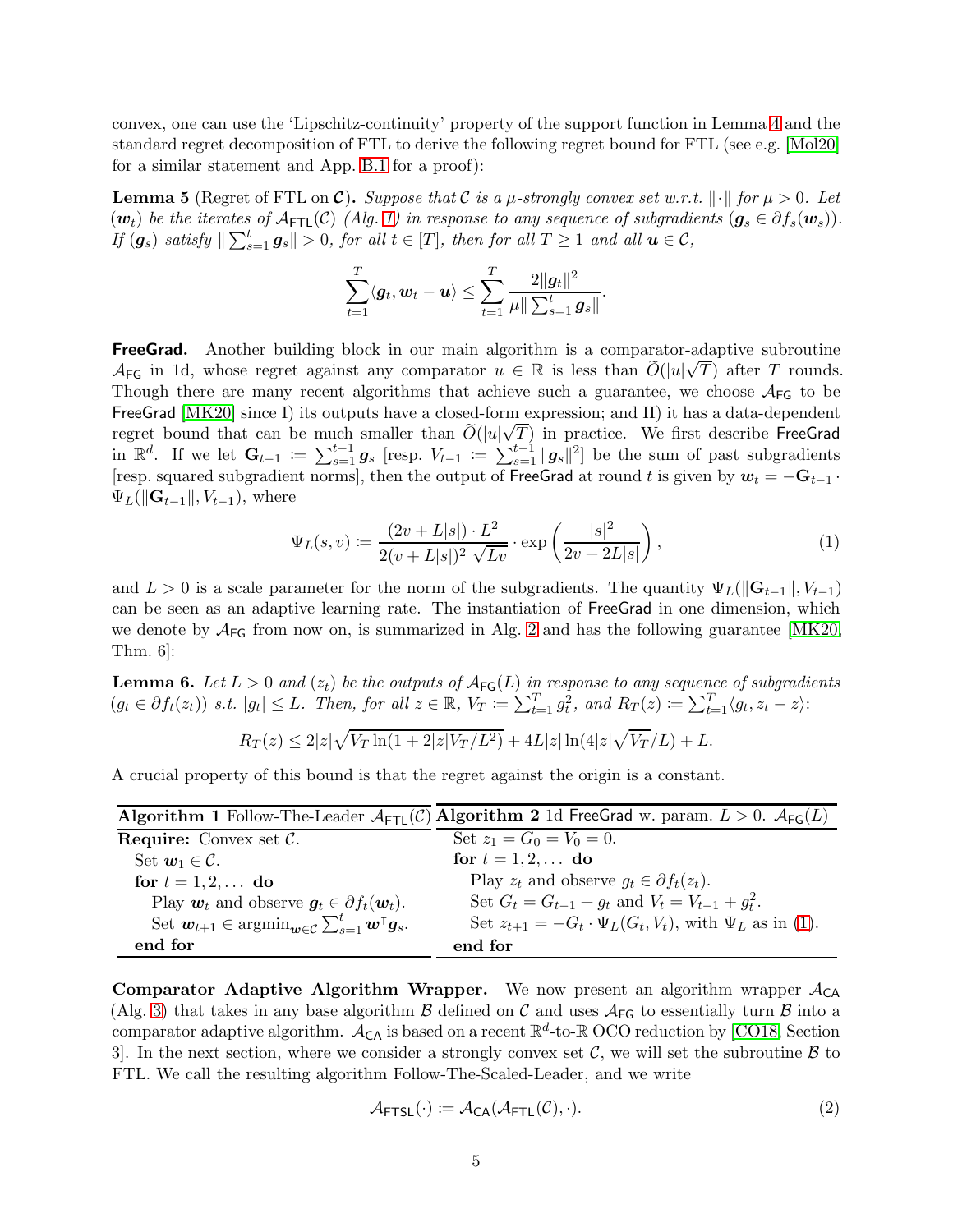<span id="page-5-1"></span>Algorithm 3 Comparator Adaptive Algorithm Wrapper  $A_{CA}(\mathcal{B}, L)$ .  $(A_{FTSL}(\cdot) = A_{CA}(A_{FTL}(\mathcal{C}), \cdot))$ **Require:** OCO subroutine B on C. Parameter  $L > 0$ . Instance  $A_{FG} \equiv A_{FG}(L)$  of Alg. [2.](#page-4-1)

1: for  $t = 1, 2, ...$  do

- 2: Get  $z_t$  and  $\boldsymbol{w}_t \in \mathcal{C}$  from  $\mathcal{A}_{\mathsf{FG}}$  and  $\mathcal{B}$ , respectively.<br>3: Play  $\boldsymbol{u}_t = z_t \boldsymbol{w}_t \in \mathcal{C}$  and observe  $\boldsymbol{q}_t \in \partial f_t(\boldsymbol{u}_t)$ .
- 3: Play  $u_t = z_t w_t \in C$  and observe  $g_t \in \partial f_t(u_t)$ .<br>4: Send  $z \mapsto \langle w_t, q_t \rangle z$  and  $w \mapsto \langle w, q_t \rangle$  as the  $t^t$
- 4: Send  $z \mapsto \langle w_t, g_t \rangle z$  and  $w \mapsto \langle w, g_t \rangle$  as the  $t^{\text{th}}$  loss function to  $\mathcal{A}_{\text{FG}}$  and  $\mathcal{B}$ , respectively.

Like FTL,  $A_{\text{FTSL}}$  will be projection-free. But unlike FTL, the regret of  $A_{\text{FTSL}}$  at the origin will be a constant—regardless of the magnitude of the sum of the subgradients. Leveraging this property will be key in showing that our main algorithm, which uses  $A_{\text{FTSL}}$  as a subroutine, guarantees a  $\widetilde{O}(\sqrt{T})$  regret bound on strongly convex sets. We now state a guarantee for Alg. [3](#page-5-1) whose proof follows simply by adding and subtracting  $\sum_{t=1}^{T} \gamma_{\mathcal{C}}(u) g_t^{\mathsf{T}} w_t$  from the regret of Alg. [3,](#page-5-1) where  $\gamma_{\mathcal{C}}$  is as in Definition [1.](#page-3-3)

<span id="page-5-2"></span>**Lemma 7.** Let  $L > 0$ . Further, let  $\mathcal{A}_{FG} \equiv \mathcal{A}_{FG}(L)$  and B be the subroutines within Algorithm [3.](#page-5-1) Then, the outputs  $(u_t)$  of Alg. [3](#page-5-1) in response to any sequence of subgradients  $(g_t \in \partial f_t(u_t))$ , satisfy

<span id="page-5-5"></span>
$$
\forall \mathbf{u} \in \mathcal{C}, \quad \sum_{t=1}^{T} \langle \mathbf{g}_t, \mathbf{u}_t - \mathbf{u} \rangle = R_T^{\mathcal{A}_{\text{FG}}}(\gamma_{\mathcal{C}}(\mathbf{u})) + \gamma_{\mathcal{C}}(\mathbf{u}) \cdot R_T^{\mathcal{B}}(\mathbf{u}/\gamma_{\mathcal{C}}(\mathbf{u})), \tag{3}
$$

where  $R_T^{\mathcal{A}_{FG}}(\cdot) \coloneqq \sum_{t=1}^T (z_t - \cdot) \langle \boldsymbol{w}_t, \boldsymbol{g}_t \rangle$  [resp.  $R_T^{\mathcal{B}}(\cdot) \coloneqq \sum_{t=1}^T \langle \boldsymbol{g}_t, \boldsymbol{w}_t - \cdot \rangle$ ] is the regret of  $\mathcal{A}_{FG}$  [resp.  $\mathcal{B}$ ] in response to the losses  $(z \mapsto \langle \boldsymbol{w}_t, \boldsymbol{g}_t \rangle z)$  [resp.  $\boldsymbol{w} \mapsto \langle \boldsymbol{w}, \boldsymbol{g}_t \rangle$ ].

## <span id="page-5-0"></span>4 A Projection-Free Algorithm for Strongly Convex Sets

In this section, we start by describing the ideas leading up to our main algorithm (displayed in Alg. [4\)](#page-7-1). Along the way, we illustrate how using the  $A_{\text{FTSL}}$  subroutine defined in [\(2\)](#page-4-3) as a building block allows us to achieve the desired  $\tilde{O}(\sqrt{T})$  regret bound for strongly convex sets. We state the guarantee of Alg. [4](#page-7-1) in Thm. [8,](#page-7-0) which we follow by a proof sketch. The full proof is presented in App. [B.3.](#page-17-2) We now discuss the key ideas leading to our solution. In what follows,  $R > 0$  is such that  $C \subseteq \mathbb{B}(R)$ .

**Warmup: an impracticable algorithm.** Let  $\tau \in [T]$  and consider an Algorithm A that outputs  $w_{1,T} \subset \mathcal{C}$ , where  $w_{1,\tau}$  [resp.  $w_{\tau+1,T}$ ] are the iterates of an instance of  $\mathcal{A}_{\text{FTSL}}$  (see [\(2\)](#page-4-3)) that is initialized at round 1 [resp. round  $\tau + 1$ ]. Suppose  $\tau$  is the last round such that  $\|\mathbf{G}_{\tau}\|^2 \leq \frac{\dot{V}_{\tau}}{\mu R}$ , where  $\mathbf{G}_{\tau} \coloneqq \sum_{s=1}^{\tau} g_s$ ,  $V_{\tau} \coloneqq \sum_{s=1}^{\tau} ||g_s||^2$ , and  $(g_s \in \partial f_s(\boldsymbol{w}_s))$  are the observed subgradients. That is,

<span id="page-5-4"></span><span id="page-5-3"></span>
$$
\tau = \max\{t \in [0..T] : \|\mathbf{G}_t\| \le \sqrt{V_t/(R\mu)}\}.
$$
\n(4)

Under this assumption, we can bound the regret of A between the rounds 1 and  $\tau$  as follows:  $\forall u \in \mathcal{C},$ 

$$
\sum_{s=1}^{\tau} \langle \mathbf{g}_s, \mathbf{w}_s - \mathbf{u} \rangle \leq \sum_{s=1}^{\tau} \langle \mathbf{g}_s, \mathbf{w}_s \rangle + ||\mathbf{u}|| \cdot ||\mathbf{G}_{\tau}|| \leq L + \sqrt{RV_{\tau}/\mu} = O(L\sqrt{RT/\mu}), \tag{5}
$$

<sup>5:</sup> end for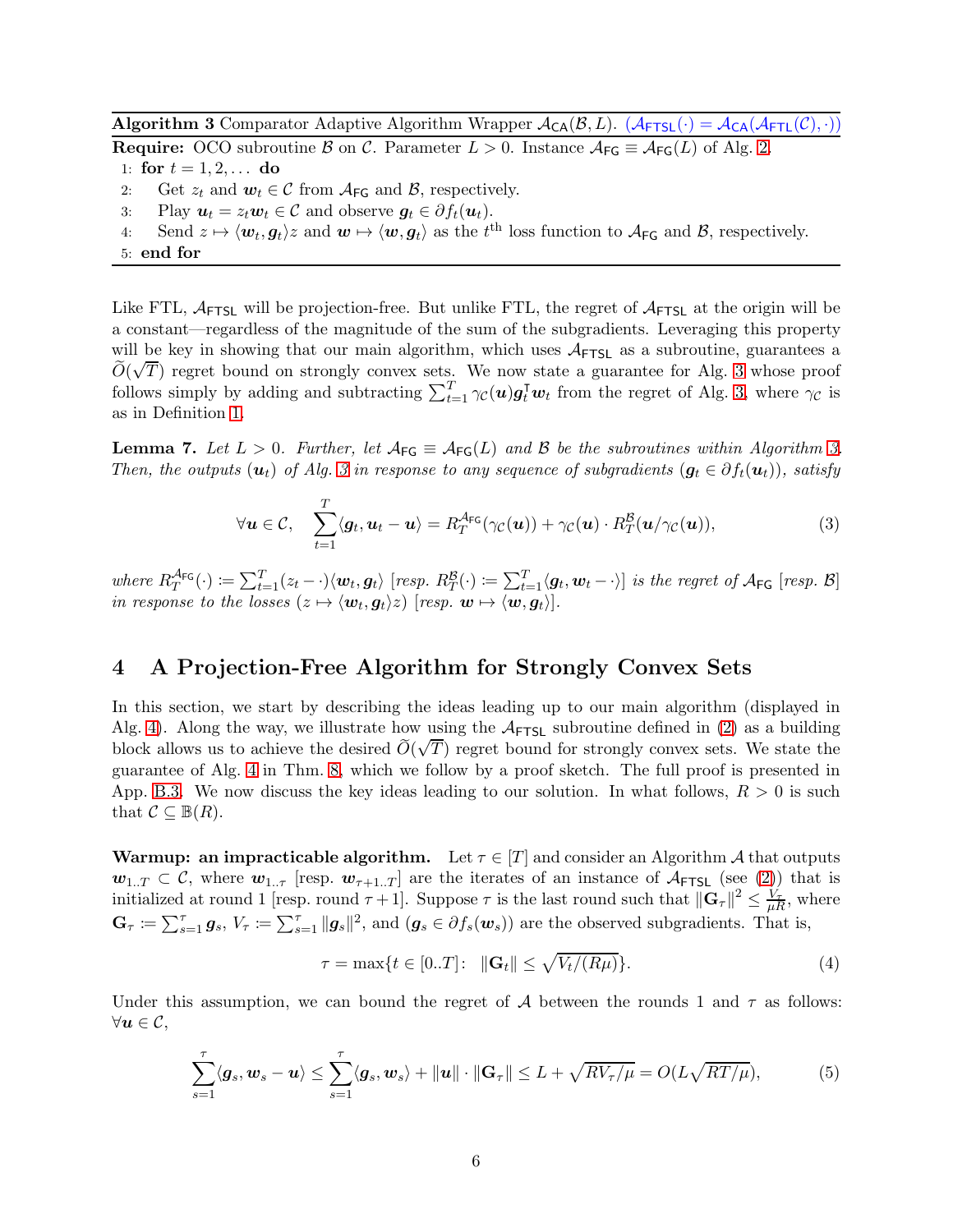where the last inequality follows by the definition of  $\tau$  and the fact that the regret at the origin of  $\mathcal{A}_{\text{FTSL}}$ , i.e.  $\sum_{s=1}^{\tau} \langle g_s, w_s \rangle$ , is bounded by L (by Lemma [7](#page-5-2) and the fact that  $\gamma_{\mathcal{C}}(0) = 0$ ). Note that had we used  $A_{\text{FTL}}$  instead  $A_{\text{FTSL}}$ , we would not have been able to guarantee a non-vacuous bound on the regret when  $\tau = T$ . This is because, without a lower bound on the norm of the sum of the observed subgradients (which is the case when  $\tau = T$ ), the regret bound of FTL in Lemma [5](#page-4-4) can be vacuous (this is true for any comparator including the origin).  $A_{\text{FTSL}}$  bypasses this limitation by ensuring its regret at the origin is always bounded by a constant. We also recall that  $A_{\text{FTSL}}$  is projection-free, which is why we use it instead of alternative OCO algorithms.

We now consider the regret bound of A on the interval  $[\tau + 1..T]$ . Recall that  $w_{\tau+1}$ , are the outputs of an instance of  $A$ <sub>FTSL</sub> that is initialized at round  $\tau + 1$ . Thus, using that the regret of  $\mathcal{A}_{\text{FTSL}}$  against  $u \in \mathcal{C}$  is equal to  $R_T^{\mathcal{A}_{\text{FG}}}(\gamma_{\mathcal{C}}(u)) + \gamma_{\mathcal{C}}(u)R_T^{\mathcal{A}_{\text{FTL}}}(u/\gamma_{\mathcal{C}}(u))$ , (Lem. [7\)](#page-5-2) and Lem. [5,](#page-4-4) we get  $\forall u \in \mathcal{C},$ 

<span id="page-6-0"></span>
$$
\sum_{s=\tau+1}^T \langle \mathbf{g}_s, \mathbf{w}_s - \mathbf{u} \rangle \leq R_T^{\mathcal{A}_{\mathsf{FG}}}(\gamma_{\mathcal{C}}(\mathbf{u})) + \sum_{t=\tau+1}^T \frac{2\gamma_{\mathcal{C}}(\mathbf{u})\|\mathbf{g}_t\|^2}{\mu \|\sum_{s=\tau+1}^t \mathbf{g}_s\|} \leq \widetilde{O}\left(\sqrt{\frac{RT}{\mu \wedge R^{-1}}}\right),\tag{6}
$$

where (\*) follows by the fact that I)  $\gamma_{\mathcal{C}}(u) \leq 1$  (since  $u \in \mathcal{C}$ ); II)  $R^{\mathcal{A}_{\mathsf{FG}}}(\gamma_{\mathcal{C}}(u)) \leq \widetilde{O}(\sqrt{V_T})$  (Lem. [6\)](#page-4-5); and III) that  $\|\mathbf{G}_t\| \geq \sqrt{V_t/(R\mu)}$  for all  $t > \tau$  (a more detailed justification of (\*) will be given below in the proof sketch of Thm. [8\)](#page-7-0). By combining [\(5\)](#page-5-3) and [\(6\)](#page-6-0), we get a  $\tilde{O}(\sqrt{T})$  regret bound for A.

A practicable algorithm using sleeping experts. The above analysis for the regret of Algorithm A relies crucially on  $\tau$  satisfying [\(4\)](#page-5-4). In the adversarial setting of this paper, where the environment can change the sequence of loss functions depending on the learner's current and past outputs, it is not possible for the learner to know  $\tau$  in advance. One way around this challenge is to seek an algorithm A whose outputs  $(x_t)$  guarantee,

<span id="page-6-1"></span>
$$
\forall \text{ intervals } I \subseteq [T], \ \forall \boldsymbol{u} \in \mathcal{C}, \quad \sum_{t \in I} \langle \boldsymbol{g}_t, \boldsymbol{x}_t - \boldsymbol{u} \rangle \leq \sum_{t \in I} \langle \boldsymbol{g}_t, \boldsymbol{w}_t^{(\min I)} - \boldsymbol{u} \rangle + O(\sqrt{T}), \tag{7}
$$

where  $(\boldsymbol{g}_t \in \partial f_t(\boldsymbol{x}_t))$  and  $(\boldsymbol{w}_t^{(s)})$  $t^{(s)}$  are the outputs of an instance of  $A$ <sub>FTSL</sub> initialized on round  $s \leq t$  in response to the sequence of losses  $(\mathbf{w} \mapsto \langle \mathbf{w}, \mathbf{q}_t \rangle)$ . In words, [\(7\)](#page-6-1) means that for any interval  $I = [i..j]$ . Alg. A performs well on I relative to an instance of  $A_{\text{FTSL}}$  initialized at round i. Requiring this for any  $i, j \in [T]$ , means we can instantiate [\(7\)](#page-6-1) with  $I = [1.. \tau]$  and  $I = [\tau + 1..T]$ , with  $\tau$  as in [\(4\)](#page-5-4), and invoke the regret bounds in [\(5\)](#page-5-3) and [\(6\)](#page-6-0), which would now hold for  $(\mathbf{w}_t = \mathbf{w}_t^{(1)})$  $t_t^{(1)}$  and  $(\boldsymbol{w}_t = \boldsymbol{w}_t^{(\tau+1)})$  $\binom{7+1}{t},$ respectively. This would imply a  $\tilde{O}(\sqrt{R\mu^{-1}T})$  regret bound for A. We stress that the round  $\tau$  in [\(4\)](#page-5-4) need not be known by A in this case, thanks to the 'adaptive' guarantee of A in [\(7\)](#page-6-1).

It remains to build an Algorithm  $A$  that satisfies [\(7\)](#page-6-1). By treating instances of  $A_{\text{FTSL}}$  initialized at different rounds as 'experts', there exist algorithms in the setting of Prediction with Expert Advice (PEA) that can be used to build an algorithm  $A$  that satisfies [\(7\)](#page-6-1). The PEA setting (in particular the sleeping experts' setting) and the algorithmic ideas we borrow from it are detailed in App. [B.3.](#page-17-2) The only challenge remaining is computational in nature, since this approach would require keeping track of at least T experts; instances of  $A_{\text{FTSL}}$  initialized at different rounds. Since each instance of  $A_{\text{FTSL}}$  requires one call to an LOO per round, this would result in a total of  $\Omega(T^2)$  calls to the Oracle after T rounds. To circumvent this problem, we design a tailored sleeping experts' algorithm for our setting that requires only two active experts per round, and thus makes only two LOO calls per round.

We now state the guarantee of our main algorithm  $(A|g, 4)$  $(A|g, 4)$  that puts all the above ideas together.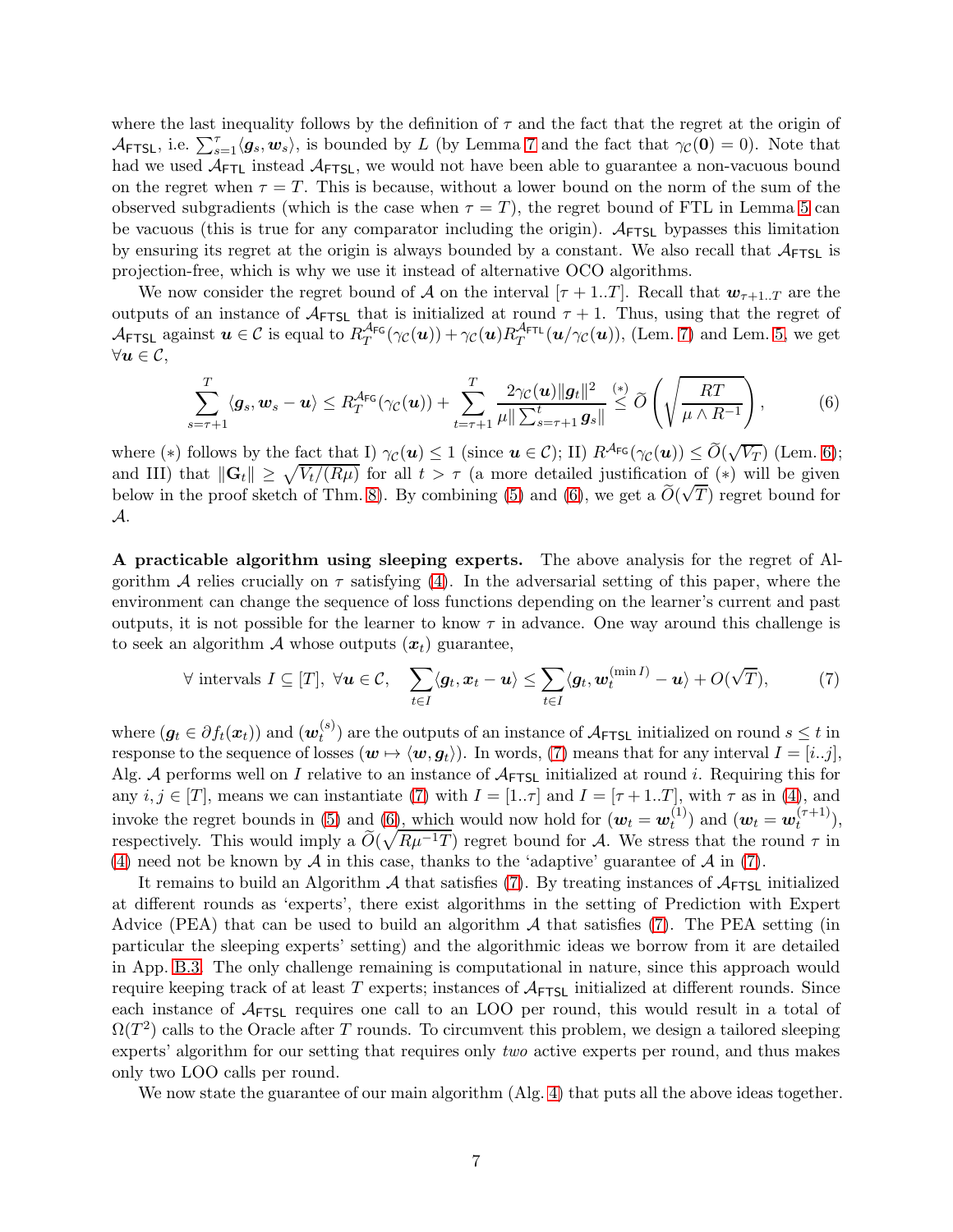<span id="page-7-1"></span>Algorithm 4 Projection-free OCO using Sleeping Experts and comparator adaptive algorithms.

**Require:** OCO subroutine B on C. Parameters  $L, \eta, \mu > 0$ . Base algorithms  $(\mathcal{A}_s)$ , where  $\mathcal{A}_s$  is an instance of  $\mathcal{A}_{\mathsf{CA}}(\mathcal{B}, L)$  (Alg. [3\)](#page-5-1) that is initialized at the beginning of round  $t = s$ .

1: Set  $\tau = 1$ ,  $q_1 = 1/2$ , and  $U_0 = W_0 = S_0 = 0$ .

- 2: for  $t = 1, 2, ...$  do
- 3: Get  $u_t$  and  $w_t$  from  $\mathcal{A}_1$  and  $\mathcal{A}_{\tau}$ , respectively. //  $w_t$  is  $\mathcal{A}_{\tau}$ 's  $(t-\tau+1)^{th}$  output
- 4: Play  $\mathbf{x}_t = q_t \mathbf{u}_t + (1 q_t) \mathbf{w}_t \in \mathcal{C}$  and observe  $\mathbf{g}_t \in \partial f_t(\mathbf{x}_t)$  and set  $\tilde{\mathbf{g}}_t = \mathbf{g}_t \mathbf{1} \{ \|\mathbf{g}_t\| \geq \frac{L}{t} \}.$
- 5: Send  $\mathbf{w} \mapsto \langle \mathbf{w}, \tilde{\mathbf{g}}_t \rangle$  to  $\mathcal{A}_1$  [resp.  $\mathcal{A}_{\tau}$ ] as the  $t^{\text{th}}$  [resp.  $(t \tau + 1)^{\text{th}}$ ] loss function.
- 6: Set  $U_t = U_{t-1} + \langle \tilde{g}_t, \mathbf{u}_t \rangle$ ,  $W_t = W_{t-1} + \langle \tilde{g}_t, \mathbf{w}_t \rangle$ , and  $S_t = S_{t-1} + \langle \tilde{g}_t, \mathbf{x}_t \rangle$ .
- 7: if  $R \mu \| \sum_{s=1}^t \tilde{\bm{g}}_s \|^2 \leq \sum_{s=1}^t \| \tilde{\bm{g}}_s \|^2 \cdot \ln T$  then
- 8: Set  $\tau = t + 1$  and  $W_t = S_t$ .
- 9: end if
- 10: Set  $q_{t+1} = e^{-\eta U_t} / (e^{-\eta U_t} + e^{-\eta W_t}).$

11: end for

<span id="page-7-0"></span>**Theorem 8.** Let  $(x_t)$  be the outputs of Alg. [4](#page-7-1) in response to any sequence of subgradients  $(g_t \in$  $\partial f_t(x_t)$ ). If C is a  $\mu$ -strongly convex set w.r.t.  $\|\cdot\|$  and Alg. [4](#page-7-1) is run with  $\mathcal{B} = \mathcal{A}_{\text{FTL}}(\mathcal{C})$  (Alg. [1\)](#page-4-0) and parameters  $\eta, \mu, L > 0$  such that  $\max_{t \in [t]} ||g_t|| \leq L$  and  $2RL\eta \leq 1$ , then for  $V_T := \sum_{t=1}^T ||g_t||^2$ ,

<span id="page-7-2"></span>
$$
\sum_{t=1}^T \langle \mathbf{g}_t, \mathbf{x}_t - \mathbf{u} \rangle \le \frac{\ln(T+1)}{\eta} + \frac{3\eta R^2}{4} V_T + \widetilde{O}(\sqrt{RV_T/\mu}), \quad \forall \mathbf{u} \in \mathcal{C}.
$$

**Parameter-Turning.** Setting  $\eta = \sqrt{\ln T}/(RL\sqrt{T})$  in Theorem [8](#page-7-0) leads to the first OCO algorithm that makes two calls per round to an LOO and guarantees a  $\tilde{O}(\sqrt{T})$  regret bound for strongly convex sets and general convex functions. We note that it is possible to tune  $\eta$  adaptively using, for example, the doubling trick (see e.g. [\[CBL06\]](#page-12-8)) to achieve a data-dependent regret bound of the form:

$$
\forall \mathbf{u} \in \mathcal{C}, \quad \sum_{t=1}^{T} \langle \mathbf{g}_t, \mathbf{x}_t - \mathbf{u} \rangle \le O\left(\sqrt{R\tilde{\mu}^{-1}V_T \ln T}\right), \quad \text{where} \quad \tilde{\mu} := \min(\mu, 1/R) \tag{8}
$$

and  $V_T := \sum_{t=1}^T ||g_t||^2$ . Since this bound scales with  $O(\sqrt{V_T})$  it can be much smaller than the standard worst-case  $O(\sqrt{T})$  regret; especially when the loss functions are smooth [\[SST10,](#page-15-11) [CO18\]](#page-12-6). Furthermore, via online-to-batch conversion, [\(8\)](#page-7-2) leads to the fast  $O(1/T)$  rate in offline smooth optimization [\[Cut19\]](#page-12-1).

Proof Sketch of Theorem [8.](#page-7-0) Let  $\mathcal{T} := \{t \in [T]: R\mu \|\sum_{s=1}^{t-1} \tilde{g}_s\|^2 \leq Q_{t-1} \ln T\}$ , where  $Q_t$  $\sum$ coof Sketch of Theorem 8. Let  $\mathcal{T} := \{ t \in [T] : R\mu \|\sum_{s=1}^{t-1} \tilde{g}_s\|^2 \leq Q_{t-1} \ln T \}$ , where  $Q_t := \frac{t}{s-1} \|\tilde{g}_s\|^2$ , for  $t \in [T]$ . Set  $\bar{\tau} = \max \mathcal{T}$  (note that  $\mathcal{T} \neq \emptyset$  since  $1 \in \mathcal{T}$ ). First note that to ge desired result, it suffices to bound the 'pseudo' regret  $\sum_{t=1}^{T} \langle \tilde{\boldsymbol{g}}_t, \boldsymbol{x}_t - \boldsymbol{u} \rangle$ , where  $\tilde{\boldsymbol{g}}_t := \boldsymbol{g}_t \mathbf{1} \{ || \boldsymbol{g}_t || \geq \frac{L}{t} \}$ . In fact, by Cauchy Schwarz, we have, for all  $u \in \mathcal{C}$  and  $B_T \coloneqq 2RL \ln T$ ,

<span id="page-7-3"></span>
$$
\sum_{t=1}^T \langle \boldsymbol{g}_t, \boldsymbol{x}_t - \boldsymbol{u} \rangle \leq \sum_{t=1}^T (\langle \tilde{\boldsymbol{g}}_t, \boldsymbol{x}_t - \boldsymbol{u} \rangle + \mathbb{I} \{ \|\boldsymbol{g}_t\| < \frac{L}{t} \} \langle \boldsymbol{g}_t, \boldsymbol{x}_t - \boldsymbol{u} \rangle) \leq \sum_{t=1}^T \langle \tilde{\boldsymbol{g}}_t, \boldsymbol{x}_t - \boldsymbol{u} \rangle + B_T. \tag{9}
$$

Thus, we now focus on bounding the 'pseudo' regret. By our choice of weights  $(q_t)$  and a result from the Sleeping Experts' setting, we show (see full proof in App. [B.3\)](#page-17-2) that the pseudo regret of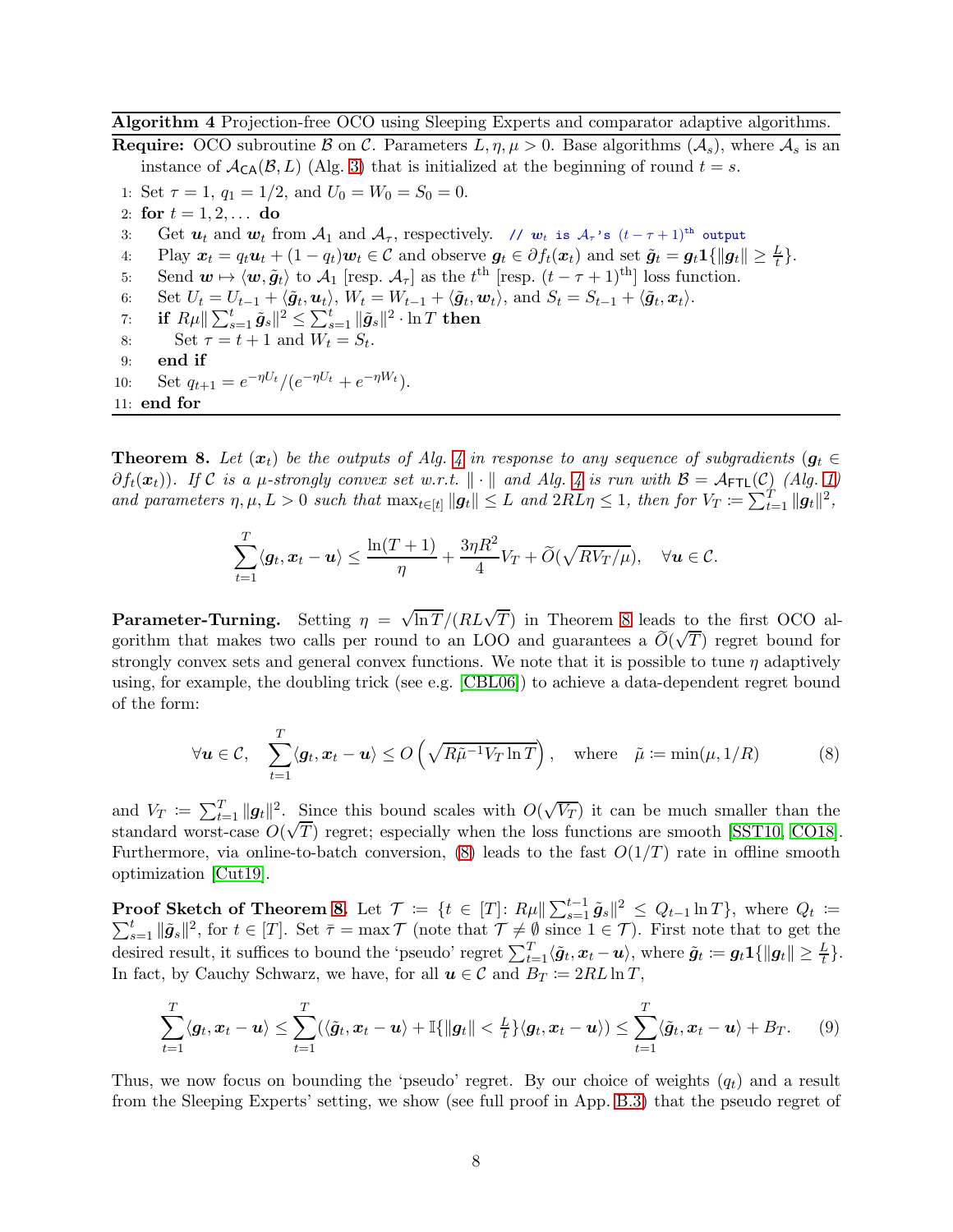Alg. [4](#page-7-1) is comparable to that of the subroutine  $\mathcal{A}_1$  [resp.  $\mathcal{A}_{\bar{\tau}}$ ] on [1.. $\bar{\tau}$  – 1] [resp. [ $\bar{\tau}$ ...*T*]]. In particular,

$$
\sum_{t=1}^{\bar{\tau}-1} \langle \tilde{\boldsymbol{g}}_t, \boldsymbol{x}_t - \boldsymbol{u} \rangle - \frac{\ln(T+1)}{\eta} - \frac{3\eta R^2}{4} Q_T \le \sum_{t=1}^{\bar{\tau}-1} \langle \tilde{\boldsymbol{g}}_t, \boldsymbol{u}_t - \boldsymbol{u} \rangle, \quad (\text{RHS} = \text{regret of } \mathcal{A}_1) \tag{10a}
$$

$$
\sum_{t=\bar{\tau}}^{T} \langle \tilde{\boldsymbol{g}}_t, \boldsymbol{x}_t - \boldsymbol{u} \rangle - \frac{\ln(T+1)}{\eta} - \frac{3\eta R^2}{4} Q_T \le \sum_{t=\bar{\tau}}^{T} \langle \tilde{\boldsymbol{g}}_t, \boldsymbol{w}_t - \boldsymbol{u} \rangle, \quad (\text{RHS} = \text{regret of } \mathcal{A}_{\bar{\tau}}) \quad (10b)
$$

Note that  $Q_T \le V_T = \sum_{t=1}^T ||g_t||^2$ . Thus, to get the desired regret bound, it suffices to bound the right-hand-sides of [\(10a\)](#page-8-0) and [\(10b\)](#page-8-1) by  $O(\sqrt{R\mu^{-1}Q_T \ln T})$ . We start with (10a). Since  $(u_t)$  are the outputs of  $A_1$  (the instance of Alg. [3](#page-5-1) initialized at the beginning of round 1). Therefore, if we let  $R_{1:\bar{\tau}-1}^{A_1}(\mathbf{0})$  be the regret of  $A_1$  against the comparator **0** on the interval  $[1..\bar{\tau}-1]$ , we have

<span id="page-8-4"></span><span id="page-8-2"></span><span id="page-8-1"></span><span id="page-8-0"></span>
$$
\sum_{t=1}^{\bar{\tau}-1} \langle \tilde{g}_t, u_t - u \rangle = R_{1:\bar{\tau}-1}^{A_1} (0) - u^{\bar{\tau}} \sum_{t=1}^{\bar{\tau}-1} \tilde{g}_t \leq L + \sqrt{R \mu^{-1} Q_T \ln T}, \tag{11}
$$

where the last inequality follows by the fact that  $R_{1:\bar{7}-1}^{A_1}(\mathbf{0}) \leq L$  (Lem. [7](#page-5-2) and  $\gamma_{\mathcal{C}}(\mathbf{0}) = 0$ ) and that  $|u^{\intercal}\sum_{t=1}^{\bar{\tau}-1}\tilde{g}_t| \leq R \|\sum_{t=1}^{\bar{\tau}-1}\tilde{g}_t\| \leq \sqrt{R\mu^{-1}Q_T \ln T}$  (by definition of  $\bar{\tau}$ ). It remains to bound the RHS of [\(10b\)](#page-8-1). Note that by definition of  $\bar{\tau}$ ,  $(\mathbf{w}_t)_{t\in[\bar{\tau}_t,T]}$  are the outputs of  $\mathcal{A}_{\bar{\tau}}$  (the instance of Alg. [3](#page-5-1) initialized at the beginning of round  $\bar{\tau}$ ). Therefore, the RHS of [\(10b\)](#page-8-1) is the regret  $R_{\bar{\tau}:T}^{\mathcal{A}_{\bar{\tau}}}(\bm{u})$  of  $\mathcal{A}_{\bar{\tau}}$ against comparator **u** between the rounds  $[\bar{\tau}..T]$ . Using Lem. [7](#page-5-2) and [5,](#page-4-4) the regret  $R_{\bar{\tau}:T}^{\mathcal{A}_{\bar{\tau}}}(\bm{u})$  satisfies

$$
R_{\bar{\tau}:T}^{\mathcal{A}_{\bar{\tau}}}(\boldsymbol{u}) \leq R_{T}^{\mathcal{A}_{\text{FG}}}(\gamma_{\mathcal{C}}(\boldsymbol{u})) + \sum_{t=\bar{\tau}}^{T} \frac{2\gamma_{\mathcal{C}}(\boldsymbol{u})\|\tilde{\boldsymbol{g}}_{t}\|^{2}}{\mu\|\sum_{s=\bar{\tau}}^{t}\tilde{\boldsymbol{g}}_{s}\|} \leq O(R\sqrt{Q_{T}\ln T}) + \sum_{t=\bar{\tau}}^{T} \frac{2\|\tilde{\boldsymbol{g}}_{t}\|^{2}}{\mu\|\sum_{s=\bar{\tau}}^{t}\tilde{\boldsymbol{g}}_{s}\|},\qquad(12)
$$

for all  $u \in \mathcal{C}$ , where we used that  $\gamma_{\mathcal{C}}(u) \leq 1$  for  $u \in \mathcal{C}$ . We now bound the last term in [\(12\)](#page-8-2). By definition of  $\bar{\tau}$  and the triangle inequality, we have

$$
\forall t \geq \overline{\tau}, \quad \left\| \sum_{s=\overline{\tau}}^t \tilde{g}_s \right\| \geq \left\| \sum_{s=1}^t \tilde{g}_s \right\| - \left\| \sum_{s=1}^{\overline{\tau}-1} \tilde{g}_s \right\| \geq \sqrt{R^{-1} \mu^{-1} Q_{1:t} \ln T} - \sqrt{R^{-1} \mu^{-1} Q_{1:\overline{\tau}-1} \ln T},
$$

where  $Q_{i:j} \coloneqq \sum_{s=i}^j \|\tilde{\mathbf{g}}_s\|^2$ . Using this, we can bound the last sum in [\(12\)](#page-8-2) by

<span id="page-8-3"></span>
$$
\sum_{t=\bar{\tau}}^{T} \frac{\|\tilde{g}_t\|^2}{\|\sum_{s=\bar{\tau}}^t \tilde{g}_s\|} \leq \sum_{t=\bar{\tau}}^{T} \frac{\sqrt{R\mu(\ln T)^{-1}} \|\tilde{g}_t\|^2}{\sqrt{Q_{1:t}} - \sqrt{Q_{1:\bar{\tau}-1}}} = \sqrt{\frac{R\mu}{\ln T}} \sum_{t=\bar{\tau}}^{T} \frac{\|\tilde{g}_t\|^2 (\sqrt{Q_{1:t}} + \sqrt{Q_{1:\bar{\tau}-1}})}{Q_{\bar{\tau}:t}},
$$
\n
$$
\leq 2\sqrt{\frac{R\mu Q_{1:\bar{\tau}-1}}{\ln T}} \sum_{t=\bar{\tau}}^{T} \frac{\|\tilde{g}_t\|^2}{Q_{\bar{\tau}:t}} + \sqrt{\frac{R\mu}{\ln T}} \sum_{t=\bar{\tau}}^{T} \frac{\|\tilde{g}_t\|^2}{\sqrt{Q_{\bar{\tau}:t}}},
$$
\n
$$
\leq 4\sqrt{\frac{R\mu Q_T}{\ln T}} \ln \frac{Q_{\bar{\tau}:T}}{\|\tilde{g}_t\|^2} + 2\sqrt{\frac{R\mu Q_{\bar{\tau}:T}}{\ln T}}. \tag{13}
$$

(See [\(26\)](#page-21-0) in App. [B.3](#page-17-2) for the last step.) Finally, note that by definition of  $\bar{\tau}$ , we have  $\|\tilde{g}_{\bar{\tau}}\| > 0$ . This in turn implies that  $\|\tilde{g}_t\| \ge L/t$  since  $\tilde{g}_t = g_t \cdot \mathbf{1}\{\|\tilde{g}_t\| \ge L/t\}$ . Therefore, we have  $Q_{\bar{\tau}:T}/\|\tilde{g}_{\bar{\tau}}\|^2 \le T$ . Combining this with  $(13)$ ,  $(12)$ ,  $(11)$ ,  $(10a)$ ,  $(10b)$ , and  $(9)$ , we obtain the desired result.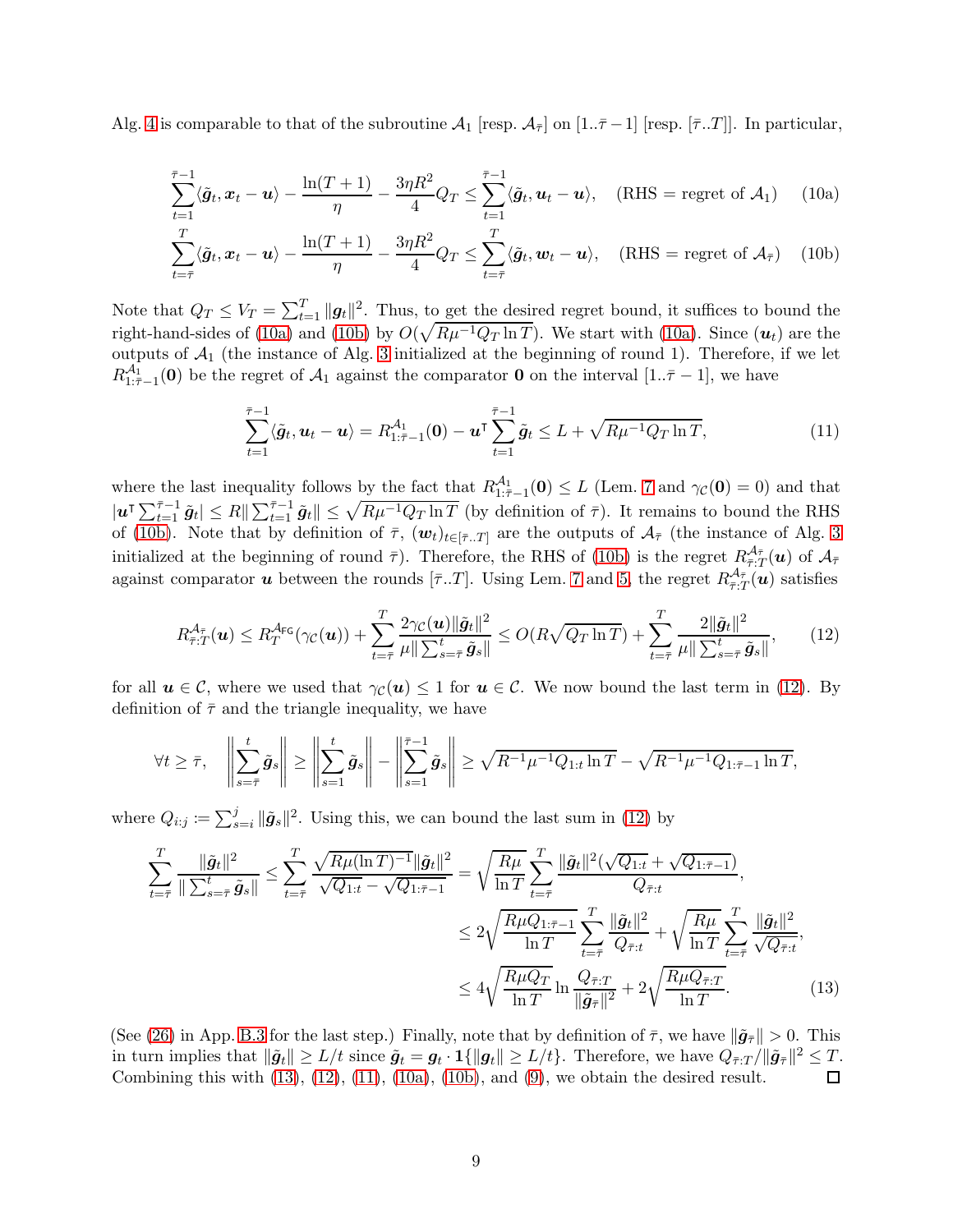## <span id="page-9-0"></span>5 An Algorithm for General Convex Sets

In this section, we show how our algorithm for strongly convex sets can be used in the general setting. The proofs are deferred to Appendix [B.](#page-17-3) Without loss of generality (by applying a reparametrization if necessary, see e.g. [\[Mha21,](#page-14-6) Sec. 6]), we assume that there exists  $r, R > 0$  such that the set C satisfies

<span id="page-9-2"></span><span id="page-9-1"></span>
$$
\mathbb{B}(r) \subseteq \mathcal{C} \subseteq \mathbb{B}(R). \tag{14}
$$

By approximating  $\mathcal C$  with a strongly convex set we will be able to apply the algorithm from §[4](#page-5-0) and get a  $\widetilde{O}(T^{2/3})$  regret guarantee. We show that this can be achieved with an  $\widetilde{O}(dT)$  expected number of calls to an LO Oracle for  $\mathcal C$  after T rounds. To achieve this, we will approximate the feasible set C by the strongly convex set  $\mathcal{C}_{\epsilon}$ :

$$
\mathcal{C}_{\epsilon} := (\sqrt{1 - \epsilon} \mathcal{C}^{\circ} \oplus \sqrt{\epsilon} \mathbb{B}(r)^{\circ})^{\circ}, \quad (\circ \text{ denotes the polar as in Def. 2})
$$
 (15)

where  $\oplus$  is the  $L_2$  addition of sets; for any two convex sets  $A, B, A \oplus B$  is the unique closed convex set whose support function satisfies  $\sigma_{A\oplus B}^2 = \sigma_A^2 + \sigma_B^2$  [\[Fir62\]](#page-12-9). [\[Mol20\]](#page-15-5) showed that  $\mathcal{C}_{\epsilon}$  approximates C well. Furthermore,  $\mathcal{C}_{\epsilon}$  is strongly convex with respect to  $\|\cdot\|$ . We note that using the set  $((1 - \epsilon)\mathcal{C}^{\circ} + \epsilon \mathbb{B}(r)^{\circ})^{\circ}$  (also strongly convex [\[Mol20\]](#page-15-5)) in lieu of  $\mathcal{C}_{\epsilon}$  would lead to a suboptimal  $O(T^{3/4})$ regret after tuning  $\epsilon$ .

<span id="page-9-5"></span>**Lemma 9.** Suppose that C satisfies [\(14\)](#page-9-1) and let  $\kappa := R/r$ . Then, for all  $\epsilon \in [0,1]$ , the convex set Let  $\lim_{\epsilon \to \epsilon_0}$  in [\(15\)](#page-9-2) is **I**) 2 $\epsilon / (r\sqrt{1 + \epsilon \kappa^2})$ -strongly convex with respect to  $\|\cdot\|$ , and **II)**  $\mathcal{C}_{\epsilon} \subseteq \mathcal{C} \subseteq \sqrt{1 + \kappa^2 \epsilon} \cdot \mathcal{C}_{\epsilon}$ .

The proof of the lemma is in App. [B.4.](#page-21-1) Since  $\mathcal{C}_{\epsilon}$  is strongly convex and approximates C well, the idea now is to run our algorithm from the previous section (Alg. [4\)](#page-7-1) on  $\mathcal{C}_{\epsilon}$ , which would require  $\mathcal{A}_{\text{FTL}}(\mathcal{C}_{\epsilon})$  as the subroutine B in Alg. [4,](#page-7-1) and tune  $\epsilon$  to obtain a  $\widetilde{O}(T^{2/3})$  regret bound against comparators in C. The only challenge remaining is the ability to perform Linear Optimization on  $\mathcal{C}_{\epsilon}$  efficiently (to have an efficient implementation of the  $\mathcal{A}_{\text{FTL}}(\mathcal{C}_{\epsilon})$  subroutine). We note that [\[Mol20\]](#page-15-5) essentially showed that LO on  $\mathcal{C}_{\epsilon}$  can be done using  $\widetilde{O}(d^{m})$  calls to an LOO  $\mathcal{O}_{\mathcal{C}}$  for  $\mathcal{C}$ , for some  $m \in \mathbb{N}$ . However, [\[Mol20\]](#page-15-5) did not provide any upper bound on m. In this work, we take a different approach to [\[Mol20\]](#page-15-5) and show that LO on  $\mathcal{C}_{\epsilon}$  can be done efficiently using only  $\tilde{O}(d)$ expected number of calls to  $\mathcal{O}_{\mathcal{C}}$ . We do this by reducing LO on  $\mathcal{C}_{\epsilon}$  to Euclidean projection onto  $\mathcal{C}^{\circ}$  (Lem. [10](#page-9-3) and Rem. [12](#page-10-1) below). We then show that the latter can be done using  $O(d)$  expected number of calls to  $\mathcal{O}_{\mathcal{C}}$ . The next lemma constitutes our main technical result for this section:

<span id="page-9-3"></span>**Lemma 10.** Let  $\epsilon \in (0,1)$ ,  $\mathbf{w} \in \mathbb{R}^d \setminus \{\mathbf{0}\}$  and define  $\Psi(\gamma, \mathbf{u}) \coloneqq \gamma^2 + r^2 \|\gamma \mathbf{u} - \mathbf{w}\|^2$ . For  $(\gamma_*, \mathbf{u}_*) \in$  $\mathop{\rm argmin}_{\gamma \geq 0, \boldsymbol{u} \in \sqrt{1-\epsilon}C^{\circ}} \Psi(\gamma, \boldsymbol{u}), \; let \; \lambda_* \coloneqq \sqrt{\Psi(\gamma_*, \boldsymbol{u}_*)} \; \textit{and} \; \boldsymbol{z}_* \coloneqq \boldsymbol{w} - \gamma_* \boldsymbol{u}_*. \; \textit{Then},$ 

<span id="page-9-6"></span>
$$
\langle z_*, \mathbf{w} \rangle > \frac{\|\mathbf{w}\|^2 \epsilon}{2\kappa^3 (1 + \kappa^2 \epsilon)^{3/2}}, \quad \text{and} \quad \mathbf{v}_* \coloneqq \frac{\lambda_* z_*}{\langle z_*, \mathbf{w} \rangle} \in \underset{\mathbf{v} \in \mathcal{C}_\epsilon}{\operatorname{argmax}} \langle \mathbf{v}, \mathbf{w} \rangle. \tag{16}
$$

The lemma, whose proof is in App. [B.5,](#page-22-0) tells us that Linear Optimization on the approximate set  $\mathcal{C}_{\epsilon}$  can be performed efficiently whenever optimizing the function  $\Psi$  in Lemma [10](#page-9-3) can be done efficiently. The next lemma gives us a clue as to how we can perform the latter (the proof is in App. [B.6\)](#page-24-0):

<span id="page-9-4"></span>**Lemma 11.** Let  $\epsilon, r > 0, w \in \mathbb{R}^d$ . Then, for all  $b > 0$ ,  $\Theta: \gamma \mapsto \gamma^2 + r^2 \inf_{u \in \sqrt{1-\epsilon}C^{\circ}} ||\gamma u - w||^2$  is a differentiable 1-strongly convex function on  $(0, b]$  and  $|\Theta'(\gamma)| \le 4b + 2r||\boldsymbol{w}||$ ,  $\forall \gamma \in (0, b]$ .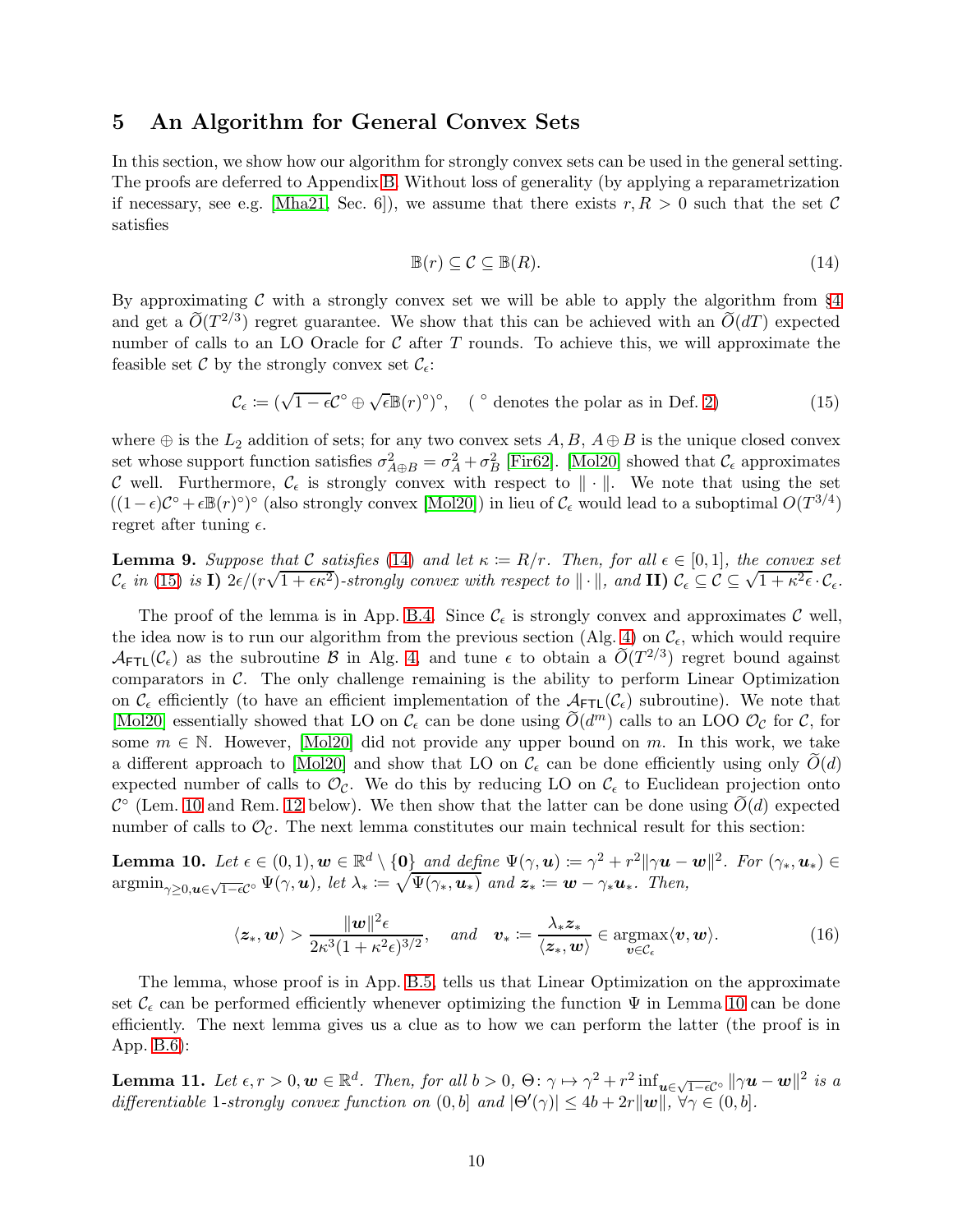<span id="page-10-1"></span>**Remark 12.** Lem. [11](#page-9-4) implies that as long as we can evaluate  $S(\gamma, \mathbf{w}) := \inf_{\mathbf{u} \in \sqrt{1-\epsilon}C^{\circ}} ||\gamma \mathbf{u} - \mathbf{w}||^2$ efficiently, which amounts to performing a Euclidean projection of w onto  $\gamma\sqrt{1-\epsilon}C^{\circ}$ , minimizing the function  $\Psi$  in Lem. [10](#page-9-3) reduces to minimizing the convex function  $\Theta$  in Lem. [11.](#page-9-4) The latter can be done at a linear rate using a Golden-Section search thanks to the Lipschitzness of  $\Theta$  (see Lem. [11\)](#page-9-4).

We now show that approximate Euclidean Projections onto the set  $\sqrt{1-\epsilon}C^{\circ}$ , which are needed to compute the function S in Remark [12,](#page-10-1) can be done using only  $\tilde{O}(d)$  expected # of calls to a LOO for  $C$ :

<span id="page-10-2"></span>**Proposition 13.** Let  $\epsilon \in (0,1)$ ,  $b > 0$ , and  $\mathcal{U} := \sqrt{1-\epsilon} \mathcal{C}^{\circ}$ . If C satisfies [\(14\)](#page-9-1) with  $r, R > 0$ , then there exists a randomized algorithm  $\mathcal{A}_{\text{proj}}^{\mathcal{U}}$  that given any  $(\boldsymbol{w}, \gamma, \delta) \in \mathbb{R}^d \times (0, b] \times (0, 1)$ , outputs  $\hat{\boldsymbol{u}} \in \mathcal{U}$ s.t.  $\|\gamma \hat{\boldsymbol{u}} - \boldsymbol{w}\|^2 - \inf_{\boldsymbol{u} \in \mathcal{U}} \|\gamma \boldsymbol{u} - \boldsymbol{w}\|^2 \le \delta$ , with prob.  $\ge 1 - \delta$ , using  $O(d \cdot \ln \rho)$  expected # of calls to an LOO for C and  $O(d^3 \ln^{O(1)}(\rho))$  additional arithmetic operations, where  $\rho \coloneqq dR(b/r + ||w||)/(r\delta)$ .

This result follows from I) a recent result on the Oracle complexity of convex optimization (which subsumes Euclidean projection) using a Separation Oracle [\[LSV18\]](#page-14-10); and II) a Separation Oracle for  $\mathcal{C}^{\circ}$  (or  $\sqrt{1-\epsilon}\mathcal{C}^{\circ}$ ) can be implemented with one call to an LOO for  $\mathcal{C}$  [\[Mha21\]](#page-14-6). The proof is Appendix [B.7.](#page-24-1)

In light of Rem. [12,](#page-10-1) the approximate projection algorithm onto  $\sqrt{1-\epsilon}C^{\circ}$  from Prop. [13](#page-10-2) brings us a step closer to being able to perform efficient LO on  $\mathcal{C}_{\epsilon}$ . We still need a 1d optimization algorithm to minimize the convex function  $\Theta$  in Lem. [11.](#page-9-4) For this, we use the Golden-section search algorithm  $\mathcal{A}_{\mathsf{GS}}$  (Alg. [7](#page-28-0) in App. [B.8\)](#page-28-1) and leverage the Lipschitzness of  $\Theta$  (see Lem. [11\)](#page-9-4) to show the following:

<span id="page-10-3"></span>**Lemma 14.** Let  $\epsilon$ , C, r, R, U and  $\mathcal{A}_{\text{proj}}^{\mathcal{U}}$  be as in Prop. [13](#page-10-2) and  $\kappa := R/r$ . Let  $\mathbf{w} \in \mathbb{R}^d \setminus \{\mathbf{0}\},\$  $\delta \in (0,1)$ , and  $\Theta$  be as in Lem. [11.](#page-9-4) There exists an algorithm  $A_{\mathsf{GS}}$  (Alg. [7\)](#page-28-0) that given input  $(\mathbf{w}, \delta)$ outputs  $\hat{\gamma}$  such that  $\mathbb{P}[\vert \Theta(\hat{\gamma}) - \inf_{\gamma \geq 0} \Theta(\gamma) \vert \leq r^2 \delta] \geq 1 - \delta$  using  $K \leq 3 \ln((8\kappa^2 + 4\kappa) \Vert \boldsymbol{w} \Vert^2 / \delta) =: N$ calls to  $\mathcal{A}_{\text{proj}}^{\mathcal{U}}$  with inputs  $(\boldsymbol{w}, \gamma_1, \frac{\delta}{5}$  $(\frac{\delta}{5N}), \ldots, (\boldsymbol{w},\gamma_K,\frac{\delta}{5N})$  $\frac{\delta}{5N}$ , for some  $\gamma_i \in [0, R||\boldsymbol{w}||, i \in [K].$ 

Using Lemma [10](#page-9-3) and the algorithm  $A_{\text{GS}}$  from Lemma [14,](#page-10-3) we now have all the ingredients to build our LOO for  $\mathcal{C}_{\epsilon}$ . Our candidate LOO is displayed in Algorithm [5,](#page-11-1) whose guarantee we now state:

<span id="page-10-4"></span>**Lemma 15** (Weak LOO on  $\mathcal{C}_{\epsilon}$ ). Suppose that C satisfies [\(14\)](#page-9-1) with  $r, R > 0$ , and let  $\kappa := R/r$ . Given any  $w \in \mathbb{R}^d \setminus \{0\}$ ,  $\epsilon > 0$ , and  $\delta \in (0,1)$  such that  $\delta \leq \frac{\epsilon^4}{29^4 \kappa^{12}}$ , Algorithm [5](#page-11-1) outputs  $\tilde{v}$  such that

<span id="page-10-5"></span>
$$
\mathbb{P}\left[\tilde{\boldsymbol{v}} \in \mathcal{C}_{\epsilon} \quad \text{and} \quad \exists \boldsymbol{v}_{*} \in \underset{\boldsymbol{v} \in \mathcal{C}_{\epsilon}}{\operatorname{argmin}} \langle \boldsymbol{w}, \boldsymbol{v} \rangle, \ \text{s.t.} \ \|\tilde{\boldsymbol{v}} - \boldsymbol{v}_{*}\| \le 484^4 R \delta^{1/4} \kappa^{32} \epsilon^{-4} \right] \ge 1 - 2\delta, \qquad (17)
$$

using  $O(d \cdot \ln(d\kappa/\delta))$  expected number of calls to an LOO for C.

For  $\epsilon, \delta > 0$ , we define the Follow-The-Approximate-Leader algorithm  $\mathcal{A}_{\text{FTAL}}(\epsilon, \delta)$  (approximation of  $\mathcal{A}_{\mathsf{FTL}}(\mathcal{C}_{\epsilon})$  as being Alg. [1](#page-4-0) with the step  $w_{t+1} \in \operatorname{argmin}_{w \in \mathcal{C}} \sum_{s=1}^{t} w^{\mathsf{T}} g_s$  replaced by  $w_{t+1} =$  $\mathcal{O}_{\mathcal{C}}(\sum_{s=1}^t \mathbf{g}_s, \epsilon, \delta)$  (Alg. [5\)](#page-11-1). We now state the guarantee of Alg. [4](#page-7-1) with subroutine  $\mathcal{B} = \mathcal{A}_{\mathsf{FTAL}}(\epsilon, \delta)$ :

<span id="page-10-0"></span>**Theorem 16.** Let  $\rho \in (0,1)$ . Suppose C satisfies [\(14\)](#page-9-1) for  $r, R > 0$ , and let  $\kappa := R/r$ . Let  $(x_t)$  be the outputs of Alg. [4](#page-7-1) in response to any sequence of subgradients  $(g_t \in \partial f_t(x_t))$ . If Alg. 4 is run with  $\mathcal{B} = \mathcal{A}_{\mathsf{FTAL}}(\epsilon, \delta)$  and params.  $\eta, \mu, L, \epsilon, \delta > 0$  s.t.  $\max_{t \in [t]} ||g_t|| \leq L$ ,  $2RL\eta \leq 1$ ,  $\mu = \frac{2\epsilon}{r\sqrt{1+t}}$  $\frac{2\epsilon}{r\sqrt{1+\epsilon\kappa^2}},$ and  $\delta = \frac{\rho \epsilon^{16}}{484^{16}T\kappa^{128}}$ , then for  $V_T := \sum_{t=1}^T ||g_t||^2$ , with probability  $\geq 1 - \rho$ ,  $(\mathbf{x}_t) \subset \mathcal{C}$  and  $\forall \mathbf{u} \in \mathcal{C}$ ,

$$
\sum_{t=1}^T \langle \mathbf{g}_t, \mathbf{x}_t - \mathbf{u} \rangle \leq L + LRT\kappa^2 \epsilon + \eta^{-1} \ln(T+1) + \frac{3\eta R^2}{4} V_T + \widetilde{O}\left(R\sqrt{(1+\kappa^2\epsilon)^{1/2}V_T/\epsilon}\right).
$$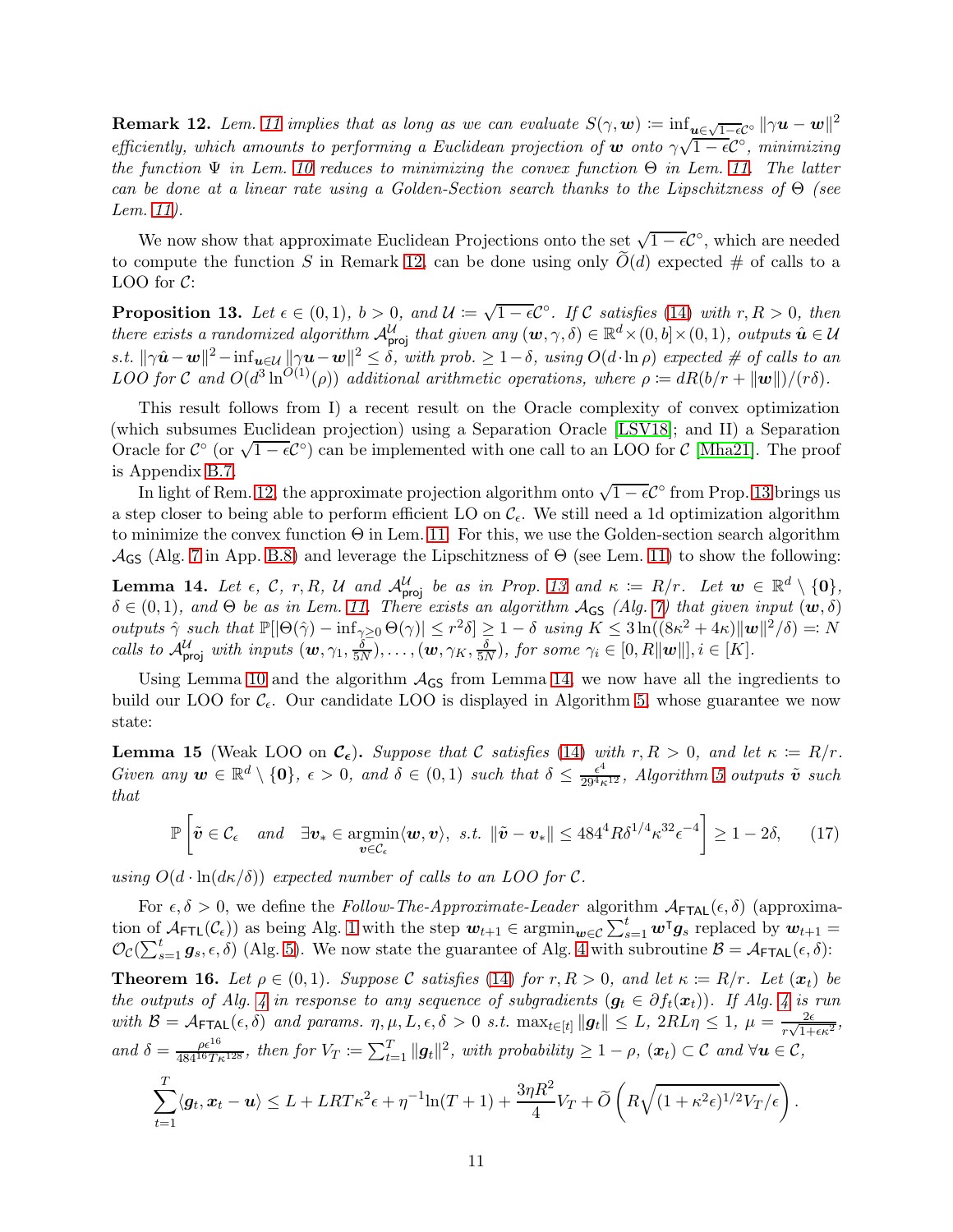## <span id="page-11-1"></span>Algorithm 5 Weak LOO on  $\mathcal{C}_{\epsilon}$ .  $\mathcal{O}_{\mathcal{C}}(\boldsymbol{w},\epsilon,\delta)$

Require: Inputs  $w \in \mathbb{R}^d, \epsilon > 0, \delta \in (0, 1)$ . Instance of  $\mathcal{A}_{\text{proj}}^{\mathcal{U}}$  [resp.  $\mathcal{A}_{\text{GS}}$ ] from Prop. [13](#page-10-2) 1: [FS|W||+||w||+|||nen Return  $\tilde{v} = 0$ ; Else Set  $\bar{w} = w/||w||$  //  $\argmin_{v \in C_{\epsilon}} \langle v, w \rangle = \argmin_{v \in C_{\epsilon}} \langle v, \bar{w} \rangle$ .

- 2: Set  $\hat{\gamma} = \mathcal{A}_{\mathsf{GS}}(\bar{\mathbf{w}}, \delta)$ .
- 3: Set  $\hat{\boldsymbol{u}} = \mathcal{A}^{\mathcal{U}}_{\text{proj}}(\bar{\boldsymbol{w}}, \hat{\gamma}, \delta)$ . // We recall that  $\mathcal{U} = \sqrt{1 \epsilon} \mathcal{C}^{\circ}$ .
- 4: Set  $\hat{\mathbf{z}} = \bar{\mathbf{w}} \hat{\gamma} \hat{\mathbf{u}}$  and  $\hat{\lambda} = \hat{\gamma}^2 + r^2 ||\hat{\mathbf{z}}||^2$ .
- 5: Set  $\hat{\boldsymbol{v}} = \hat{\lambda} \hat{\boldsymbol{z}} / \langle \hat{\boldsymbol{z}}, \bar{\boldsymbol{w}} \rangle$  and  $\theta = 1 + \frac{576^2 \delta^{1/4} \kappa^{15}}{\epsilon^2}$  $\frac{\theta^{1/4} \kappa^{10}}{\epsilon^2}$ .
- 6: Return  $\tilde{\mathbf{v}} = \hat{\mathbf{v}}/\theta$ .

Parameter Tuning and Oracle Complexity. By setting  $\epsilon = 1/(\kappa^{4/3} T^{1/3})$  and  $\eta = 1/(LR\sqrt{T})$ in the setting of Theorem [16,](#page-10-0) we obtain a regret bound of the form  $\tilde{O}(\kappa T)^{2/3}$ . By applying a certain reparametrization to C if necessary, the constant  $\kappa$  may be assumed to be less than d [resp.  $\sqrt{d}$ ] for general [resp. centrally-symmetric] sets, without loss of generality (see e.g. [\[FKM05,](#page-12-10) [Mha21\]](#page-14-6)). For the Oracle complexity, we have that by Lemma [15](#page-10-4) and our choice of  $\delta$  in Theorem [16,](#page-10-0) the instance of Alg. [4](#page-7-1) in the setting of Theorem [16](#page-10-0) makes  $O(d \ln (d \kappa T/(\rho \epsilon)))$  expected number of calls to an LOO for  $C$ .

### <span id="page-11-0"></span>6 Discussion

In this paper, we presented the first projection-free algorithm to guarantee the optimal (up to-logfactors)  $\widetilde{O}(\sqrt{T})$  regret bound in OCO with strongly convex sets, while using two LOO calls per round. Furthermore, this regret bound is *dimension-free*, unlike those of some existing projection-free algorithms [\[HM20,](#page-14-2) [Mha21,](#page-14-6) [GK22\]](#page-13-9). Our method leads to a  $\widetilde{O}(T^{2/3})$  regret bound for general convex sets—improving over the previous best  $O(T^{3/4})$  by [\[HK12,](#page-13-4) [GK22\]](#page-13-9)—at the cost of  $\widetilde{O}(d)$  more LO Oracle calls in expectation. This provides the practitioner with a new non-trivial way to tradeoff computation for performance, which should be particularly useful when  $\mathcal C$  is specified by an LOO (e.g. in combinatorial optimization). Since our algorithm for general convex sets uses projections onto  $\mathcal{C}^{\circ}$  (see Rem. [12\)](#page-10-1), one may wonder why not implement projections on  $\mathcal{C}$  directly. The answer is that projections onto  $\mathcal{C}^{\circ}$  can be done more efficiently using  $O(d)$  expected # of calls to an LOO for C (see Prop. [13\)](#page-10-2). In Appendix [C,](#page-33-0) we show that projections onto C can be done using  $\tilde{O}(d^2)$ expected # of calls to an LOO for C and an additional  $\widetilde{O}(d^4)$  arithmetic operations. Combining this observation with Thm. [16](#page-10-0) and the  $O(T^{3/4})$  regret due to [\[HK12\]](#page-13-4), one can conclude that a  $\widetilde{O}(T^{\frac{1+i}{2+i}})$ regret is achievable for general OCO using  $\widetilde{O}(d^{2-i})$  LOO calls/round, for  $i \in \{0, 1, 2\}$ . Finally, we note that our algorithms currently require a scale parameter  $L$  as input. However, using recent reductions due to [\[MKVE19,](#page-14-11) [MK20\]](#page-14-8), our algorithms can easily be made scale-free.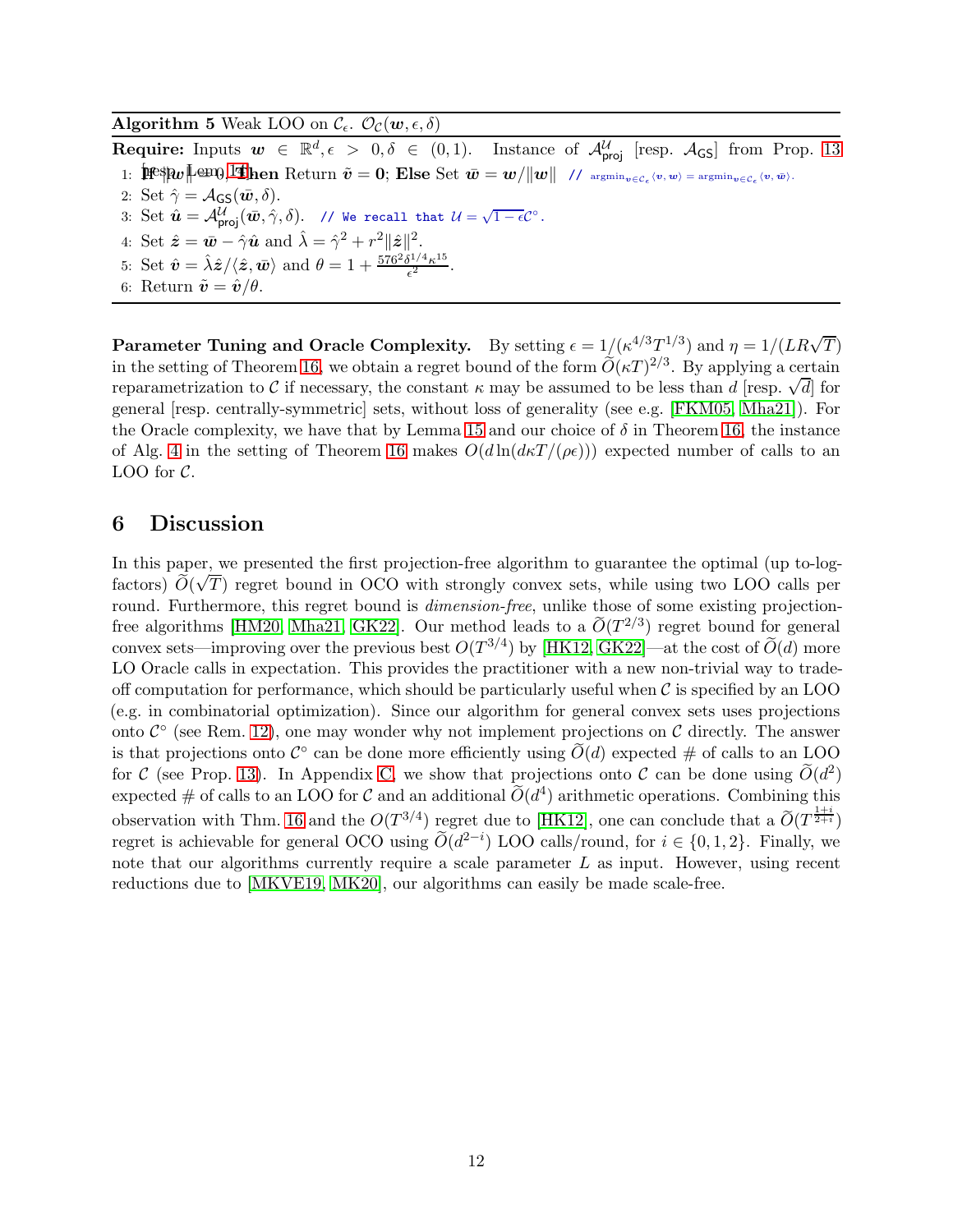# Acknowledgment

We thank Adam Block, Sasha Rakhlin, and Max Simchowitz for their helpful comments on the presentation. We acknowledge support from the ONR through awards N00014-20-1-2336 and N00014- 20-1-2394.

# References

<span id="page-12-12"></span><span id="page-12-11"></span><span id="page-12-10"></span><span id="page-12-9"></span><span id="page-12-8"></span><span id="page-12-7"></span><span id="page-12-6"></span><span id="page-12-5"></span><span id="page-12-4"></span><span id="page-12-3"></span><span id="page-12-2"></span><span id="page-12-1"></span><span id="page-12-0"></span>

| [AGNS11] | Antonio Azócar, José Giménez, Kazimierz Nikodem, and José Luis Sánchez. On<br>strongly midconvex functions. Opuscula mathematica, $31(1):15-26$ , $2011$ .                                                                                                          |
|----------|---------------------------------------------------------------------------------------------------------------------------------------------------------------------------------------------------------------------------------------------------------------------|
| [AHS19]  | Naman Agarwal, Elad Hazan, and Karan Singh. Logarithmic regret for online control.<br>Advances in Neural Information Processing Systems, 32, 2019.                                                                                                                  |
| [AKCV12] | Dmitry Adamskiy, Wouter M Koolen, Alexey Chernov, and Vladimir Vovk. A closer<br>look at adaptive regret. In <i>International Conference on Algorithmic Learning Theory</i> ,<br>pages 290–304. Springer, 2012.                                                     |
| [ALLW18] | Jacob Abernethy, Kevin A Lai, Kfir Y Levy, and Jun-Kun Wang. Faster rates for<br>convex-concave games. In Conference On Learning Theory, pages 1595–1625. PMLR,<br>2018.                                                                                            |
| [AW17]   | Jacob D Abernethy and Jun-Kun Wang. On frank-wolfe and equilibrium computa-<br>tion. Advances in Neural Information Processing Systems, 30, 2017.                                                                                                                   |
| [BRZ21]  | Immanuel M. Bomze, Francesco Rinaldi, and Damiano Zeffiro. Frank-wolfe and<br>friends: a journey into projection-free first-order optimization methods.<br>4OR,<br>$19(3):313-345, 2021.$                                                                           |
| [CBCG04] | Nicolo Cesa-Bianchi, Alex Conconi, and Claudio Gentile. On the generalization<br>ability of on-line learning algorithms. IEEE Transactions on Information Theory,<br>$50(9):2050-2057, 2004.$                                                                       |
| [CBL06]  | Nicolo Cesa-Bianchi and Gábor Lugosi. Prediction, learning, and games. Cambridge<br>university press, 2006.                                                                                                                                                         |
| [CO18]   | Ashok Cutkosky and Francesco Orabona. Black-box reductions for parameter-free<br>online learning in banach spaces. In <i>Conference On Learning Theory</i> , pages 1493–<br>1529. PMLR, 2018.                                                                       |
| [Cut19]  | Ashok Cutkosky. Anytime online-to-batch, optimism and acceleration. In Interna-<br>tional Conference on Machine Learning, pages 1446–1454. PMLR, 2019.                                                                                                              |
|          | [DRVEGK14] Steven De Rooij, Tim Van Erven, Peter D Grünwald, and Wouter M Koolen. Follow<br>the leader if you can, hedge if you must. The Journal of Machine Learning Research,<br>$15(1):1281-1316$ , 2014.                                                        |
| [First]  | Wm J Firey. p-means of convex bodies. <i>Mathematica Scandinavica</i> , 10:17-24, 1962.                                                                                                                                                                             |
| [FKM05]  | Abraham D Flaxman, Adam Tauman Kalai, and H Brendan McMahan. Online<br>convex optimization in the bandit setting: gradient descent without a gradient. In<br>Proceedings of the sixteenth annual ACM-SIAM symposium on Discrete algorithms,<br>pages 385–394, 2005. |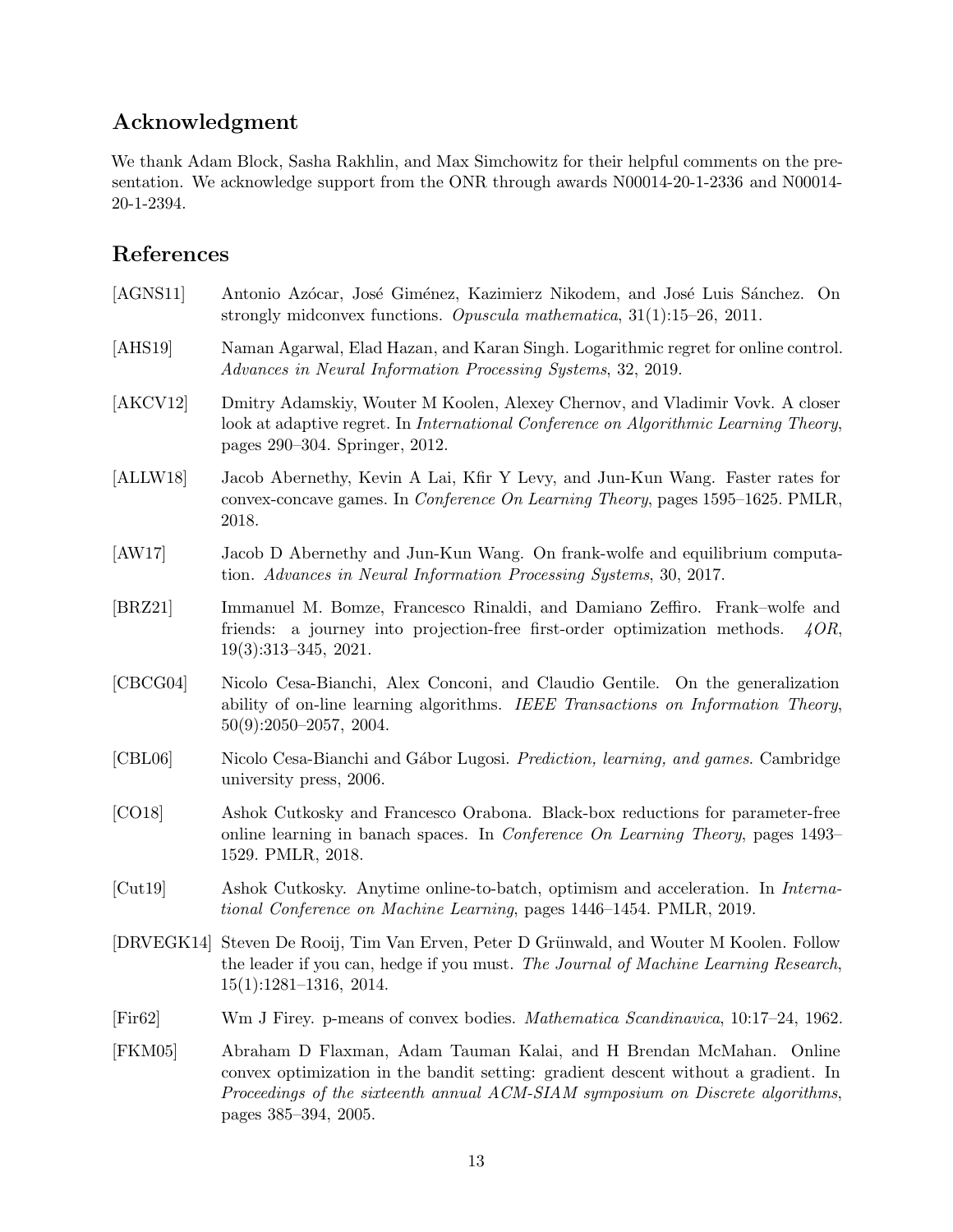<span id="page-13-14"></span><span id="page-13-13"></span><span id="page-13-12"></span><span id="page-13-11"></span><span id="page-13-10"></span><span id="page-13-9"></span><span id="page-13-8"></span><span id="page-13-7"></span><span id="page-13-6"></span><span id="page-13-5"></span><span id="page-13-4"></span><span id="page-13-3"></span><span id="page-13-2"></span><span id="page-13-1"></span><span id="page-13-0"></span>[FKMS17] Dylan J Foster, Satyen Kale, Mehryar Mohri, and Karthik Sridharan. Parameterfree online learning via model selection. Advances in Neural Information Processing Systems, 30, 2017. [FKQR21] Dylan J Foster, Sham M Kakade, Jian Qian, and Alexander Rakhlin. The statistical complexity of interactive decision making. arXiv preprint arXiv:2112.13487, 2021. [FS97] Yoav Freund and Robert E Schapire. A decision-theoretic generalization of on-line learning and an application to boosting. Journal of computer and system sciences, 55(1):119–139, 1997. [FS20] Dylan Foster and Max Simchowitz. Logarithmic regret for adversarial online control. In International Conference on Machine Learning, pages 3211–3221. PMLR, 2020. [FW+56] Marguerite Frank, Philip Wolfe, et al. An algorithm for quadratic programming. Naval research logistics quarterly, 3(1-2):95–110, 1956. [Gar16] Dan Garber. Faster projection-free convex optimization over the spectrahedron. In Proceedings of the 30th International Conference on Neural Information Processing Systems, pages 874–882, 2016. [GH15] Dan Garber and Elad Hazan. Faster rates for the frank-wolfe method over stronglyconvex sets. In International Conference on Machine Learning, pages 541–549. PMLR, 2015. [GH16] Dan Garber and Elad Hazan. A linearly convergent variant of the conditional gradient algorithm under strong convexity, with applications to online and stochastic optimization. SIAM Journal on Optimization, 26(3):1493–1528, 2016. [GK22] Dan Garber and Ben Kretzu. New projection-free algorithms for online convex optimization with adaptive regret guarantees. arXiv preprint arXiv:2202.04721, 2022. [GSVE14] Pierre Gaillard, Gilles Stoltz, and Tim Van Erven. A second-order bound with excess losses. In Conference on Learning Theory, pages 176–196. PMLR, 2014. [Haz08] Elad Hazan. Sparse approximate solutions to semidefinite programs. In Latin American symposium on theoretical informatics, pages 306–316. Springer, 2008. [Haz16] Elad Hazan. Introduction to online convex optimization. Foundations and Trends in Optimization, 2(3-4):157–325, 2016. [HK12] Elad Hazan and Satyen Kale. Projection-free online learning. In Proceedings of the 29th International Coference on International Conference on Machine Learning, pages 1843–1850, 2012. [HL16] Elad Hazan and Haipeng Luo. Variance-reduced and projection-free stochastic optimization. In Maria Florina Balcan and Kilian Q. Weinberger, editors, Proceedings of The 33rd International Conference on Machine Learning, volume 48 of Proceedings of Machine Learning Research, pages 1263–1271, New York, New York, USA, 20–22 Jun 2016. PMLR. [HLGS16] Ruitong Huang, Tor Lattimore, András György, and Csaba Szepesvári. Following the leader and fast rates in linear prediction: Curved constraint sets and other regularities. Advances in Neural Information Processing Systems, 29, 2016.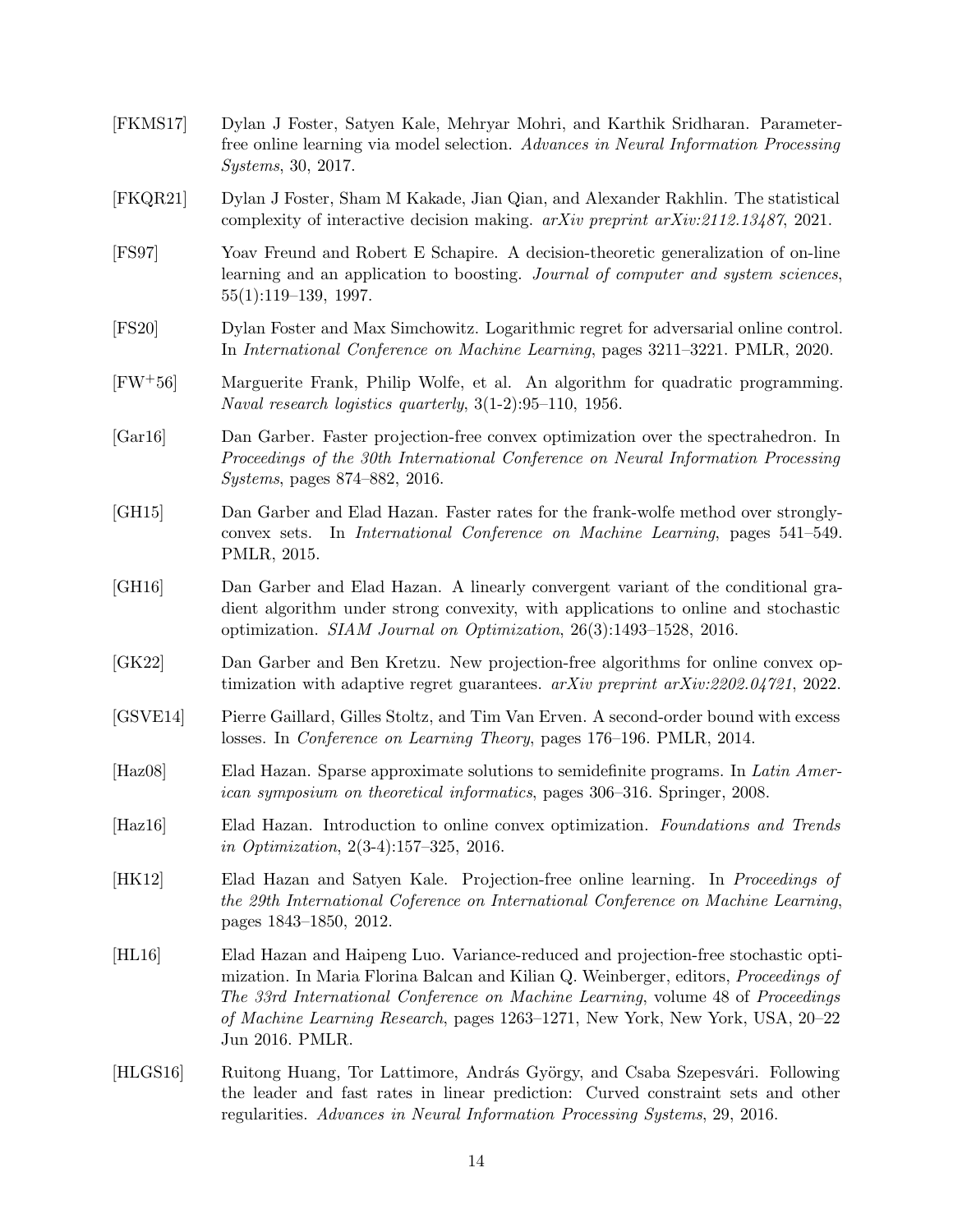<span id="page-14-13"></span><span id="page-14-12"></span><span id="page-14-11"></span><span id="page-14-10"></span><span id="page-14-9"></span><span id="page-14-8"></span><span id="page-14-7"></span><span id="page-14-6"></span><span id="page-14-5"></span><span id="page-14-4"></span><span id="page-14-3"></span><span id="page-14-2"></span><span id="page-14-1"></span><span id="page-14-0"></span>

| [HM20]   | Elad Hazan and Edgar Minasyan. Faster projection-free online learning. In Confer-<br>ence on Learning Theory, pages 1877–1893. PMLR, 2020.                                                                                                                      |
|----------|-----------------------------------------------------------------------------------------------------------------------------------------------------------------------------------------------------------------------------------------------------------------|
| [HUL04]  | Jean-Baptiste Hiriart-Urruty and Claude Lemaréchal. Fundamentals of convex anal-<br><i>ysis.</i> Springer Science & Business Media, 2004.                                                                                                                       |
| [Jag13]  | Martin Jaggi. Revisiting frank-wolfe: Projection-free sparse convex optimization. In<br>International Conference on Machine Learning, pages 427–435. PMLR, 2013.                                                                                                |
| [KdP21]  | Thomas Kerdreux, Alexandre d'Aspremont, and Sebastian Pokutta. Projection-free<br>optimization on uniformly convex sets. In <i>International Conference on Artificial</i><br>Intelligence and Statistics, pages 19–27. PMLR, 2021.                              |
| [Ker20]  | Thomas Kerdreux. Accelerating conditional gradient methods. PhD thesis, Université<br>Paris sciences et lettres, 2020.                                                                                                                                          |
| [KG21]   | Ben Kretzu and Dan Garber. Revisiting projection-free online learning: the strongly<br>convex case. In International Conference on Artificial Intelligence and Statistics,<br>pages 3592-3600. PMLR, 2021.                                                      |
| [KV05]   | Adam Kalai and Santosh Vempala. Efficient algorithms for online decision problems.<br>Journal of Computer and System Sciences, 71(3):291-307, 2005.                                                                                                             |
| [LK19]   | Kfir Levy and Andreas Krause. Projection free online learning over smooth sets.<br>In The 22nd International Conference on Artificial Intelligence and Statistics, pages<br>1458–1466. PMLR, 2019.                                                              |
| [LSV18]  | Yin Tat Lee, Aaron Sidford, and Santosh S Vempala. Efficient convex optimization<br>with membership oracles. In Conference On Learning Theory, pages 1292-1294.<br>PMLR, 2018.                                                                                  |
| [LSW15]  | Yin Tat Lee, Aaron Sidford, and Sam Chiu-wai Wong. A faster cutting plane method<br>and its implications for combinatorial and convex optimization. In $2015$ IEEE 56th<br>Annual Symposium on Foundations of Computer Science, pages 1049–1065. IEEE,<br>2015. |
| [LYC18]  | Kfir Y Levy, Alp Yurtsever, and Volkan Cevher. Online adaptive methods, universal-<br>ity and acceleration. Advances in Neural Information Processing Systems, 31:6500–<br>6509, 2018.                                                                          |
| [LYZ12]  | Erwin Lutwak, Deane Yang, and Gaoyong Zhang. The brunn-minkowski-firey in-<br>equality for nonconvex sets. Advances in Applied Mathematics, $48(2):407-413$ , $2012$ .                                                                                          |
| [Mha21]  | Zakaria Mhammedi. Efficient projection-free online convex optimization with mem-<br>bership oracle. $arXiv$ preprint $arXiv:2111.05818$ , 2021.                                                                                                                 |
| [MK20]   | Zakaria Mhammedi and Wouter M. Koolen. Lipschitz and comparator-norm adap-<br>tivity in online learning. In Proceedings of Thirty Third Conference on Learning<br>Theory, volume 125, pages 2858-2887. PMLR, 2020.                                              |
| [MKVE19] | Zakaria Mhammedi, Wouter M Koolen, and Tim Van Erven. Lipschitz adaptivity<br>with multiple learning rates in online learning. In Conference on Learning Theory,<br>pages 2490–2511. PMLR, 2019.                                                                |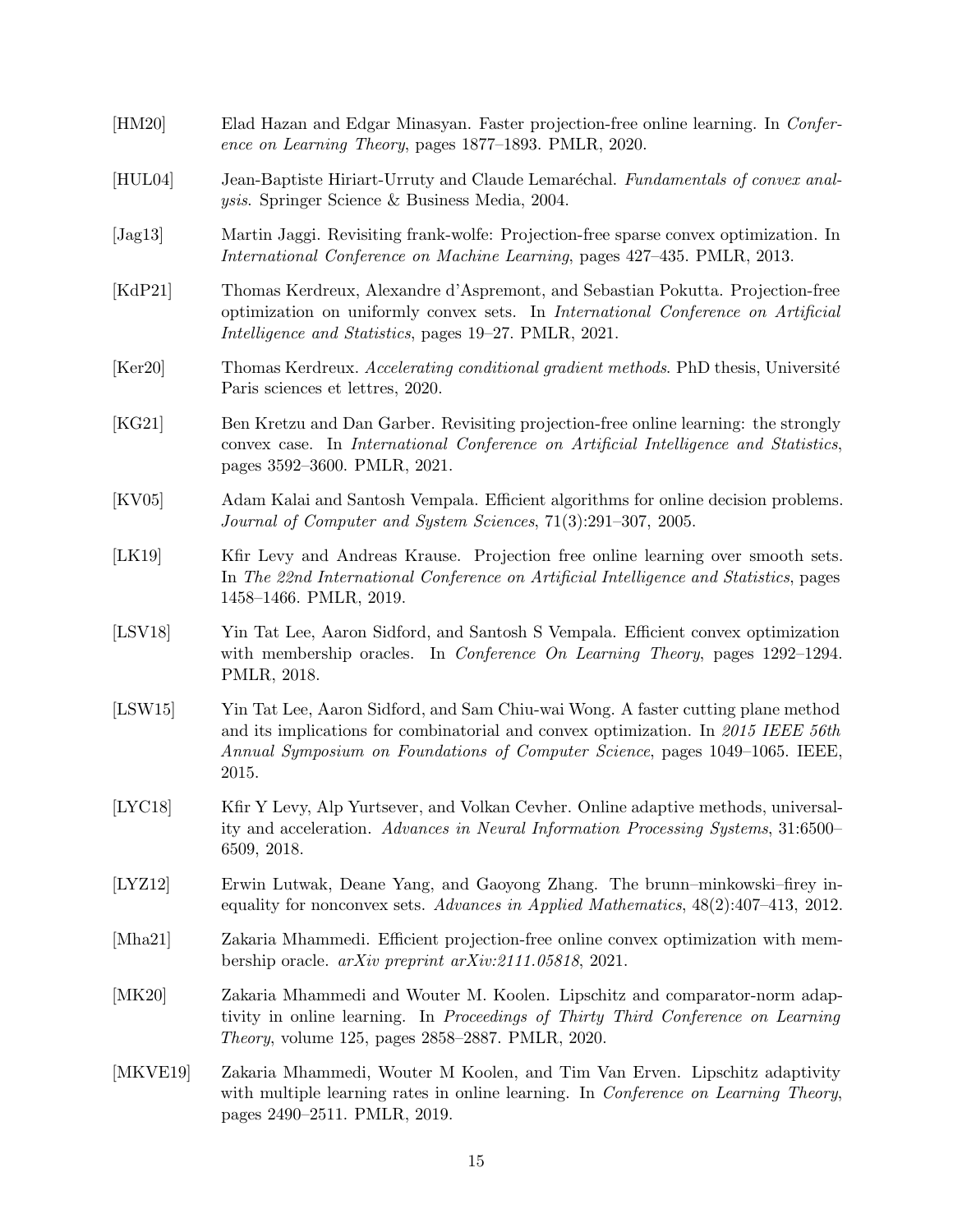<span id="page-15-13"></span><span id="page-15-12"></span><span id="page-15-11"></span><span id="page-15-10"></span><span id="page-15-9"></span><span id="page-15-8"></span><span id="page-15-7"></span><span id="page-15-6"></span><span id="page-15-5"></span><span id="page-15-4"></span><span id="page-15-3"></span><span id="page-15-2"></span><span id="page-15-1"></span><span id="page-15-0"></span>

| [MO14]           | H Brendan McMahan and Francesco Orabona. Unconstrained online linear learning<br>in hilbert spaces: Minimax algorithms and normal approximations. In <i>Conference</i><br>on Learning Theory, pages 1020–1039. PMLR, 2014.                                                       |
|------------------|----------------------------------------------------------------------------------------------------------------------------------------------------------------------------------------------------------------------------------------------------------------------------------|
| [Mol20]          | Marco Molinaro. Curvature of feasible sets in offline and online optimization. $arXiv$<br><i>preprint arXiv:2002.03213, 2020.</i>                                                                                                                                                |
| $[{\rm Mor}62]$  | Jean Jacques Moreau. Fonctions convexes duales et points proximaux dans un espace<br>hilbertien. Comptes rendus hebdomadaires des séances de l'Académie des sciences,<br>255:2897-2899, 1962.                                                                                    |
| [Mor 65]         | Jean-Jacques Moreau. Proximité et dualité dans un espace hilbertien. Bulletin de<br>la Société mathématique de France, 93:273-299, 1965.                                                                                                                                         |
| [MS12]           | Brendan Mcmahan and Matthew Streeter. No-regret algorithms for unconstrained<br>online convex optimization. Advances in neural information processing systems, 25,<br>2012.                                                                                                      |
| $[MYJ+12]$       | Mehrdad Mahdavi, Tianbao Yang, Rong Jin, Shenghuo Zhu, and Jinfeng Yi. Stochas-<br>tic gradient descent with only one projection. Advances in neural information pro-<br>$cessing$ systems, $25:494-502$ , $2012$ .                                                              |
| [OP16]           | Francesco Orabona and Dávid Pál. Coin betting and parameter-free online learning.<br>Advances in Neural Information Processing Systems, 29, 2016.                                                                                                                                |
| [Pol96]          | Evgenii Sergeevich Polovinkin. Strongly convex analysis. Sbornik: Mathematics,<br>187(2):259, 1996.                                                                                                                                                                              |
| $[SS^+11]$       | Shai Shalev-Shwartz et al. Online learning and online convex optimization. Founda-<br>tions and trends in Machine Learning, $4(2):107-194$ , 2011.                                                                                                                               |
| [ <b>SST10</b> ] | Nathan Srebro, Karthik Sridharan, and Ambuj Tewari. Smoothness, low noise and<br>fast rates. In J. Lafferty, C. Williams, J. Shawe-Taylor, R. Zemel, and A. Culotta,<br>editors, Advances in Neural Information Processing Systems, volume 23. Curran<br>Associates, Inc., 2010. |
| [Via82]          | Jean-Philippe Vial. Strong convexity of sets and functions. Journal of Mathematical<br>$Economics, 9(1-2):187-205, 1982.$                                                                                                                                                        |
| [WZ21]           | Yuanyu Wan and Lijun Zhang. Projection-free online learning over strongly convex<br>sets. In Proceedings of the AAAI Conference on Artificial Intelligence, volume 35,<br>pages 10076-10084, 2021.                                                                               |
| [ZCP21]          | Zhiyu Zhang, Ashok Cutkosky, and Ioannis Ch Paschalidis.<br>Adversarial track-<br>ing control via strongly adaptive online learning with memory.<br>$arXiv$ preprint<br>arXiv:2102.01623, 2021.                                                                                  |
| [Zin03]          | Martin Zinkevich. Online convex programming and generalized infinitesimal gradient<br>ascent. In Proceedings of the 20th international conference on machine learning<br>$(icml-03)$ , pages 928–936, 2003.                                                                      |
|                  |                                                                                                                                                                                                                                                                                  |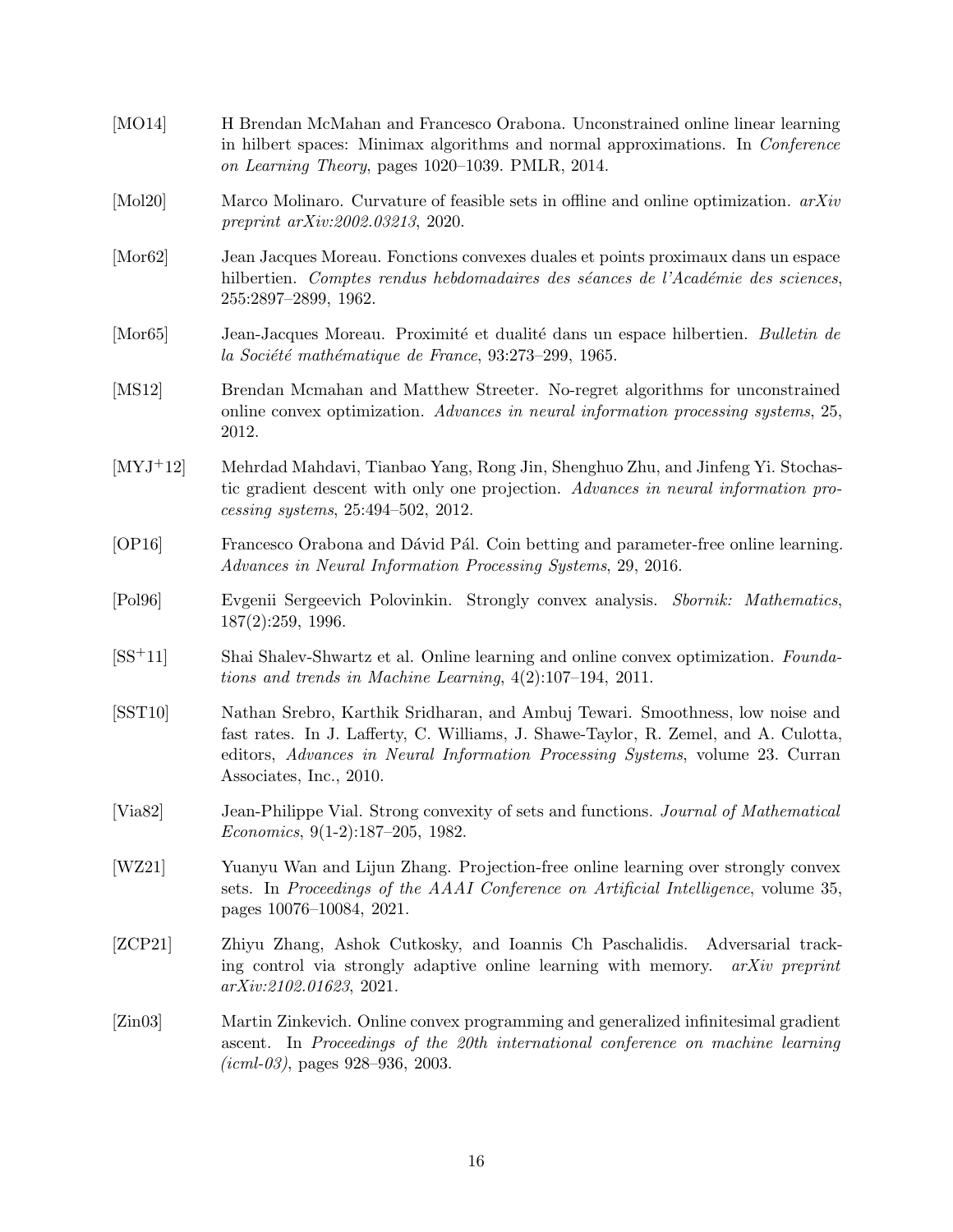# Contents

|          | 1 Introduction                                                                                             | 1                                                        |  |  |  |
|----------|------------------------------------------------------------------------------------------------------------|----------------------------------------------------------|--|--|--|
| $\bf{2}$ | <b>Notation and Definitions</b>                                                                            | $\overline{4}$                                           |  |  |  |
| 3        | <b>Building Blocks: Helper OCO Algorithms</b>                                                              |                                                          |  |  |  |
| 4        | A Projection-Free Algorithm for Strongly Convex Sets                                                       |                                                          |  |  |  |
| 5        | An Algorithm for General Convex Sets                                                                       |                                                          |  |  |  |
| 6        | <b>Discussion</b>                                                                                          |                                                          |  |  |  |
|          | A Algorithms Based on Linear Optimization vs Separation/Membership Evalua-<br>tion                         | 18                                                       |  |  |  |
|          | <b>B</b> Proofs<br><b>B.2</b><br><b>B.3</b><br><b>B.4</b><br>B.5<br>B.6<br><b>B.7</b><br><b>B.8</b><br>B.9 | 18<br>18<br>18<br>18<br>22<br>23<br>25<br>25<br>29<br>30 |  |  |  |
|          | C Euclidean Projection using a Linear Optimization Oracle                                                  | 33<br>34                                                 |  |  |  |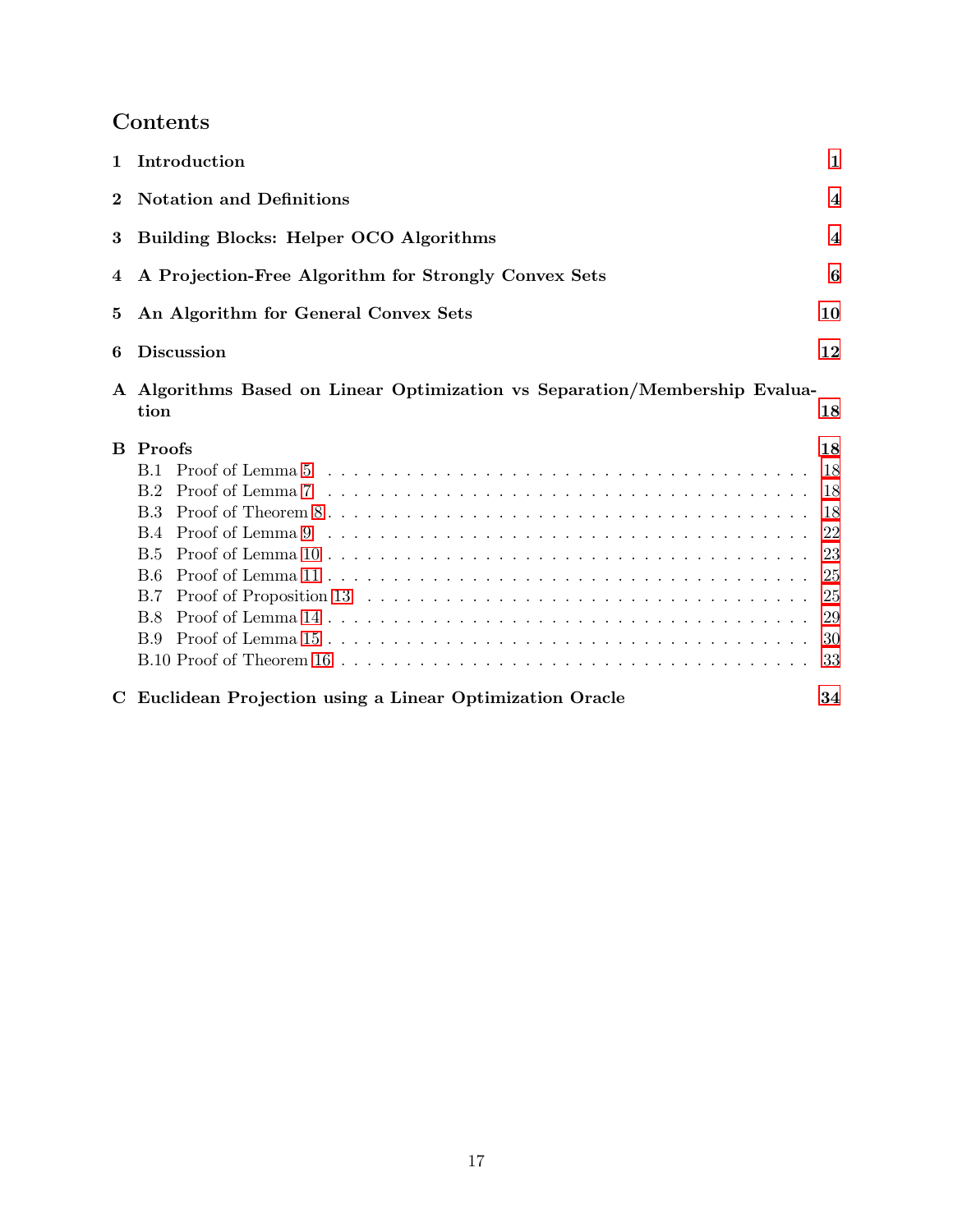## <span id="page-17-0"></span>A Algorithms Based on Linear Optimization vs Separation/Membership Evaluation

As observed by [\[Mha21\]](#page-14-6), when it comes to the computational complexity of the Oracles, projectionfree algorithms that use LO Oracles (e.g. FW-style algorithms [\[HK12,](#page-13-4) [HM20\]](#page-14-2)) and those that use Separation/Membership Oracles (e.g. [\[LK19,](#page-14-5) [Mha21,](#page-14-6) [GK22\]](#page-13-9)) may be viewed as complementary. This is because there are convex sets  $\mathcal C$  on which LO can be done more efficiently than Membership Evaluation (e.g. Matroid polytopes [\[HK12\]](#page-13-4)), and vice versa. The complexity of Membership Evaluation on  $\mathcal C$  is essentially equivalent to the complexity of LO on  $\mathcal C^{\circ}$  (see Appendix [C\)](#page-33-0), the polar set of C (see e.g. [\[Mha21\]](#page-14-6)). This, together with the fact that  $(C^{\circ})^{\circ} = C$  for a closed convex set C, means that LO on C can be viewed as testing membership/performing separation on  $\mathcal{C}^{\circ}$ (for a closed convex  $\mathcal{C}$ ). Therefore, when it comes to the computational complexity of the Oracles, algorithms that use an LOO and those that use Separation/Membership Oracles may be viewed as complementary.

## <span id="page-17-3"></span><span id="page-17-1"></span>B Proofs

### B.1 Proof of Lemma [5](#page-4-4)

**Proof of Lemma [5.](#page-4-4)** Let  $G_t := \sum_{s=1}^t g_s$ . By the standard regret decomposition of FTL, we have  $\sum_{t=1}^T \langle g_t, w_t - u \rangle \leq \sum_{t=1}^T \langle g_t, w_t - w_{t+1} \rangle$ , for all  $u \in \mathcal{C}$  (see e.g. [\[CBL06\]](#page-12-8)). We now bound the RHS of this inequality. Since  $w_t \in \operatorname{argmin}_{w \in \mathcal{C}} w^\intercal \mathbf{G}_t = \partial \sigma_{\mathcal{C}}(\mathbf{G}_t)$  [\[HUL04\]](#page-14-9), we have by the Cauchy Schwarz inequality and Lemma [4,](#page-3-2)

$$
\sum_{t=1}^T \langle \mathbf{g}_t, \mathbf{w}_t - \mathbf{w}_{t+1} \rangle \le \sum_{t=1}^T \| \mathbf{g}_t \| \|\mathbf{w}_t - \mathbf{w}_{t+1} \| \le 2 \sum_{t=1}^T \frac{\|\mathbf{G}_{t-1} - \mathbf{G}_t \|^2}{\mu (\|\mathbf{G}_t\| + \|\mathbf{G}_{t-1}\|)}.
$$

This implies the desired result after dropping  $\|\mathbf{G}_{t-1}\|$  from the denominator.

#### <span id="page-17-4"></span>B.2 Proof of Lemma [7](#page-5-2)

**Proof of Lemma [7.](#page-5-2)** To obtain the desired equality it suffices to add and subtract  $\sum_{t=1}^{T} \gamma_{\mathcal{C}}(\bm{u}) \langle \bm{g}_t, \bm{w}_t \rangle$ from the RHS of [\(3\)](#page-5-5), where  $\gamma_c$  is the Gauge function of the set C as in Definition [1.](#page-3-3)

 $\Box$ 

### <span id="page-17-2"></span>B.3 Proof of Theorem [8](#page-7-0)

Sleeping Experts. To prove the regret bound of Theorem [8,](#page-7-0) we will use a result from the Sleeping Experts' setting that we now review. In this setting, there are  $k \in [N]$  experts, each of whom is either "active" or "asleep" at any given round. In particular, at the beginning of any round  $t \geq 1$ , the learner receives a vector  $\mathbf{I}_t \in \{0,1\}^N$  (which can be an arbitrary function of the past), such that  $I_{t,k} = 1$  if and only if expert  $k \in [N]$  is active at round t. In this setting, we want an algorithm whose outputs  $(p_t) \subset \Delta_N$  guarantee a small regret  $\sum_{t=1}^T I_{t,k}(p_t^{\intercal} \ell_t - \ell_{t,k})$  against expert k on the rounds where they were active, where  $\ell_t \in \mathbb{R}^N$  is the vector of experts' losses at round t. This can be achieved thanks to a known technique that reduces the Sleeping Experts' setting to the standard experts' setting [\[AKCV12,](#page-12-7) [GSVE14\]](#page-13-13). Next, we describe this reduction.

Given any base algorithm  $\beta$  for the standard experts' setting with N experts, the technique consists of feeding the experts' algorithm B surrogate losses  $\tilde{\ell}_{t,k} = I_{t,k} \ell_{t,k} + (1 - I_{t,k}) \mathbf{p}_t^{\mathsf{T}} \mathbf{\ell}_t$ , where  $p_t$  is the weight vector played at round t and  $\ell_t$  is the observed loss vector. The weight vector  $p_t$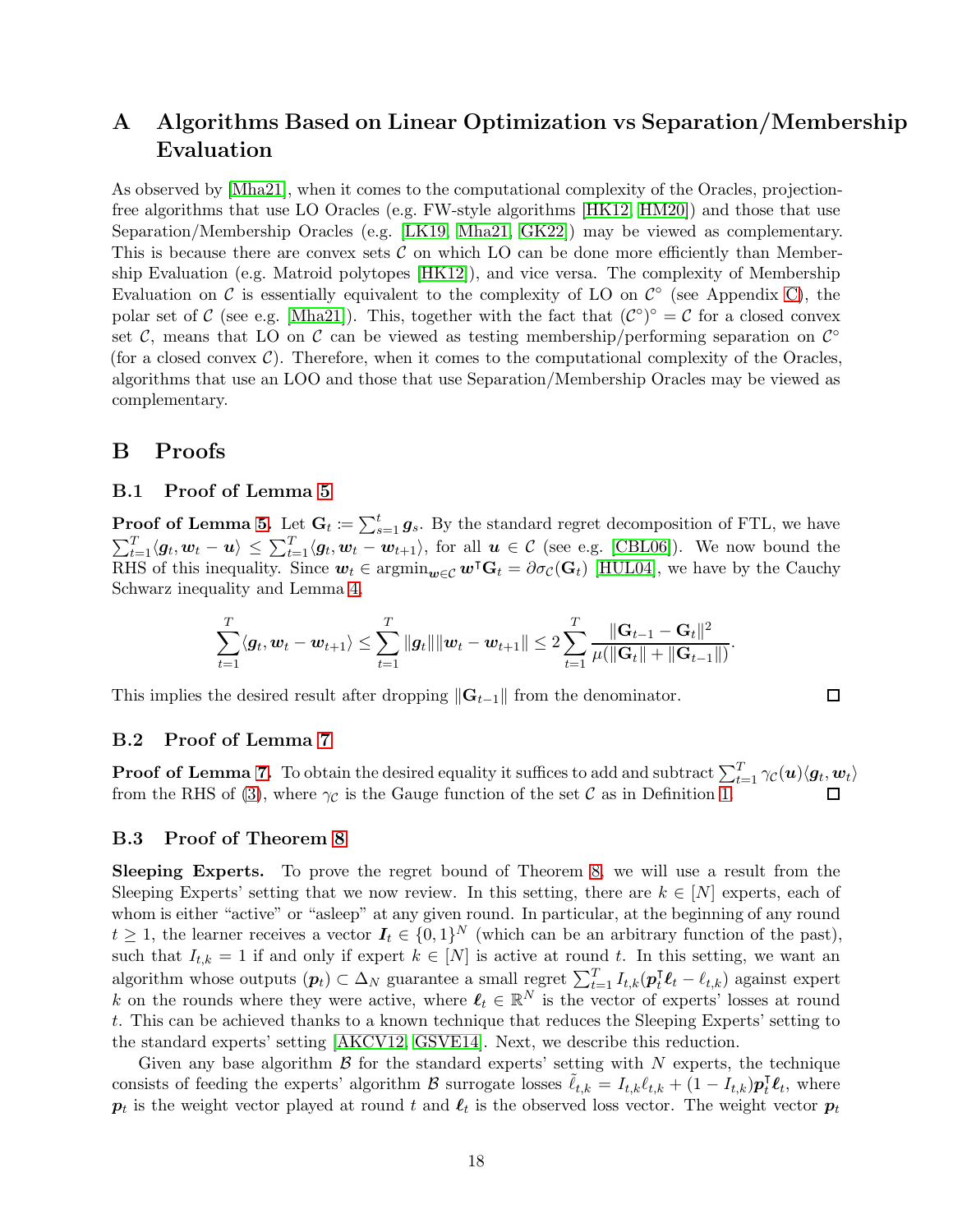is such that  $p_{t,k} = \frac{I_{t,k}\pi_{t,k}}{\sum_{i=1}^{N}I_{t,i}\pi_{t,i}}$ , where  $\pi_t$  is the output vector of the base algorithm  $\mathcal{B}$  at round t given the history of surrogate losses  $(\ell_s)_{s \leq t}$ . This strategy is summarized in Algorithm [6,](#page-18-0) whose guarantee is as follows:

<span id="page-18-2"></span>**Lemma 17.** Let  $R_s^{\mathcal{B}}(e_k)$  denote the regret after  $s \geq 1$  rounds of the base algorithm  $\mathcal{B}$  within Alg. [6](#page-18-0) against expert  $k \in [N]$ . Then, the outputs of Alg. [6](#page-18-0) in response to any sequence of loss vectors  $(\ell_t)$ satisfy

<span id="page-18-4"></span>
$$
\forall s \geq 1, \forall k \in [N], \quad \sum_{t=1}^s I_{t,k}(\boldsymbol{p}_t^{\mathsf{T}} \boldsymbol{\ell}_t - \ell_{t,k}) \leq \sum_{t=1}^s \boldsymbol{\pi}_t^{\mathsf{T}} \tilde{\boldsymbol{\ell}}_t - \tilde{\ell}_{t,k} = R_s^{\mathcal{B}}(\boldsymbol{e}_k).
$$

This bound follows by a standard Sleeping Experts' reduction (see e.g. [\[GSVE14\]](#page-13-13)). When Algorithm [6](#page-18-0) is instantiated with B set to the Hedge algorithm [\[FS97\]](#page-13-14)  $A_{\text{Hedge}}(\eta)$  with learning rate  $\eta \in (0,1)$ ; that is, when  $\pi_{t+1}$  in Line [6](#page-18-0) of Alg. 6 is such that  $\pi_{t+1,k} \propto e^{-\eta \sum_{s=1}^{t} \tilde{\ell}_{t,k}}$  for all k, then we have the following guarantee which follows from Lemma [17](#page-18-2) and the regret bound of the Hedge algorithm:

### <span id="page-18-0"></span>Algorithm 6 Sleeping Experts' Reduction.

**Require:** Base expert algorithm  $\mathcal{B}$ , parameter  $\eta > 0$ , and number of experts  $N \in \mathbb{N}$ .

- 1: Set  $\pi_1$  to the first output of  $\beta$ .
- 2: for  $t = 1, 2, ...$  do
- 3: Get vector  $I_t \in \{0,1\}^N$  from the environment. // Determines the 'awake' state of experts. 4: Play  $p_t$  such that  $p_{t,k} = \frac{I_{t,k}\pi_{t,k}}{\sum_{i=1}^N I_{t,i}\pi_{t,i}}$ , for all  $k \in [N]$ , and observe loss vector  $\ell_t$ .
- 5: Define the surrogate losses  $\tilde{\ell}_{t,k} := I_{t,k} \ell_{t,k} + (1 I_{t,k}) \mathbf{p}_t^{\mathsf{T}} \mathbf{\ell}_t$ , for every  $k \in [N]$ .
- 6: Get output  $\pi_{t+1}$  from B given the history  $(\tilde{\ell}_s)_{s\leq t}$ .
- 7: end for

<span id="page-18-3"></span><span id="page-18-1"></span>
$$
\sum_{t=1}^{s} I_{t,k}(\boldsymbol{p}_t^{\mathsf{T}} \boldsymbol{\ell}_t - \ell_{t,k}) \leq \sum_{t=1}^{s} \pi_t^{\mathsf{T}} \tilde{\ell}_t - \tilde{\ell}_{t,k} \leq \frac{\ln N}{\eta} + \frac{3\eta}{4} \sum_{t=1}^{s} \text{Var}_{i \sim \pi_t}[\tilde{\ell}_{t,i}] \leq \frac{\ln N}{\eta} + \sum_{t=1}^{s} \frac{3\eta \|\tilde{\ell}_t\|_{\infty}^2}{4}, (18)
$$

for all  $k \in [N], s \ge 1$ , and  $\eta > 0$  such that  $\eta \cdot (\max_{i \in [N]} \ell_{t,i} - \min_{j \in [N]} \ell_{t,j}) \le 1$ , for all  $t \ge 1$ . The bound in [\(18\)](#page-18-3) follows from [\[DRVEGK14,](#page-12-11) (5) and Lemmas 1 and 4]. We will use this guarantee to prove Theorem [8](#page-7-0) next:

**Proof of Theorem [8.](#page-7-0)** First, we will show that Algorithm [4](#page-7-1) is an instance of the Sleeping Experts' algorithm (Alg. [6\)](#page-18-0) with  $\mathcal{B} \equiv \mathcal{A}_{\text{Hedge}}(\eta)$  and where the experts' losses correspond to the losses of instances of  $A$ <sub>FTSL</sub> (Alg. [3\)](#page-5-1) initialized at different rounds. This will allow us to invoke [\(18\)](#page-18-3) for certain intervals and show the desired regret bound.

Alg. [4](#page-7-1) as instance of sleeping experts. We now describe an instance of Algorithm [6](#page-18-0) that uses  $\mathcal{B} \equiv \mathcal{A}_{\text{Hedge}}(\eta)$  and whose losses match those of Algorithm [4.](#page-7-1) This will allow us to invoke Lemma [17](#page-18-2) to bound the regret of the latter. Let  $(x_t)$  be the outputs of Algorithm  $4 \text{ and } \tilde{g}_t := g_t \cdot 1{\{\Vert g_t\Vert \ge L/t\}},$ where  $g_t \in \partial f_t(x_t)$ , for all  $t \geq 1$ . We will bound the 'pseudo' regret  $\sum_{t=1}^T \langle \tilde{g}_t, x_t - u \rangle$  as this will immediately imply a bound of the regret thanks to [\(9\)](#page-7-3).

Consider the instance of Algorithm [6](#page-18-0) with  $N = T + 1$  experts such that only two are awake at any given round  $t \in [T]$ ; namely, expert N and expert  $\tau \in [N-1]$ , where

$$
\tau = \max \mathcal{T}_t; \quad \mathcal{T}_t := \{ s \in [t] \colon R\mu \left\| \mathbf{G}_{s-1} \right\|^2 \leq Q_{s-1} \ln T \};
$$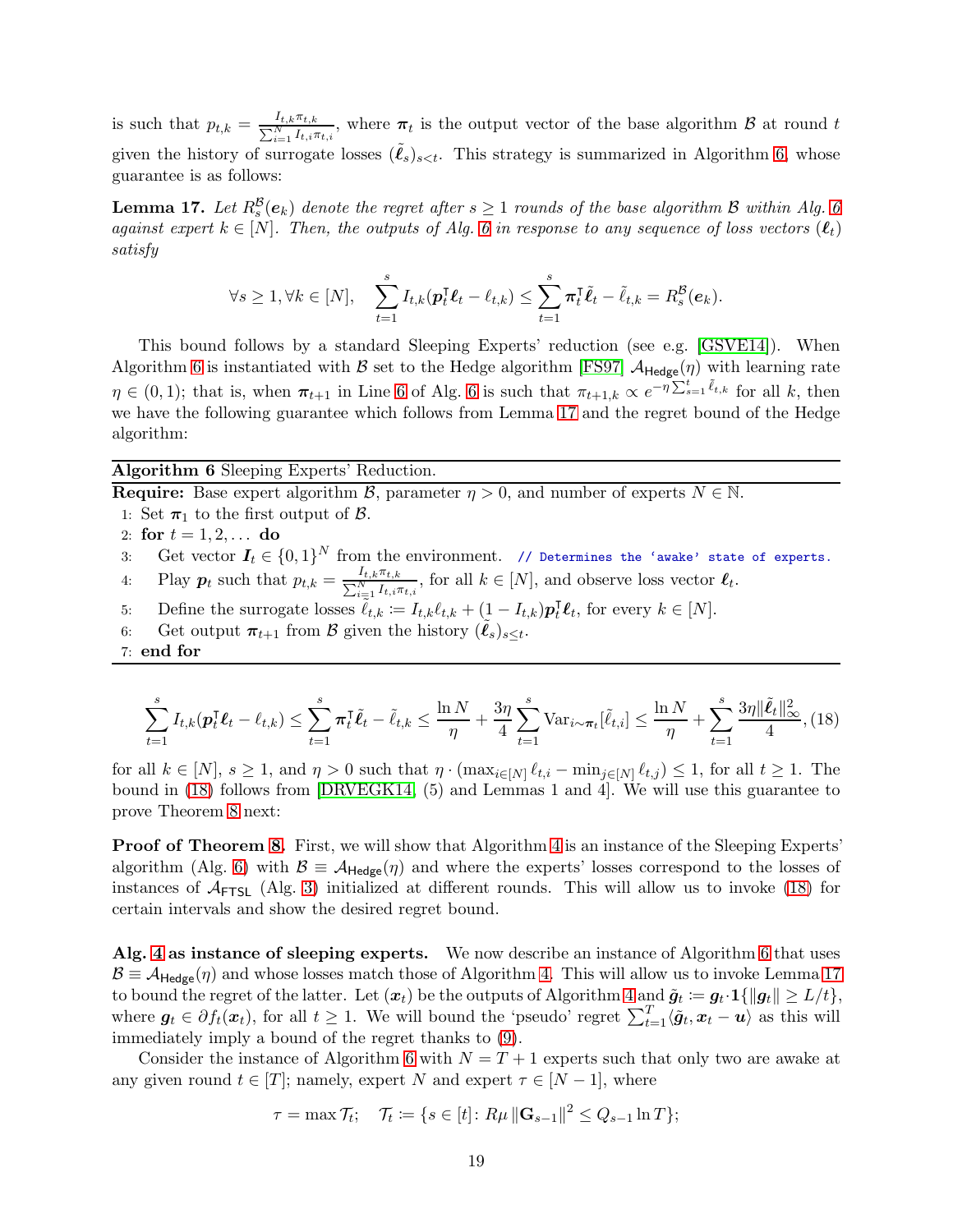and  $(\mathbf{G}_s, Q_s) \coloneqq \left( \sum_{i=1}^s \tilde{\mathbf{g}}_i, \sum_{i=1}^s \|\tilde{\mathbf{g}}_i\|^2 \right)$ . Let  $I_{t,N} = 1$ , for all  $t \in [T]$ . Further, for any  $k \in [N]$ , let  $I_{t,k} = \mathbb{I}\{k = \max T_t\}$  and  $\mathcal{I}_k := \{t \in [T]: I_{t,k} = 1\}$ . It is easy to verify that  $\mathcal{I}_k$ , which represents the subset of rounds where expert  $k$  is awake, is an interval.

Now that we have described the sleep/awake schedule of the experts, we move to the definition of their losses  $(\ell_{t,k})$ . For  $k \in [N-1]$  and  $t \in \mathcal{I}_k$ , let  $\mathbf{v}_{t,k}$  be the  $(t-k+1)$ <sup>th</sup> output of  $\mathcal{A}_{\text{FTSL}}$  (Alg. [3\)](#page-5-1) given loss history  $(f_s: \mathbf{w} \mapsto \langle \tilde{g}_s, \mathbf{w} \rangle)_{k \leq s < t}$ . Let  $\mathbf{v}_{t,k} = \mathbf{0}$ , for  $t < k$ . Further, let  $\mathbf{v}_{t,N}$  be the  $t^{\text{th}}$ output of  $\mathcal{A}_{\text{FTSL}}$  given loss history  $(f_s: \omega \mapsto \langle \tilde{g}_s, \omega \rangle)_{s \in [t-1]}$ . We define the loss  $\ell_{t,k}$  [resp. surrogate loss  $\ell_{t,k}$  of expert  $k \in [N]$  at round t as

 $\ell_{t,k} \coloneqq \langle \tilde{\boldsymbol{g}}_t, \boldsymbol{v}_{t,k} \rangle, \quad \text{and} \quad [\text{resp.} \quad \tilde{\ell}_{t,k} = I_{t,k} \ell_{t,k} + (1 - I_{t,k}) \boldsymbol{p}_t^{\mathsf{T}} \boldsymbol{\ell}_t], \quad \forall k \in [N]$  (19)

where  $(p_t)$  is the played weight vector on Line [4](#page-18-4) of the Sleeping Experts' Algorithm [6.](#page-18-0) We now show that the instantaneous losses  $(\boldsymbol{p}_t^{\text{T}} \boldsymbol{\ell}_t)$  of the instance of Alg. [6](#page-18-0) under consideration match the (linearized) losses  $(\langle \tilde{g}_t, x_t \rangle)$  of Algorithm [4,](#page-7-1) which will allow us to take advantage of Lemma [17](#page-18-2) and derive a regret bound for the latter.

According to the definitions of  $(v_{t,k})$ , one can check that the iterates  $u_t$  and  $w_t$  in Algorithm [4](#page-7-1) satisfy  $u_t = v_{t,N}$  and  $w_t = v_{t,\tau}$  for  $\tau = \max \mathcal{T}_t$ . Furthermore, since the instance of Alg. [6](#page-18-0) under consideration (whose outputs we denoted by  $(p_t)$ ) uses  $\mathcal{B} \equiv \mathcal{A}_{\text{Hedge}}(\eta)$ , one can verify that at any round  $t$ , the scalar weight  $q_t$  in Algorithm [4](#page-7-1) satisfies

<span id="page-19-0"></span>
$$
(q_t, 1 - q_t) = (p_{t,N}, p_{t,\tau})^\mathsf{T} \in \Delta_2,
$$

Therefore, we have  $\langle x_t, \tilde{g}_t \rangle = \langle q_t \boldsymbol{u}_t + (1 - q_t) \boldsymbol{w}_t, \tilde{g}_t \rangle = q_t \ell_{t,N} + (1 - q_t) \ell_{t,\tau} = p_t^{\mathsf{T}} \ell_t$ , where the last equality follows by the fact that only experts N and  $\tau = \max \mathcal{T}_t$  are awake at around t. This shows that, indeed, the loss  $\langle \tilde{g}_t, x_t \rangle$  of Alg. [4](#page-7-1) matches that of the instance of Alg. [6](#page-18-0) under consideration. Using this fact, we can now invoke Lemma [17](#page-18-2) (the Sleeping Experts' regret bound) and [\(18\)](#page-18-3) to bound the regret of Alg. [4.](#page-7-1) We will invoke the bound in [\(18\)](#page-18-3) on two intervals;  $[1, \bar{\tau} - 1]$  and  $[\bar{\tau}, T]$ , where

<span id="page-19-2"></span><span id="page-19-1"></span>
$$
\bar{\tau} \coloneqq \max \mathcal{T}_T,
$$

which represents the round  $\tau$  such that, for all  $t \geq \tau$ ,  $\|\sum_{s=1}^{t} \tilde{g}_s\|^2 > (R\mu)^{-1} \sum_{s=1}^{t} \|\tilde{g}_s\|^2 \cdot \ln T$ .

**Regret on the interval [1..** $\bar{\tau}$  – 1]. By definition of  $(\tilde{\ell}_t)$  in [\(19\)](#page-19-0), we have

$$
|\tilde{\ell}_{t,k}| \le R \|\tilde{g}_t\|. \quad \text{for all } k \in [N]. \tag{20}
$$

Thus, the choice of  $\eta$  in the theorem statement ensures that  $\eta \cdot (\max_{i \in [N]} \ell_{t,i} - \min_{j \in [N]} \ell_{t,j}) \leq 1$ , which means we can in instantiate the regret bound in [\(18\)](#page-18-3) against expert  $k \in [N]$ . Doing so for expert  $k = N$  (who is awake in all rounds) between the rounds  $s = 1$  and  $\bar{\tau} - 1$ , we get (recall that  $N = T + 1$ 

$$
\sum_{t=1}^{\bar{\tau}-1} \langle \tilde{\bm{g}}_t, \bm{x}_t - \bm{u}_t \rangle = \sum_{t=1}^{\bar{\tau}-1} (\bm{p}_t^{\mathsf{T}} \bm{\ell}_t - \ell_{t,N}) \le \frac{\ln(T+1)}{\eta} + \frac{3\eta}{4} \sum_{t=1}^{\bar{\tau}-1} \|\tilde{\bm{\ell}}_t\|_{\infty}^2, \tag{21}
$$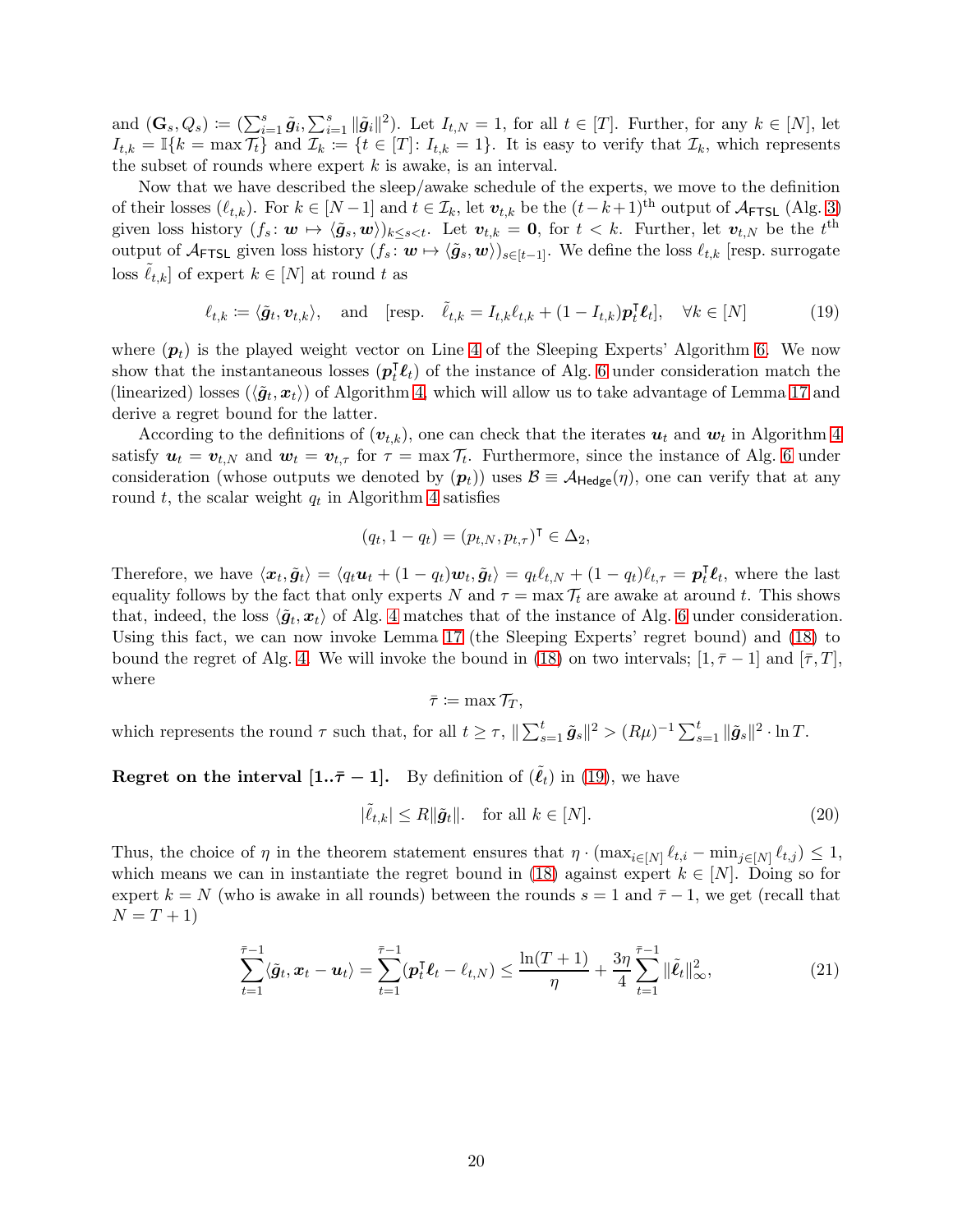where the first equality follows by the definition of  $(\ell_t)$  in [\(19\)](#page-19-0) and the fact that  $v_{t,N} = u_t$  (see previous paragraph). Using [\(20\)](#page-19-1) again and rearranging [\(21\)](#page-19-2), we get that for all  $u \in \mathcal{C}$ ,

<span id="page-20-2"></span>
$$
\sum_{t=1}^{\bar{\tau}-1} \langle \tilde{g}_t, x_t - u \rangle \leq \sum_{t=1}^{\bar{\tau}-1} \langle \tilde{g}_t, u_t - u \rangle + \frac{\ln(T+1)}{\eta} + \frac{3\eta R^2}{4} \sum_{t=1}^{\bar{\tau}-1} \|\tilde{g}_t\|^2,
$$
\n
$$
\leq R_{1:\bar{\tau}-1}^{\mathcal{A}_1}(0) - u^\tau \sum_{t=1}^{\bar{\tau}-1} \tilde{g}_t + \frac{\ln(T+1)}{\eta} + \frac{3\eta R^2}{4} \sum_{t=1}^{\bar{\tau}-1} \|\tilde{g}_t\|^2,
$$
\n
$$
\leq L + \|u\| \sqrt{R^{-1}\mu^{-1}Q_T \ln T} + \frac{\ln(T+1)}{\eta} + \frac{3\eta R^2 Q_T}{4}, \tag{22}
$$

where the last inequality follows by I) the regret bound of  $\mathcal{A}_1$  from Lem. [7](#page-5-2) and that of  $\mathcal{A}_{FG}$  at the origin; II)  $\gamma_{\mathcal{C}}(\mathbf{0}) = 0$ ; and III) the definition of  $\bar{\tau}$  which implies that  $\|\sum_{t=1}^{\bar{\tau}-1} \tilde{\mathbf{g}}_t\| \leq \sqrt{R^{-1}\mu^{-1}Q_{1:\bar{\tau}-1}\ln T}$ , where  $Q_{1:\bar{\tau}-1} := \sum_{t=1}^{\bar{\tau}-1} \|\tilde{g}_t\|^2 \le \sum_{t=1}^T \|\tilde{g}_t\|^2 =: Q_T.$ 

**Regret on the interval [** $\bar{\tau}$ **...** We now bound the regret between the rounds  $\bar{\tau}$  and T. By definition of  $\bar{\tau}$ , the instance  $\mathcal{A}_{\bar{\tau}}$  in Alg. [4](#page-7-1) is active between the rounds  $\bar{\tau}$  and T. Thus, invoking the regret bound in [\(19\)](#page-19-0) for the instance  $\mathcal{A}_{\bar{\tau}}$  between rounds  $s = \bar{\tau}$  and T, we get, for any  $u \in \mathcal{C}$ ,

$$
\sum_{t=\bar{\tau}}^{T} \langle \tilde{g}_t, x_t - u \rangle \leq \sum_{t=\bar{\tau}}^{T} \langle \tilde{g}_t, w_t - u \rangle + \frac{\ln(T+1)}{\eta} + \frac{3\eta}{4} \sum_{t=\bar{\tau}}^{T} \text{Var}_{k \sim \pi_t}[\tilde{\ell}_{t,k}],
$$
\n
$$
\leq \sum_{t=\bar{\tau}}^{T} \langle \tilde{g}_t, w_t - u \rangle + \frac{\ln(T+1)}{\eta} + \frac{3\eta R^2}{4} \sum_{t=\bar{\tau}}^{T} \|\tilde{g}_t\|^2, \quad \text{(by (20))}
$$
\n
$$
\leq R_{\bar{\tau}:T}^{\mathcal{A}_{\bar{\tau}}}(u) + \frac{\ln(T+1)}{\eta} + \frac{3\eta R^2 Q_T}{4}, \tag{23}
$$

It remains to bound the regret  $R_{\tau:T}^{\mathcal{A}_{\bar{\tau}}}(u)$  of Algorithm [3](#page-5-1) using Lemma [7.](#page-5-2) By the regret bounds of  $\mathcal{A}_{\mathsf{FTSL}}$  and  $\mathcal{A}_{\mathsf{FG}}$ , we have

<span id="page-20-1"></span><span id="page-20-0"></span>
$$
R_{\bar{\tau}:T}^{\mathcal{A}_{\bar{\tau}}}(\boldsymbol{u}) = \sum_{t=\bar{\tau}}^{T} \langle \tilde{\boldsymbol{g}}_t, \boldsymbol{w}_t - \boldsymbol{u} \rangle \leq R_T^{\mathcal{A}_{\text{FG}}}(\gamma_{\mathcal{C}}(\boldsymbol{u})) + \frac{\gamma_{\mathcal{C}}(\boldsymbol{u})}{2\mu} \sum_{t=\bar{\tau}}^{T} \frac{\|\tilde{\boldsymbol{g}}_t\|^2}{\|\sum_{s=\bar{\tau}}^t \tilde{\boldsymbol{g}}_s\|},
$$
  
 
$$
\leq O(R\sqrt{Q_T \ln T}) + \frac{\gamma_{\mathcal{C}}(\boldsymbol{u})}{2\mu} \sum_{t=\bar{\tau}}^{T} \frac{\|\tilde{\boldsymbol{g}}_t\|^2}{\|\sum_{s=\bar{\tau}}^t \tilde{\boldsymbol{g}}_s\|},
$$
(24)

We now bound the last term in [\(24\)](#page-20-0). By definition of  $\bar{\tau}$  and the triangle inequality, we have

$$
\forall t \geq \bar{\tau}, \quad \left\| \sum_{s=\bar{\tau}}^t \tilde{g}_s \right\| \geq \left\| \sum_{s=1}^t \tilde{g}_s \right\| - \left\| \sum_{s=1}^{\bar{\tau}-1} \tilde{g}_s \right\| \geq \sqrt{R^{-1} \mu^{-1} Q_{1:t} \ln T} - \sqrt{R^{-1} \mu^{-1} Q_{1:\bar{\tau}-1} \ln T}.
$$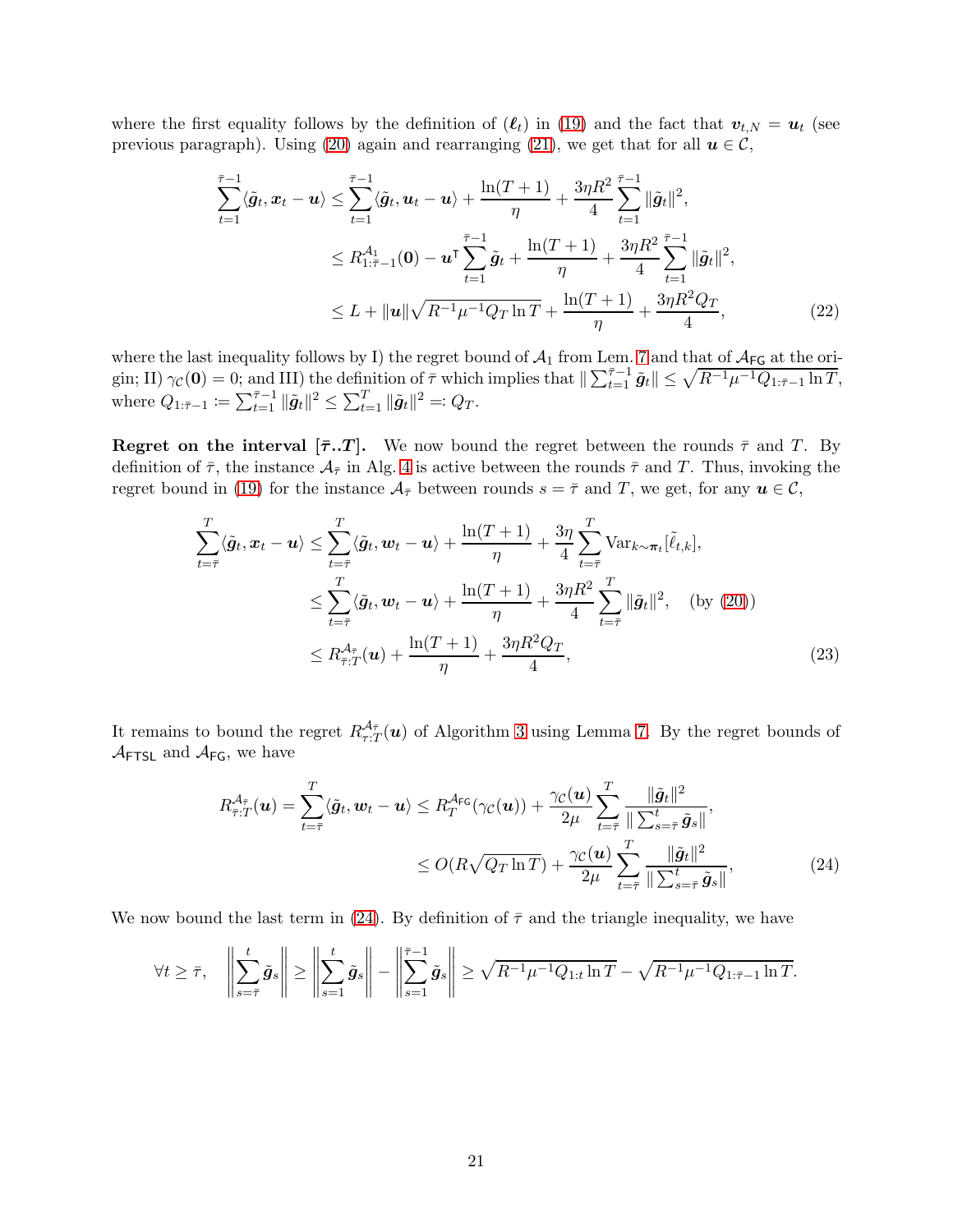Using this, we can bound the last sum in [\(24\)](#page-20-0) by

$$
\sum_{t=\bar{\tau}}^{T} \frac{\|\tilde{g}_t\|^2}{\|\sum_{s=\bar{\tau}}^t \tilde{g}_s\|} \leq \sqrt{\frac{R\mu}{\ln T}} \sum_{t=\bar{\tau}}^{T} \frac{\|\tilde{g}_t\|^2}{\sqrt{Q_{1:t}} - \sqrt{Q_{1:\bar{\tau}-1}}}
$$
\n
$$
= \sqrt{\frac{R\mu}{\ln T}} \sum_{t=\bar{\tau}}^{T} \frac{\|\tilde{g}_t\|^2 (\sqrt{Q_{1:t}} + \sqrt{Q_{1:\bar{\tau}-1}})}{Q_{\bar{\tau}:t}},
$$
\n
$$
\leq 2\sqrt{\frac{R\mu Q_{1:\bar{\tau}-1}}{\ln T}} \sum_{t=\bar{\tau}}^{T} \frac{\|\tilde{g}_t\|^2}{Q_{\bar{\tau}:t}} + \sqrt{\frac{R\mu}{\ln T}} \sum_{t=\bar{\tau}}^{T} \frac{\|\tilde{g}_t\|^2}{\sqrt{Q_{\bar{\tau}:t}}},
$$
\n
$$
\leq 4\sqrt{\frac{R\mu Q_T}{\ln T}} \ln \frac{Q_{\bar{\tau}:T}}{\|\tilde{g}_t\|^2} + 2\sqrt{\frac{R\mu Q_{\bar{\tau}:T}}{\ln T}},
$$
\n(25)

where the last inequality follows by the fact that for any for positive numbers  $\alpha_0, \ldots, \alpha_n$ ,

<span id="page-21-2"></span><span id="page-21-0"></span>
$$
\sum_{i=1}^{n} \frac{\alpha_i}{\sqrt{\sum_{j=1}^{i} \alpha_j}} \le 2 \sqrt{\sum_{i=1}^{n} \alpha_i}
$$
\n
$$
\sum_{i=1}^{n} \frac{\alpha_i}{\alpha_0 + \sum_{j=1}^{i} \alpha_j} \le \ln \frac{\alpha_0 + \sum_{i=1}^{n} \alpha_i}{\alpha_0}.
$$
\n(26)

(See e.g. [\[Cut19,](#page-12-1) [LYC18\]](#page-14-12).) Finally, note that by definition of  $\bar{\tau}$ , we must have  $\|\tilde{\mathbf{g}}_{\bar{\tau}}\| > 0$ . This in turn implies that  $\|\tilde{g}_t\| \ge L/t$  since  $\tilde{g}_t = g_t \cdot \mathbf{1}\{\|\tilde{g}_t\| \ge L/t\}$ , and so  $Q_{\bar{\tau}:T}/\|\tilde{g}_{\bar{\tau}}\|^2 \le T$ . Combining this with  $(25)$ ,  $(24)$ ,  $(23)$ ,  $(22)$ , and  $(9)$ , (where the latter relates the pseudo regret to the actual regret) we obtain the desired result.  $\Box$ 

#### <span id="page-21-1"></span>B.4 Proof of Lemma [9](#page-9-5)

For the proof of Lemma [9,](#page-9-5) we need the following result:

<span id="page-21-3"></span>**Lemma 18.** Let  $\mathcal{C}_{\epsilon}$  be as in [\(15\)](#page-9-2) and define  $\psi: \mathbf{w} \mapsto \gamma_{\mathcal{C}_{\epsilon}}(\mathbf{w})^2$ . Then,  $\psi$  is  $\epsilon/r^2$  midpoint strongly convex; that is, for any  $\boldsymbol{x}, \boldsymbol{y} \in \mathbb{R}^d$ ,

$$
\psi\left(\frac{\boldsymbol{x}+\boldsymbol{y}}{2}\right)\leq \frac{\psi(\boldsymbol{x})+\psi(\boldsymbol{y})}{2}-\frac{\epsilon}{4r^2}\|\boldsymbol{x}-\boldsymbol{y}\|^2.
$$

**Proof.** This proof closely follows steps in [\[Mol20\]](#page-15-5). By definition of the operator  $\oplus$  and the fact that for any convex set  $\mathcal{K}, \sigma_{\mathcal{K}^{\circ}}(\cdot) = \gamma_{\mathcal{K}}(\cdot)$  (see e.g. [\[Mol20\]](#page-15-5)), we have  $\gamma_{\mathcal{C}}^2$  $c_{\epsilon}^{2}(\boldsymbol{u})=(1-\epsilon)\gamma_{\mathcal{C}}^{2}$  $\frac{1}{C}$ **(u)** +  $\epsilon$ ||**u**||<sup>2</sup>/r<sup>2</sup>, for any  $u \in \mathbb{R}^d$ . Thus, we have

$$
\psi\left(\frac{\boldsymbol{x}+\boldsymbol{y}}{2}\right) = \gamma_{\mathcal{C}_{\epsilon}}\left(\frac{\boldsymbol{x}+\boldsymbol{y}}{2}\right)^{2},
$$
\n
$$
= (1-\epsilon)\gamma_{\mathcal{C}}\left(\frac{\boldsymbol{x}+\boldsymbol{y}}{2}\right)^{2} + \frac{\epsilon}{r^{2}}\left\|\frac{\boldsymbol{x}+\boldsymbol{y}}{2}\right\|^{2},
$$
\n
$$
\leq (1-\epsilon)\left(\frac{\gamma_{\mathcal{C}}(\boldsymbol{x})^{2}}{2} + \frac{\gamma_{\mathcal{C}}(\boldsymbol{y})^{2}}{2}\right) + \frac{\epsilon}{r^{2}}\left\|\frac{\boldsymbol{x}+\boldsymbol{y}}{2}\right\|^{2}, \text{ (Jensen's inequality)}
$$
\n
$$
= (1-\epsilon)\left(\frac{\gamma_{\mathcal{C}}(\boldsymbol{x})^{2}}{2} + \frac{\gamma_{\mathcal{C}}(\boldsymbol{y})^{2}}{2}\right) + \frac{\epsilon}{r^{2}}\left(\frac{\|\boldsymbol{x}\|^{2}}{2} + \frac{\|\boldsymbol{y}\|^{2}}{2} - \frac{\|\boldsymbol{x}-\boldsymbol{y}\|^{2}}{4}\right),
$$
\n
$$
= \frac{\gamma_{\mathcal{C}_{\epsilon}}(\boldsymbol{x})^{2}}{2} + \frac{\gamma_{\mathcal{C}_{\epsilon}}(\boldsymbol{y})^{2}}{2} - \frac{\epsilon}{4r^{2}}\|\boldsymbol{x}-\boldsymbol{y}\|_{2}^{2},
$$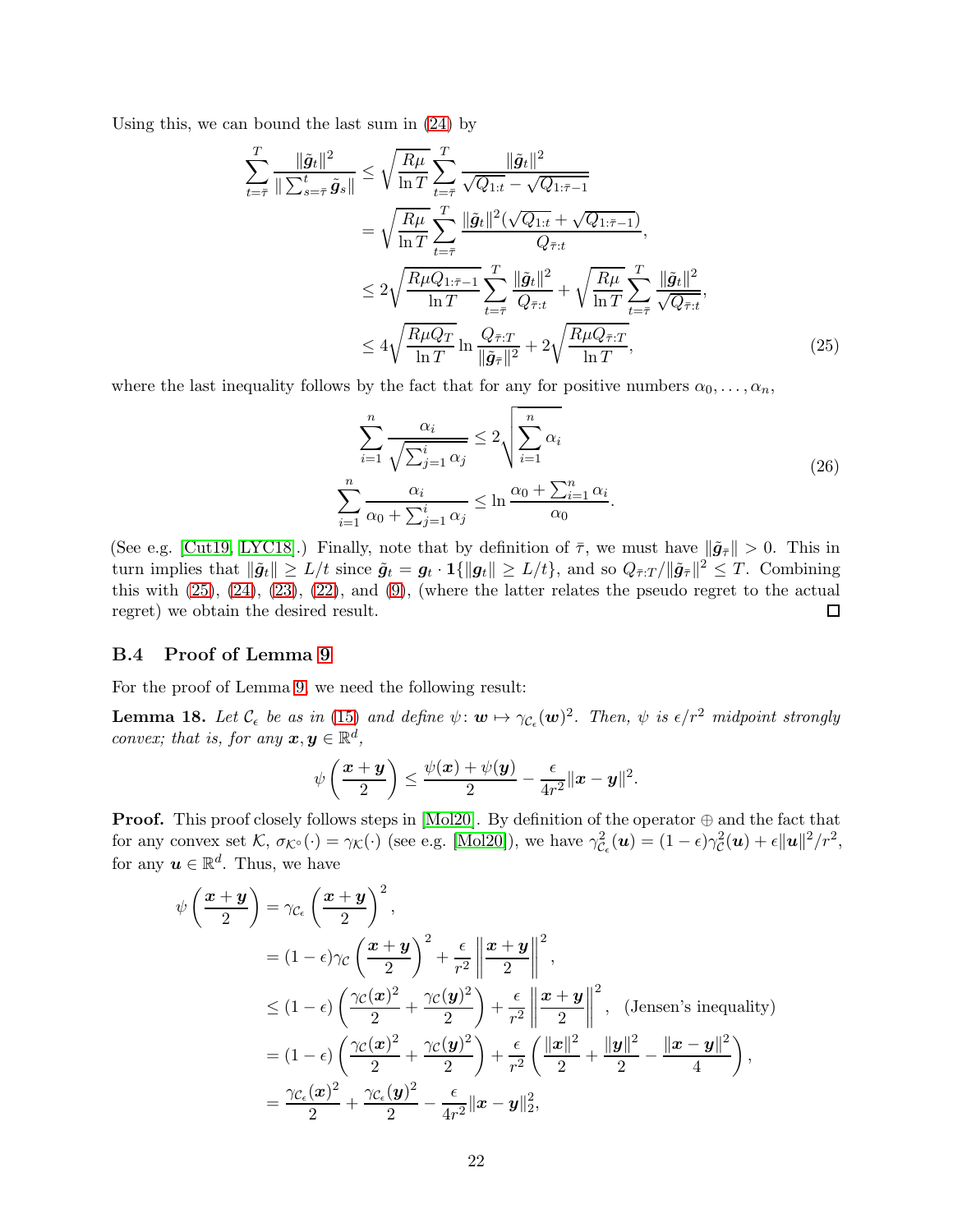where the penultimate equality follows by the fact that  $\|\boldsymbol{x} + \boldsymbol{y}\|^2 = 2\|\boldsymbol{x}\|^2 + 2\|\boldsymbol{y}\|^2 - \|\boldsymbol{x} - \boldsymbol{y}\|^2$ .

Proof of Lemma [9.](#page-9-5) The second point follows from [\[Mol20,](#page-15-5) Theorem 6]. For the first point, we use the fact that the function  $\psi: \mathbf{w} \mapsto \gamma_{\mathcal{C}_{\epsilon}}(\mathbf{w})^2$  is  $\epsilon/r^2$  is midpoint strongly convex (see Lemma [18\)](#page-21-3). Now, by [\[AGNS11,](#page-12-12) Theorem 2.3], the function  $\psi$  is  $2\epsilon/r^2$  strongly convex; that is, for any  $x, y \in \mathbb{R}^d$ and  $\lambda \in [0,1],$ 

$$
\psi(\lambda \boldsymbol{x} + (1 - \lambda)\boldsymbol{y}) \le \lambda \psi(\boldsymbol{x}) + (1 - \lambda)\psi(\boldsymbol{y}) - \frac{2\epsilon}{r^2} \lambda (1 - \lambda) \|\boldsymbol{x} - \boldsymbol{y}\|^2.
$$
 (27)

Thus, for any  $x, y \in C_{\epsilon}, \lambda \in [0,1]$  and  $v \in \mathbb{R}^d$ , we have, by subadditivity of the Gauge function

$$
\gamma_{\mathcal{C}_{\epsilon}}(\lambda \mathbf{x} + (1 - \lambda)\mathbf{y} + \mathbf{v}) \leq \gamma_{\mathcal{C}_{\epsilon}}(\lambda \mathbf{x} + (1 - \lambda)\mathbf{y}) + \gamma_{\mathcal{C}_{\epsilon}}(\mathbf{v}),
$$
\n
$$
\leq \sqrt{\lambda \gamma_{\mathcal{C}_{\epsilon}}(\mathbf{x})^2 + (1 - \lambda)\gamma_{\mathcal{C}_{\epsilon}}(\mathbf{y})^2 - \frac{2\lambda(1 - \lambda)\epsilon}{r^2} ||\mathbf{x} - \mathbf{y}||^2} + \gamma_{\mathcal{C}_{\epsilon}}(\mathbf{v}),
$$
\n
$$
\leq \sqrt{1 - \frac{2\lambda(1 - \lambda)\epsilon}{r^2} ||\mathbf{x} - \mathbf{y}||^2} + \sqrt{1 + \epsilon \kappa^2} \frac{\|\mathbf{v}\|}{r},
$$
\n(28)

<span id="page-22-1"></span>
$$
\leq 1 - \frac{\lambda(1-\lambda)\epsilon}{r^2} \|x - y\|^2 + \sqrt{1 + \epsilon \kappa^2} \frac{\|v\|}{r},\tag{29}
$$

where [\(28\)](#page-22-2) follows by the facts that I)  $\gamma_{\mathcal{C}_{\epsilon}}(\boldsymbol{x}) \vee \gamma_{\mathcal{C}_{\epsilon}}(\boldsymbol{y}) \leq 1$  since  $\boldsymbol{x}, \boldsymbol{y} \in \mathcal{C}_{\epsilon}$  II)  $\mathbb{B}(r/\sqrt{1+\epsilon\kappa^2}) \subseteq \mathcal{C}_{\epsilon}$ (implies by the second point of the lemma), and III)  $\gamma_K(u) \le ||u||/r'$  whenever  $\mathbb{B}(r') \subseteq \mathcal{K}$  (see [\[Mha21,](#page-14-6) Lemma 2]); and [\(29\)](#page-22-3) follows by the fact that  $\sqrt{1-x} \le 1 - x/2$ , for  $x > 0$ . By (29), if v is such that  $||v|| \leq \epsilon \lambda (1 - \lambda)/(r\sqrt{1 + \epsilon \kappa^2})$ , we have

<span id="page-22-5"></span><span id="page-22-4"></span><span id="page-22-3"></span><span id="page-22-2"></span>
$$
\gamma_{\mathcal{C}_{\epsilon}}(\lambda x + (1 - \lambda)y + \boldsymbol{v}) \leq 1,
$$

and so  $\lambda x + (1 - \lambda)y + v \in \mathcal{C}_{\epsilon}$ . Therefore,  $\mathcal{C}_{\epsilon}$  is  $2\epsilon/(r\sqrt{1 + \epsilon \kappa^2})$ -strongly convex w.r.t.  $\|\cdot\|$ .  $\Box$ 

#### <span id="page-22-0"></span>B.5 Proof of Lemma [10](#page-9-3)

**Proof of Lemma [10.](#page-9-3)** To simplify notation, let  $\mathcal{U} := \sqrt{1 - \epsilon} \mathcal{C}^{\circ}$  and  $\mathcal{K} := \mathcal{C}_{\epsilon}^{\circ} = \mathcal{U} \oplus \sqrt{\epsilon} \mathbb{B}(1/r)$ . For  $\lambda_*$  as in the lemma's statement, our first step in this proof is to show that  $\lambda_* = \gamma_{\mathcal{C}^{\circ}_{\epsilon}}(\boldsymbol{w})$ , which reduces to showing that  $\lambda_* \in \inf\{\lambda > 0: w \in \lambda \mathcal{K}\}\.$  Thanks to a known characterization of the  $L_2$ set addition (see e.g. [\[LYZ12,](#page-14-13) [Mol20\]](#page-15-5)), we can write  $K$  as

$$
\mathcal{K} = \{ \sqrt{1 - \alpha} \mathbf{u} + \sqrt{\alpha} \mathbf{v} : \alpha \in [0, 1], \mathbf{u} \in \mathcal{U}, \mathbf{v} \in \mathbb{B}(1/r) \}.
$$
 (30)

Thus, if  $w \in \lambda \mathcal{K}$ , for  $\lambda > 0$ , then there exists  $\alpha \in [0,1],$   $u \in \mathcal{U}, v \in \mathbb{B}(1/r)$  such that  $\lambda \sqrt{1-\alpha}u$  +  $\lambda \sqrt{\alpha} v = w$ . By letting  $\gamma = \lambda \sqrt{1 - \alpha}$ , the latter equality implies that

$$
\inf_{\mathbf{u}' \in \mathcal{U}} \|\gamma \mathbf{u}' - \mathbf{w}\|^2 \le \|\gamma \mathbf{u} - \mathbf{w}\|^2 = \lambda^2 \alpha \|\mathbf{v}\|^2 \le \lambda^2 \alpha / r^2 = (\lambda^2 - \gamma^2) / r^2.
$$
 (31)

Thus, rearranging [\(31\)](#page-22-4) implies that  $\lambda \geq \inf_{\gamma \geq 0, \boldsymbol{u} \in \mathcal{U}} \Psi(\gamma, \boldsymbol{u})^{1/2} = \lambda_*$ . We now show that if  $\lambda =$  $\lambda_*$  then  $w \in \lambda \mathcal{K}$ . Let  $(\gamma_*, u_*)$  be as in the lemma's statement. First note that if  $\lambda_* = 0$  we must necessarily have  $\gamma_* = 0$  which in turn implies that  $w = 0$ . This is not possible under the assumptions of the lemma, and so  $\lambda_* > 0$ . Define  $\alpha_* := 1 - \gamma_*^2 / \lambda_*^2$ . In this case, we have  $\mathbf{w} - \lambda \sqrt{1 - \alpha_*} \mathbf{u}_* = \mathbf{w} - \gamma_* \mathbf{u}_*$  (we are considering the case where  $\lambda = \lambda_*$ ). Therefore, by definition of  $(\gamma_*, \lambda_*, \mathbf{u}_*)$ , we have

$$
\|\mathbf{w} - \lambda \sqrt{1 - \alpha_*} \mathbf{u}_*\|^2 = \lambda^2 / r^2 - \gamma_*^2 / r^2 = \lambda_*^2 \alpha_* / r^2.
$$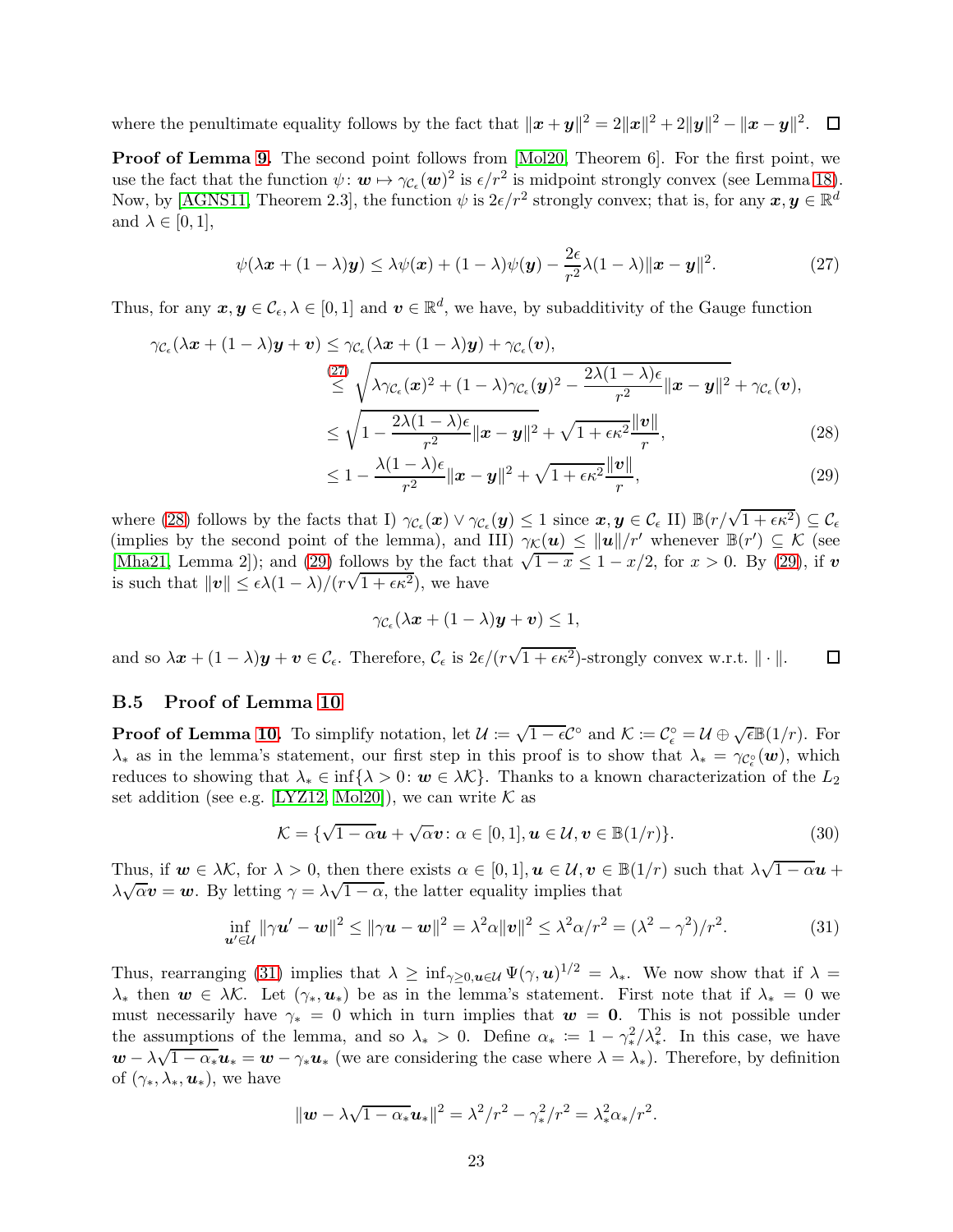This implies that there exists  $v_* \in \mathbb{B}(1/r)$  such that  $\lambda \sqrt{\alpha_*} v_* = w - \lambda \sqrt{1 - \alpha_*} u_*$ , which is equivalent to

<span id="page-23-0"></span>
$$
\lambda \sqrt{1 - \alpha_*} \mathbf{u}_* + \lambda \sqrt{\alpha_*} \mathbf{v}_* = \mathbf{w}.\tag{32}
$$

Thus, by [\(30\)](#page-22-5), we have  $w \in \lambda \mathcal{K}$ , and so we conclude that  $\lambda_* = \inf \{ \lambda > 0 : w \in \lambda \mathcal{K} \}.$ 

Now, it remains to show the lower bound on  $\langle z_*, w \rangle$ . Let  $\alpha_*$  and  $v_*$  be as in the previous paragraph. We first establish a lower bound on  $\alpha_*$ . Since  $\lambda_* = \inf \{ \lambda > 0 : w \in \lambda \mathcal{K} \}$ , we have that w is on the boundary of  $\lambda_* K$  and so [\(32\)](#page-23-0) implies that  $\sqrt{1-\alpha_*}u_* + \sqrt{\alpha_*}v_* \in \partial K$ , where  $\partial K$ denotes the boundary of K. On the other hand, we know that  $\mathcal{C}^{\circ} \subseteq \mathcal{C}_{\epsilon}^{\circ} = \mathcal{K}$ , which implies that  $(1 - \epsilon)^{-1/2} u_* \in \mathcal{K}$ . This rules out the case where  $\alpha_* = 0$  since this would mean that  $u_* \in \partial \mathcal{K}$ . Now, let  $x_* \in \operatorname{argmax}_{x \in C_{\epsilon}} \langle x, w \rangle$ . Using [\(32\)](#page-23-0), [\(30\)](#page-22-5), and that  $\lambda_* = \sigma_{C_{\epsilon}}(w)$ , we have

$$
1 = \langle x_*, \mathbf{w} \rangle / \lambda_* = \langle x_*, \sqrt{1 - \alpha_*} \mathbf{u}_* + \sqrt{\alpha_*} \mathbf{v}_* \rangle \ge \langle x_*, \sqrt{1 - \alpha_*} \mathbf{u}_* + \sqrt{\alpha_*} \mathbf{v} \rangle \tag{33}
$$

for all  $\mathbf{v} \in \mathbb{B}(1/r)$ , where the last inequality follows by the fact that  $\sqrt{1-\alpha_*}\mathbf{u}_* + \sqrt{\alpha_*}\mathbf{v} \in \mathcal{K}$  and  $\boldsymbol{x}_* \in \mathcal{K}^{\circ}$ . Now, since [\(33\)](#page-23-1) holds for all  $\boldsymbol{v} \in \mathbb{B}(1/r)$  and  $\lambda_* \cdot \alpha_* > 0$ , we have  $\langle \boldsymbol{x}_*, \boldsymbol{v}_* \rangle \geq \langle \boldsymbol{x}_*, \boldsymbol{v} \rangle, \forall \boldsymbol{v} \in \mathbb{B}(1/r)$  $\mathbb{B}(1/r)$ , from which we get that

<span id="page-23-3"></span><span id="page-23-2"></span><span id="page-23-1"></span>
$$
\boldsymbol{v}_{*} = \frac{\boldsymbol{x}_{*}}{r\|\boldsymbol{x}_{*}\|}.
$$
\n(34)

Similarly, we have  $1 = \langle x_*, w \rangle / \lambda_* = \langle x_*, \sqrt{1 - \alpha_*} u_* + \sqrt{\alpha_*} v_* \rangle \ge \langle x_*, \sqrt{1 - \alpha_*} u + \sqrt{\alpha_*} v_* \rangle$ , for all  $u \in \mathcal{U}$ , which implies that  $\langle x_*,u_* \rangle \geq \langle x_*,u \rangle$ , for all  $u \in \mathcal{U}$ . Setting  $u = \sqrt{1 - \epsilon} x_*/(R||x_*||)$  (which is guaranteed to be in  $\mathcal{U} = \sqrt{1 - \epsilon C^{\circ}}$  since  $\mathbb{B}(1/R) \subseteq C^{\circ}$ , we get that

$$
\langle x_*, u_* \rangle \ge \langle x_*, u \rangle = \frac{\sqrt{1-\epsilon} \|x_*\|}{R} \ge \frac{\sqrt{1-\epsilon}}{\kappa \sqrt{1+\kappa^2 \epsilon}}.
$$
 (35)

where the last inequality follows by the fact that  $\mathbb{B}(r)/\sqrt{1+\kappa^2\epsilon} \subseteq \mathcal{C}_{\epsilon}$  (Lemma [9\)](#page-9-5) and  $\mathbf{x}_* \in \mathcal{C}_{\epsilon}$ . Now, using the fact that  $(1 - \epsilon)^{-1/2}$ **u**<sub>\*</sub>  $\in \mathcal{K}$  as established earlier, we get that

$$
1 = \langle x_*, \sqrt{1-\alpha_*}u_* + \sqrt{\alpha_*}v_* \rangle \geq \langle x_*, (1-\epsilon)^{-1/2}u_* \rangle.
$$

By plugging [\(34\)](#page-23-2) and [\(35\)](#page-23-3) into the inequality in the previous display, we get

$$
0 \le \frac{\sqrt{(1-\epsilon)(1-\alpha_*)}-1}{\kappa\sqrt{1+\kappa^2\epsilon}} + \frac{\|\boldsymbol{x}_*\|}{r}\sqrt{\alpha_*} \le \frac{\sqrt{(1-\epsilon)(1-\alpha_*)}-1}{\kappa\sqrt{1+\kappa^2\epsilon}} + \kappa\sqrt{\alpha_*},
$$

where the last inequality follows by the fact that  $x_* \in \mathcal{C}_{\epsilon} \subseteq \mathcal{C} \subseteq \mathbb{B}(R)$  (Lemma [9](#page-9-5) and [\(14\)](#page-9-1)). This implies that for  $\tilde{\kappa} := \kappa^2 \sqrt{1 + \kappa^2 \epsilon}$ 

<span id="page-23-5"></span><span id="page-23-4"></span>
$$
\alpha_{*} \geq \frac{\epsilon^{2} - (\tilde{\kappa}^{2} + 1)\epsilon + 2\tilde{\kappa}^{2} - \tilde{\kappa}\sqrt{(\epsilon - 1)(\epsilon - \tilde{\kappa}^{2})}}{(\tilde{\kappa}^{2} - \epsilon + 1)^{2}} \geq \frac{\epsilon^{2}}{4\tilde{\kappa}^{2}}.
$$
\n(36)

Now, since  $\gamma_* = \lambda_* \sqrt{1 - \alpha_*}$ , we have  $z_* = \lambda_* \sqrt{\alpha_*} v_*$ , by [\(32\)](#page-23-0). Therefore, we have

$$
\langle z_*, v_* \rangle = \lambda_* \sqrt{\alpha_*} \langle v_*, w \rangle \stackrel{(*)}{=} \lambda_* \sqrt{\alpha_*} \frac{\lambda_*}{r \|x_*\|} \stackrel{(**)}{\geq} \frac{\lambda_*^2}{r R} \sqrt{\alpha_*} \geq \frac{\lambda_*^2 \epsilon}{2r R \tilde{\kappa}}, \tag{37}
$$

where (\*) follows by [\(34\)](#page-23-2); (\*\*) follows by the fact that  $x_* \in \mathbb{B}(R)$  as argued earlier; and the last inequality we used [\(36\)](#page-23-4). It remains to bound  $\lambda_*$  from below. By Lemma [9,](#page-9-5) we have that  $\mathbb{B}(r) \subseteq C \subseteq \sqrt{1 + \kappa^2 \epsilon C_{\epsilon}}$ . Therefore, since  $\lambda_* = \gamma_K(\boldsymbol{w}) = \sigma_{\mathcal{C}_{\epsilon}}(\boldsymbol{w})$ , we have that  $\lambda_* \geq ||\boldsymbol{w}|| \frac{r}{\sqrt{1 + \kappa^2 \epsilon C_{\epsilon}}}$ . which follows from the fact that  $\mathbb{B}(r)/\sqrt{1+\kappa^2\epsilon} \subseteq \mathcal{C}_{\epsilon}$  and [\[Mha21,](#page-14-6) Lemma 2]. Plugging this into [\(37\)](#page-23-5) implies the desired lower bound on  $\langle z_*, v_* \rangle$ . 囗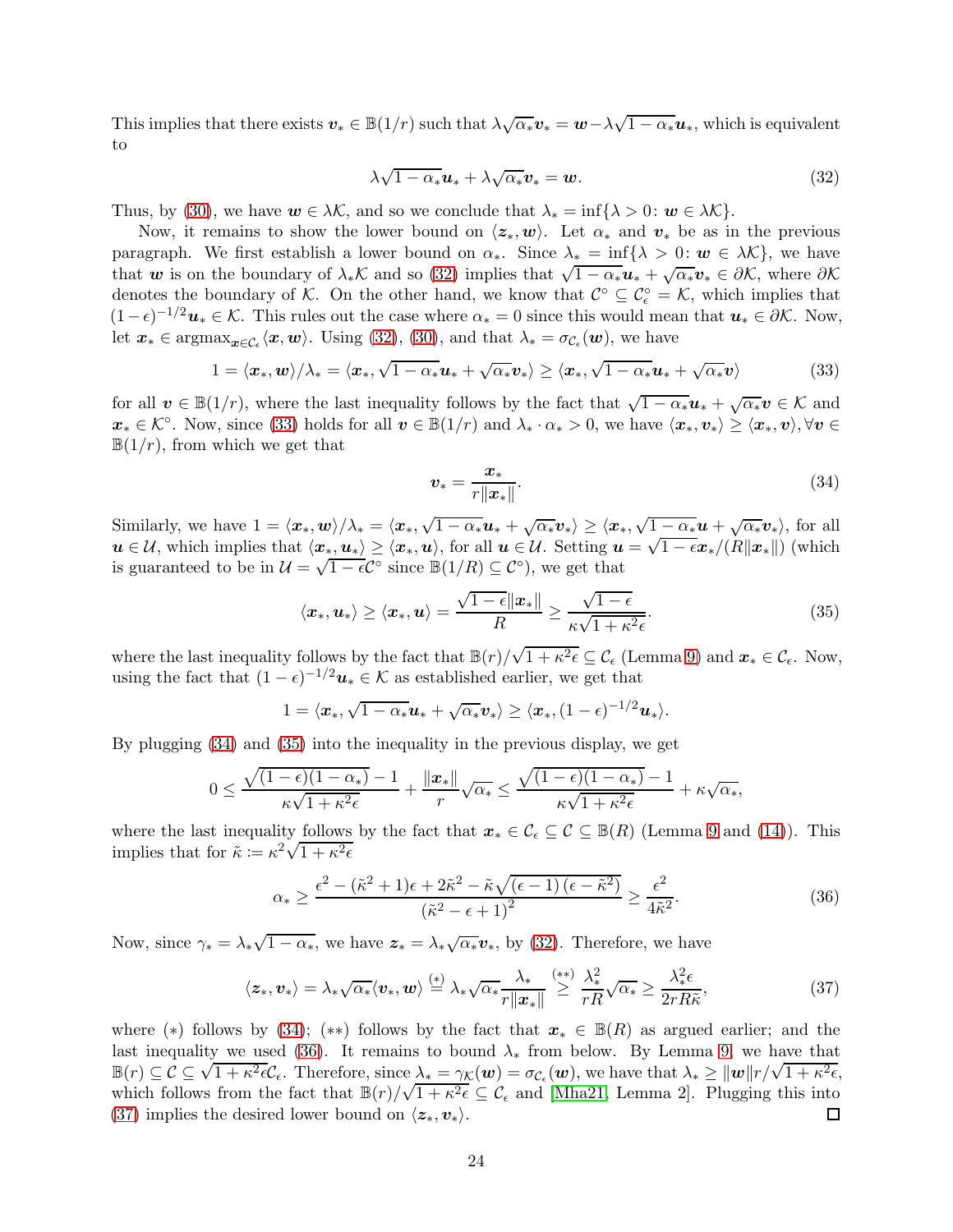#### <span id="page-24-0"></span>B.6 Proof of Lemma [11](#page-9-4)

The indicator function  $\iota_{\mathcal{K}}$  of a set  $\mathcal{K} \subseteq \mathbb{R}^d$  is the function  $\iota_{\mathcal{K}} \colon \mathbb{R}^d \to \mathbb{R} \cup \{+\infty\}$  defined by  $\iota_{\mathcal{K}}(\boldsymbol{x}) = 0$ if  $x \in \mathcal{K}$  and  $+\infty$  otherwise.

**Proof of Lemma [11.](#page-9-4)** We first show convexity. The function  $\varphi: \mathbf{w} \mapsto \inf_{\mathbf{u} \in \sqrt{1-\epsilon}C^{\circ}} \|\mathbf{u} - \mathbf{w}\|$  is convex [\[CO18,](#page-12-6) Proposition 1]. Therefore, its perspective transform  $(\gamma, \mathbf{w}) \mapsto \gamma \varphi(\mathbf{w}/\gamma)$  is convex on  $\mathbb{R}_{>0}\times\mathbb{R}^d$  (see e.g. [\[HUL04,](#page-14-9) Proposition 2.2.1]). In particular, for any  $\mathbf{w}\in\mathbb{R}^d$ ,  $\psi\colon\gamma\mapsto\gamma\varphi(\mathbf{w}/\gamma)=$  $\gamma \inf_{\mathbf{u}\in\sqrt{1-\epsilon\mathcal{C}}\circ\|\mathbf{u}-\mathbf{w}/\gamma\|=\inf_{\mathbf{u}\in\sqrt{1-\epsilon\mathcal{C}}\circ\|\gamma\mathbf{u}-\mathbf{w}\|$  is convex. Thus, since  $x\mapsto x^2$  is convex and non-decreasing on  $\mathbb{R}_{\geq 0}$ , the function  $\gamma \mapsto \psi^2(\gamma) = \inf_{\mathbf{u} \in \sqrt{1-\epsilon}C^\circ} ||\gamma \mathbf{u} - \mathbf{w}||^2$  is convex. Therefore, since  $\gamma \mapsto \gamma^2$  is 1-strongly convex, the function  $\gamma \mapsto \gamma^2 + r^2 \psi^2(\gamma)$  is also 1-strongly convex.

Now we show that  $\Theta: \gamma \mapsto \gamma^2 + r^2 \psi^2(\gamma)$  is differentiable. For this it suffice to show that  $\varphi^2$  is differentiable, since  $\psi^2(\gamma) = \gamma^2 \varphi^2(w/\gamma)$ . The function  $\varphi^2$  can be written as

$$
\varphi^2(\boldsymbol{w}) = \inf_{\boldsymbol{u} \in \mathbb{R}^d} \left\{ \iota_{\sqrt{1-\epsilon}C^\circ}(\boldsymbol{u}) + \|\boldsymbol{u} - \boldsymbol{w}\|^2 \right\},\
$$

which is the Moreau envelop of the indicator function  $\iota_{\sqrt{1-\epsilon}}c^{\circ}$  of the set  $\sqrt{1-\epsilon}C^{\circ}$ , and so it is  $C^1$ [\[Mor62,](#page-15-12) [Mor65\]](#page-15-13). Furthermore, the derivative of  $\Theta$  is given by

$$
\Theta'(\gamma) = 2\gamma + 2r^2 \mathbf{u}_*^{\mathsf{T}}(\gamma \mathbf{u}_* - \mathbf{w}), \quad \text{for all } \gamma \in (0, b],
$$

where  $u_* \in \operatorname{argmin}_{u \in \sqrt{1-\epsilon}C^\circ} ||\gamma u - w||$ . Using that  $C^\circ \subseteq \mathbb{B}(1/r)$ , we get that

$$
|\Theta'(\gamma)| \leq 2(\gamma + r^2 \gamma ||\boldsymbol{u}_*||^2 + r^2 ||\boldsymbol{u}_*|| ||\boldsymbol{w}||) \leq 2(2b + r ||\boldsymbol{w}||), \quad \forall \gamma \in (0, b],
$$

where we used that  $\|\boldsymbol{u}_*\|^2 \leq 1/r^2$  (since  $\boldsymbol{u}_* \in \mathcal{C}^\circ \subseteq \mathbb{B}(1/r)$ ). This shows the Lipschitzness claim for Θ.

#### <span id="page-24-1"></span>B.7 Proof of Proposition [13](#page-10-2)

For the proof of Proposition [13,](#page-10-2) we need to introduce a few notions. For a set  $\mathcal{K} \subseteq \mathbb{R}^d$ , we define  $\mathbb{B}(\mathcal{K},\delta) \coloneqq \{ \boldsymbol{x} \in \mathbb{R}^d : \exists \boldsymbol{y} \in \mathcal{K} \text{ such that } \|\boldsymbol{x}-\boldsymbol{y}\| \leq \delta \}.$  We also define  $\mathbb{B}(\mathcal{K},-\delta) \coloneqq \{ \boldsymbol{x} \in \mathbb{R}^d : \forall \boldsymbol{y} \in \mathcal{K} \text{ such that } \|\boldsymbol{x}-\boldsymbol{y}\| \leq \delta \}$ .  $\mathbb{B}(\delta), \ \boldsymbol{x} + \boldsymbol{y} \in \mathcal{K}$ . For a convex function  $f: \mathbb{R}^d \to \mathbb{R} \cup \{+\infty\}$ , we let  $\text{dom}(f) \coloneqq \{\boldsymbol{x} \in \mathbb{R}^d : f(\boldsymbol{x}) \leq \delta\}$  $+\infty$ } be its domain. We now define the *epigraph* of a convex function:

**Definition 19** (Epigraph). The epigraph of a function  $f: \mathbb{R}^d \to \mathbb{R} \cup \{+\infty\}$  is the defined as the set

$$
epi(f) := \{(\boldsymbol{x}, v) \in \mathbb{R}^d \times \mathbb{R} : f(\boldsymbol{x}) \le v\}.
$$

We now defined two types of Oracles that will be useful in the proof of Proposition [13.](#page-10-2)

**Definition 20** (Separation Oracle (SEP) [\[LSV18\]](#page-14-10)). Queried with a vector  $y \in \mathbb{R}^d$  and a real number  $\delta \in (0,1)$ , with probability  $1-\delta$ , the Oracle either

- asserts that  $y \in \mathbb{B}(\mathcal{K}, \delta)$ , or
- finds a vector  $c \in \mathbb{R}^d$  such that  $y \in \mathbb{B}(\mathcal{K}, \delta)$  and  $c^{\intercal}x \leq c^{\intercal}y + \delta$ , for all  $x \in \mathbb{B}(\mathcal{K}, -\delta)$ .

We let  $\text{SEP}_{\delta}(\mathcal{K})$  be the time complexity of this oracle.

In the next definition, we let  $f: \mathbb{R}^d \to \mathbb{R} \cup \{+\infty\}$  be a closed convex function.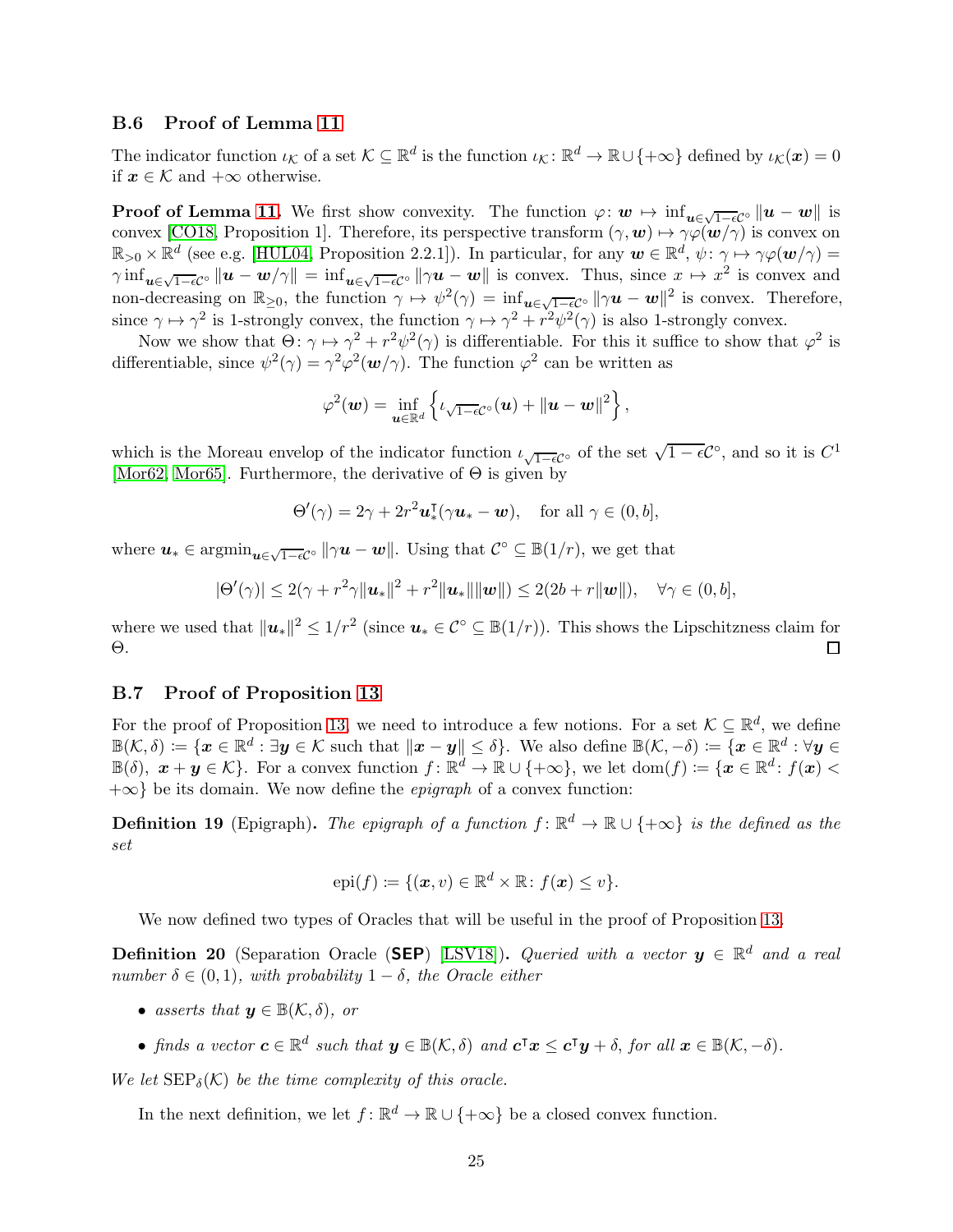**Definition 21** (Subgradient Oracle (**GRAD**) of f on  $\mathcal{K}$ ). Queried with a vector y in some convex subset  $K \subseteq \mathbb{R}^d$  and a real number  $\delta > 0$ , the Oracle outputs an extended real number  $\alpha$  and a vector  $c \in \mathbb{R}^d$  such that

$$
\forall \boldsymbol{x} \in \mathbb{R}^d, \quad \alpha + \boldsymbol{c}^\intercal(\boldsymbol{x} - \boldsymbol{y}) < \max_{\boldsymbol{z} \in \mathbb{B}(\boldsymbol{x}, \delta)} f(\boldsymbol{z}) + \delta, \quad and \quad \min_{\boldsymbol{x} \in \mathbb{B}(\boldsymbol{y}, \delta)} f(\boldsymbol{x}) - \delta \le \alpha \le \max_{\boldsymbol{x} \in \mathbb{B}(\boldsymbol{y}, \delta)} f(\boldsymbol{x}) + \delta.
$$

We let  $\text{GRAD}_{\delta}(f)$  be the time complexity of this oracle.

In what follows, we let  $\text{GRAD}(f) := \text{GRAD}_0(f)$  and  $\text{SEP}(f) := \text{SEP}_0(f)$ . The next lemma essentially shows that we can easily build a Separation Oracle for the epigraph of a convex function f using a Subgradient Oracle for f and a Separation Oracle of its domain.

<span id="page-25-1"></span>**Lemma 22.** Let  $b > 0$  and  $f : \mathbb{R}^d \to \mathbb{R} \cup \{+\infty\}$  be a closed convex function s.t.  $\sup_{x \in \text{dom}(f)} f(x) \leq b$ . Further, let  $\mathcal{K} := \text{dom}(f)$  and suppose that we have a Separation Oracle SEP(K) for the set K and a Subgradient Oracle GRAD(f) for f that can be queried on any point  $x \in \mathcal{K}$ . Then, a Separation Oracle for  $\mathcal{K}_f := \text{epi}(f) \cap \{(\mathbf{y}, v): v \leq b\}$  can be implemented with 1 calls to  $\text{SEP}(\mathcal{K})$  and  $\text{GRAD}(f)$ .

**Proof.** Let  $\mathbf{z} = (\mathbf{x}, v) \in \mathbb{R}^{d+1}$ . Using the available Oracles in lemma's statement, we will show that it is possible to build a Separation Oracle  $\text{SEP}(\mathcal{K}_f)$  whose output  $\tilde{c}$  on input z requires only one call to the available Oracles.

Query SEP(K) with input x. First, suppose that  $\text{SEP}(\mathcal{K})$  asserts that  $x \in \mathcal{K}$ . In this case, query  $\mathsf{GRAD}(f)$  with input point x and let  $(s, g)$  be its output. In this case, we have  $s = f(x)$  and

$$
s + \boldsymbol{g}^{\mathsf{T}}(\boldsymbol{y} - \boldsymbol{x}) \le f(\boldsymbol{y}), \quad \text{for all } \boldsymbol{y} \in \mathbb{R}^d.
$$
 (38)

If  $s \le v \le b$ , our desired Separation Oracle SEP( $\mathcal{K}_f$ ) asserts that  $(\mathbf{x}, v) \in \mathcal{K}_f$ . Otherwise, from [\(38\)](#page-25-0) it follows that

$$
v \leq s \implies (\mathbf{g}, -1)^{\mathsf{T}}(\mathbf{x}, v) \geq (\mathbf{g}, -1)^{\mathsf{T}}(\mathbf{y}, f(\mathbf{y})) \geq (\mathbf{g}, -1)^{\mathsf{T}}(\mathbf{y}, v'), \qquad \forall (\mathbf{y}, v') \in \mathcal{K}_f, v \geq b \implies (\mathbf{0}, 1)^{\mathsf{T}}(\mathbf{x}, v) \geq (\mathbf{0}, 1)^{\mathsf{T}}(\mathbf{y}, v'), \qquad \forall (\mathbf{y}, v') \in \mathcal{K}_f.
$$

Now, suppose that  $\mathsf{SEP}(\mathcal{K})$  does not assert that  $x \in \mathcal{K}$ , and let c be its output. In this case, we have  $c^{\intercal}x \geq c^{\intercal}y$ , for all  $y \in \mathcal{K}$ . Combining this with the fact that  $(y, v') \in \mathcal{K}_f$  only if  $y \in \mathcal{K}$ , we get that

$$
(\mathbf{c},0)^{\intercal}(\mathbf{x},v) \geq (\mathbf{c},0)^{\intercal}(\mathbf{y},v'), \quad \forall (\mathbf{y},v') \in \mathcal{K}_f.
$$

Thus, we can define  $\mathsf{SEP}(\mathcal{K}_f)$  to be the Oracle that given input  $\mathbf{z} = (\mathbf{x}, v)$  asserts  $\mathbf{z} \in \mathcal{K}_f$  when  $x \in \mathcal{K}$  and  $s \le v \le b$ . And, otherwise, outputs  $\tilde{c}$  such that

$$
\tilde{\mathbf{c}} \coloneqq \left\{ \begin{array}{ll} (\mathbf{g}, -1), & \text{if } \mathbf{x} \in \mathcal{K} \text{ and } v \leq s, \\ (\mathbf{0}, 1), & \text{if } \mathbf{x} \in \mathcal{K} \text{ and } b \leq v, \\ (\mathbf{c}, 0), & \text{if } \mathbf{x} \notin \mathcal{K}, \end{array} \right.
$$

where  $s, b, g$  and  $c$  are as above.

We base our proof of Proposition [13](#page-10-2) on the following reduction from Separation to Linear Optimization:

<span id="page-25-0"></span> $\Box$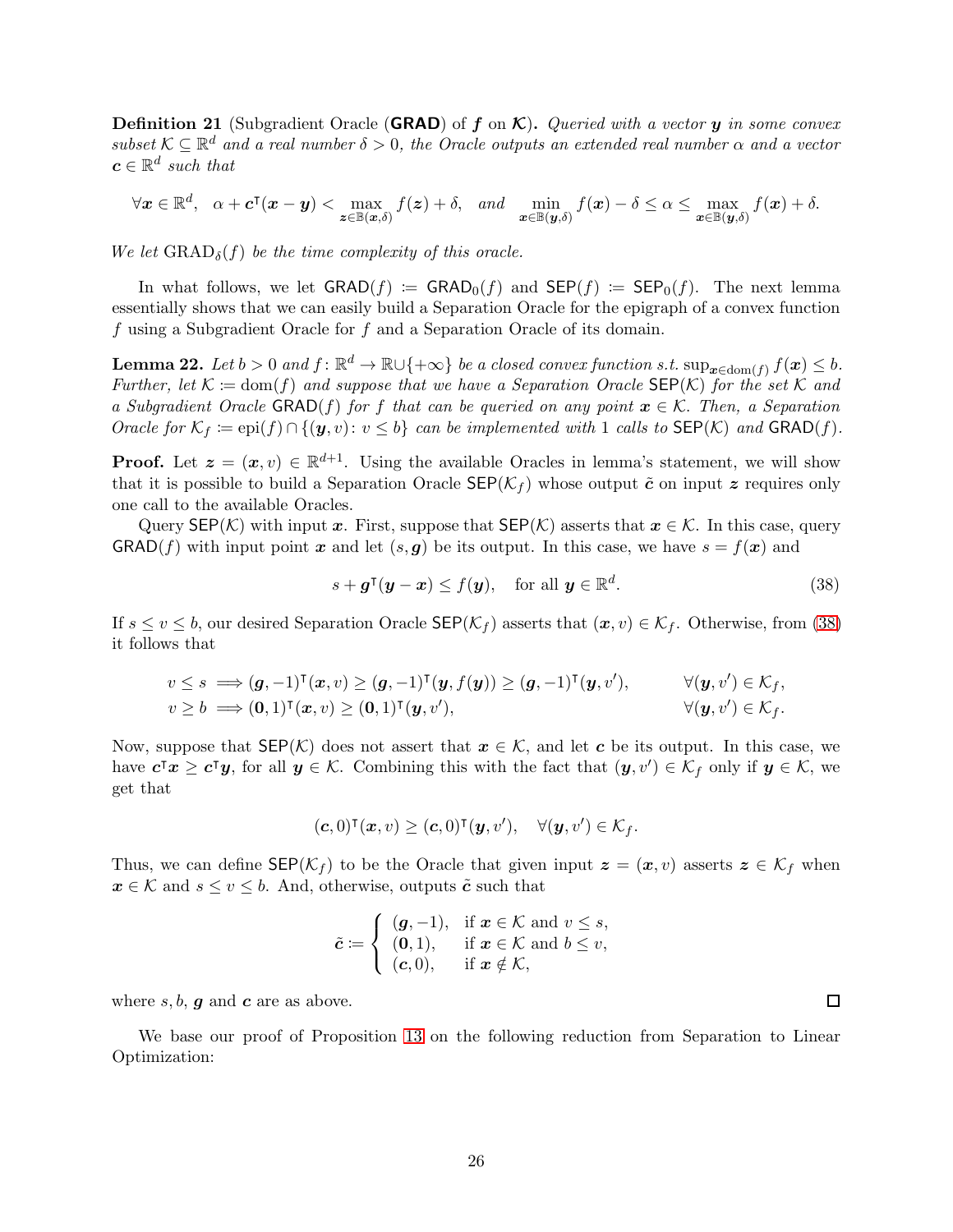<span id="page-26-0"></span>**Theorem 23** (Theorem 15 of [\[LSV18\]](#page-14-10) rephrased). Let  $\mathcal{K} \subset \mathbb{R}^d$  be a convex set satisfying  $\mathbb{B}(r) \subseteq$  $\mathcal{K} \subseteq \mathbb{B}(R)$  and let  $\kappa := R/r$ . For any  $c \in \mathbb{R}^d$  and  $\varepsilon \in (0,1)$ , there exists an algorithm that given input  $(c, \varepsilon)$  outputs x such that, with probability  $1 - \varepsilon$ ,

$$
\boldsymbol{x} \in \mathbb{B}(\mathcal{K}, R\varepsilon) \quad \text{and} \quad \boldsymbol{c}^\intercal \boldsymbol{x} \leq \min_{\boldsymbol{y} \in \mathcal{K}} \boldsymbol{c}^\intercal \boldsymbol{y} + R\varepsilon \|\boldsymbol{c}\|,
$$

Furthermore, the algorithm returns x with an expected running time of  $O(d \cdot \text{SEP}_{\delta}(\mathcal{K}) \ln(d\kappa/\varepsilon)$  +  $d^3\ln^{O(1)}(d\kappa/\varepsilon)).$ 

Theorem [23](#page-26-0) leads to the following proposition:

<span id="page-26-1"></span>**Proposition 24.** Let  $K \subset \mathbb{R}^d$  be a convex set satisfying  $\mathbb{B}(r) \subseteq K \subseteq \mathbb{B}(R)$  and let  $\kappa := R/r$ . For any  $c \in \mathbb{R}^d$  and  $\varepsilon \in (0,1)$ , there exists an algorithm A that given input  $(c,\varepsilon)$  outputs  $x$  such that, with probability  $1 - \varepsilon$ ,

<span id="page-26-3"></span>
$$
\boldsymbol{x} \in \mathbb{B}(\mathcal{K}) \quad \text{and} \quad \boldsymbol{c}^\mathsf{T} \boldsymbol{x} \le \min_{\boldsymbol{y} \in \mathcal{K}} \boldsymbol{c}^\mathsf{T} \boldsymbol{y} + R \varepsilon ||\boldsymbol{c}||, \tag{39}
$$

Furthermore, the algorithm returns x with an expected running time of  $O(d \cdot \text{SEP}_{\delta}(\mathcal{K}) \ln(d\kappa/\varepsilon) +$  $d^3\ln^{O(1)}(d\kappa/\varepsilon)).$ 

The difference between Proposition [24](#page-26-1) and Theorem [23](#page-26-0) is that in the former the vector  $x$  is in  $\mathbb{B}(\mathcal{K})$  instead of  $\mathbb{B}(\mathcal{K}, R_{\varepsilon})$ .

**Proof of Proposition [24.](#page-26-1)** Let  $x'$  be the output of the algorithm in Theorem [23](#page-26-0) given input  $(c, \varepsilon'),$ where  $\varepsilon' \coloneqq \varepsilon/(3\kappa)$ . First, we note that  $\min_{\mathbf{y} \in \mathcal{K}} \mathbf{c}^\intercal \mathbf{y} = -\sigma_{\mathcal{K}}(-\mathbf{c}) \leq -r||\mathbf{c}||$ , where the last inequality follows by [\[Mha21,](#page-14-6) Lemma 2]. This, together with the guarantee on  $x'$  from Theorem [23](#page-26-0) and the fact that  $\varepsilon \leq 1$ , implies that with probability at least  $1 - \varepsilon$ ,

$$
\boldsymbol{x}' \in \mathbb{B}(\mathcal{K}, R\varepsilon') \quad \text{and} \quad \boldsymbol{c}^\mathsf{T} \boldsymbol{x}' \le \min_{\boldsymbol{y} \in \mathcal{K}} \boldsymbol{c}^\mathsf{T} \boldsymbol{y} + \varepsilon' R \|\boldsymbol{c}\| \le -r \|\boldsymbol{c}\| + \varepsilon R/(3\kappa) \le 0. \tag{40}
$$

In what follows, we condition on the event that [\(40\)](#page-26-2) holds. Now, by Lemma [\[Mha21,](#page-14-6) Lemma 10], we can compute  $\tilde{\gamma}$  such that  $\gamma_{\mathcal{K}}(x') \leq \tilde{\gamma} \leq \gamma_{\mathcal{K}}(x') + \varepsilon/3$ . using at most  $\lceil \log_2(48\kappa^2/\varepsilon) \rceil$  calls to SEP(K). We let  $\mathbf{x} = \mathbf{x}'/\tilde{\gamma}$  be the output of Algorithm A in the Corollary's statement given input  $(c, \varepsilon)$ . We now show that x satisfies [\(39\)](#page-26-3). By the fact that  $\tilde{\gamma} \geq \gamma_K(x')$  and positive homogeneity of the Gauge function, we have  $\gamma_{\mathcal{K}}(x) = \gamma_{\mathcal{K}}(x')/\tilde{\gamma} \leq 1$ , and so  $x \in \mathcal{K}$ . On the other hand, by the fact that  $\tilde{\gamma} \leq \gamma_{\mathcal{K}}(\boldsymbol{x}') + \varepsilon/3$  and the guarantee of  $\boldsymbol{x}'$  in [\(40\)](#page-26-2), we have

$$
R\varepsilon||\boldsymbol{c}||/3 + \min_{\boldsymbol{y}\in\mathcal{K}}\boldsymbol{c}^{\mathsf{T}}\boldsymbol{y}\geq\boldsymbol{c}^{\mathsf{T}}\boldsymbol{x}' = \tilde{\gamma}\boldsymbol{c}^{\mathsf{T}}\boldsymbol{x}\stackrel{(*)}{\geq}\gamma_{\mathcal{K}}(\boldsymbol{x}')\boldsymbol{c}^{\mathsf{T}}\boldsymbol{x}' - \varepsilon|\boldsymbol{c}^{\mathsf{T}}\boldsymbol{x}|/3,\tag{41}
$$

where (\*) follows by the fact that  $c^{\dagger}x' \leq 0$  (see [\(40\)](#page-26-2)) and  $\tilde{\gamma} \leq \gamma_{\mathcal{K}}(x') + \varepsilon/3$ . Now, since  $x' \in$  $\mathbb{B}(\mathcal{K},R\varepsilon')$  (see [\(40\)](#page-26-2)), there exists  $\mathbf{y} \in \mathcal{K}$  such that  $\|\mathbf{x}' - \mathbf{y}\| \leq R\varepsilon'$ . Using this and the subadditivity of the Gauge function, we have

$$
\gamma_{\mathcal{K}}(\boldsymbol{x}') \leq \gamma_{\mathcal{K}}(\boldsymbol{y}) + \gamma_{\mathcal{K}}(\boldsymbol{x}' - \boldsymbol{y}) \leq 1 + \|\boldsymbol{x}' - \boldsymbol{y}\| / r \leq 1 + \kappa \varepsilon' \leq 1 + \varepsilon/3,
$$
\n(42)

where the second inequality follows by the fact that  $\mathbb{B}(r) \subseteq \mathcal{K}$  and [\[Mha21,](#page-14-6) Lemma 2]. Plugging [\(42\)](#page-26-4) into [\(41\)](#page-26-5) and using that  $c^{\dagger}x \le 0$  (see [\(40\)](#page-26-2)), we get that

$$
R\varepsilon||\boldsymbol{c}||/3 + \min_{\boldsymbol{y}\in\mathcal{K}}\boldsymbol{c}^{\intercal}\boldsymbol{y} \geq \boldsymbol{c}^{\intercal}\boldsymbol{x} - |\boldsymbol{c}^{\intercal}\boldsymbol{x}|\varepsilon/3 - |\boldsymbol{c}^{\intercal}\boldsymbol{x}|\varepsilon/3,
$$

Using this and the Cauchy Schwarz inequality, we get the desired inequality.

<span id="page-26-5"></span><span id="page-26-4"></span><span id="page-26-2"></span> $\Box$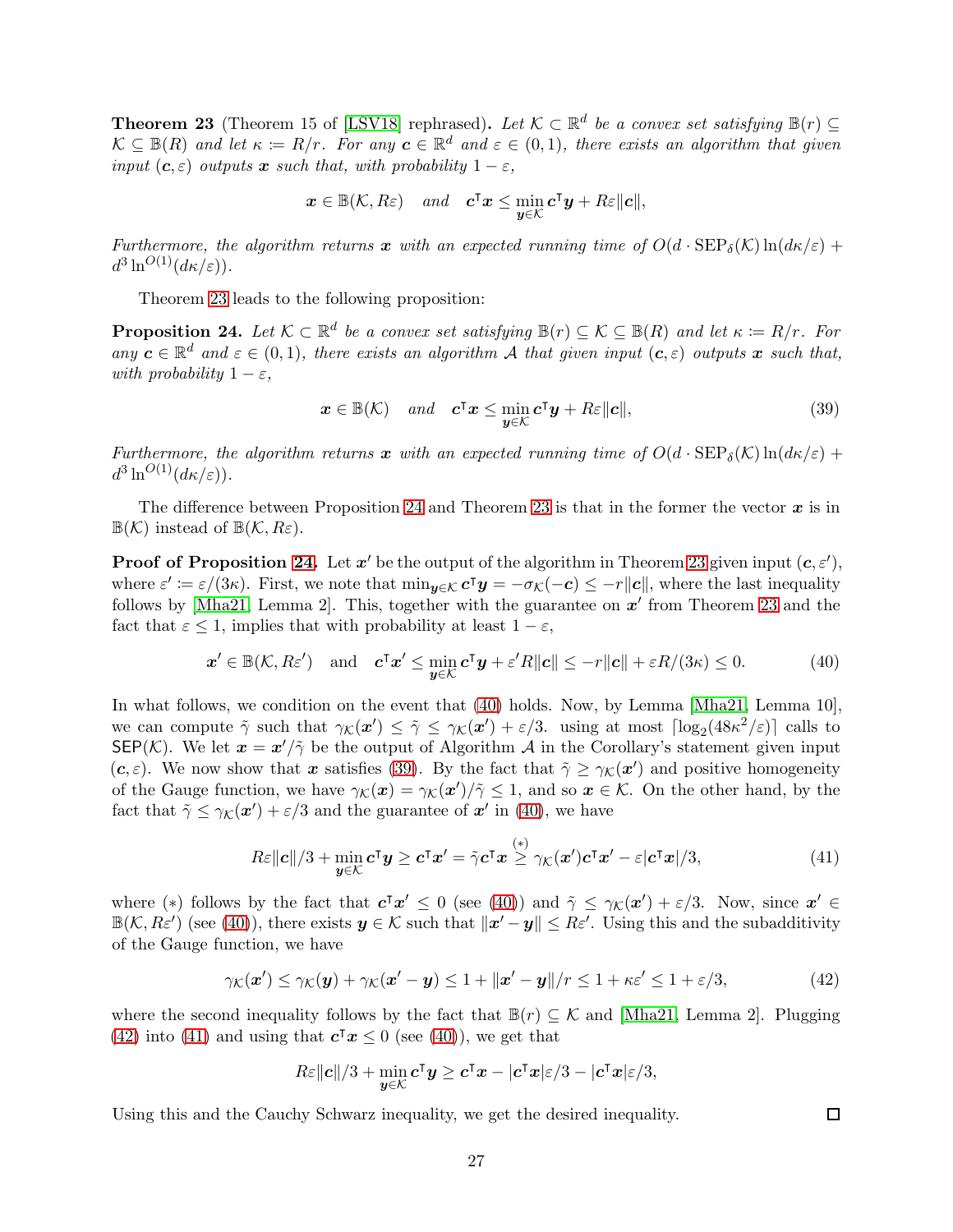We now use Proposition [24](#page-26-1) to give an upper bound on the complexity of optimizing a convex function.

<span id="page-27-1"></span>**Proposition 25.** Let K be a closed convex set satisfying  $\mathbb{B}(r) \subseteq \mathcal{K} \subseteq \mathbb{B}(R)$ , and let  $f: \mathcal{K} \to \mathbb{R}$  be a closed convex function such that  $\sup_{y \in \mathcal{K}} f(y) - \inf_{y \in \mathcal{K}} f(y) \leq B/2$ , for some  $B > 0$ . Then, for any  $\varepsilon \in (0,1)$ , there exists an algorithm that outputs x on input  $\varepsilon$  s.t., with probability at least  $1-\varepsilon$ ,

$$
f(\boldsymbol{x}) \leq \inf_{\boldsymbol{y} \in \mathcal{K}} f(\boldsymbol{y}) + \varepsilon \cdot (1 + B),
$$

Furthermore, the algorithm outputs  $x$  with an expected running time of

$$
O(d(\text{SEP}(\mathcal{K}) + \text{GRAD}(f))\ln(d\kappa B/\varepsilon) + d^3\ln^{O(1)}(d\kappa B/\varepsilon)), \text{ where } \kappa := \frac{R}{r}
$$

**Proof.** Let  $g: \mathbb{R}^d \to \mathbb{R} \cup \{+\infty\}$  be the closed convex function defined by  $g(x) = f(Rx)$  if  $x \in \mathcal{K}/R$ and  $g(x) = +\infty$ , otherwise. Define the sets  $\mathcal{K}' = \text{dom}(g)$  and

$$
\mathcal{K}_g \coloneqq \mathrm{epi}(g) \cap \left\{ (\boldsymbol{y}, v) \in \mathbb{R}^d \times \mathbb{R} \colon v \leq B \right\}.
$$

Since  $\sup_{\mathbf{y}' \in \mathcal{K}'} g(\mathbf{y}') - \inf_{\mathbf{y}' \in \mathcal{K}'} g(\mathbf{y}') = \sup_{\mathbf{y} \in \mathcal{K}} f(\mathbf{y}) - \inf_{\mathbf{y} \in \mathcal{K}} f(\mathbf{y}) \le B/2$  and  $\mathbb{B}(1/\kappa) \subseteq \mathcal{K}' \subseteq \mathbb{B}(1)$ , we have that

$$
\mathbb{B}((\kappa \wedge (B/2))^{-1}) \subseteq \mathcal{K}_g \subseteq \mathbb{B}(1 \vee B).
$$

Let A be the algorithm in Proposition [24](#page-26-1) instantiated with  $(\mathcal{K} = \mathcal{K}_g, r = (\kappa \wedge (B/2))^{-1}, R = 1 \vee B)$ , and let  $\mathbf{z} = (\mathbf{x}', v)$  be the output of A given input  $(c, \varepsilon)$ , where  $\mathbf{c} = (0, 1)$ . Then, by Proposition [24](#page-26-1) and the fact that  $\mathcal{K}_q \subseteq \mathbb{B}(1+B)$ , we have, with probability at least  $1-\varepsilon$ ,

$$
(\mathbf{x}',v) \in \mathcal{K}_g \quad \text{and} \quad v = \mathbf{c}^\mathsf{T}(\mathbf{x}',v) \le \min_{(\mathbf{y}',s) \in \mathcal{K}_g} \mathbf{c}^\mathsf{T}(\mathbf{y}',s) + (1+B)\,\varepsilon. \tag{43}
$$

Furthermore,  $A$  outputs  $x$  with an expected running time of

$$
O(d \cdot \text{SEP}(\mathcal{K}_g) \ln(d\kappa B/\varepsilon) + d^3 \ln^{O(1)}(d\kappa B/\varepsilon))
$$

which, by Lemma [22,](#page-25-1) is equal to  $O(d(\text{SEP}(\mathcal{K}) + \text{GRAD}(f))) \ln(d\kappa B/\varepsilon) + d^3 \ln^{O(1)}(d\kappa B/\varepsilon)$ . For the rest of this proof, we condition on the event that [\(43\)](#page-27-0) holds. Let  $y_* \in \operatorname{argmin}_{u \in \mathcal{K}'} g(y)$  and  $v_* := g(\mathbf{y}_*)$ , and note that  $(\mathbf{y}_*, v_*) \in \mathcal{K}_g$  and  $g(\mathbf{y}_*) = \inf_{\mathbf{y} \in \mathcal{K}} f(\mathbf{y})$ . Thus, instantiation [\(43\)](#page-27-0) with  $(\mathbf{y}', s) = (\mathbf{y}_*, v_*)$  we obtain that,

$$
v \le g(\mathbf{y}_*) + \varepsilon \cdot (1 + B) = \inf_{\mathbf{y} \in \mathcal{K}} f(\mathbf{y}) + \varepsilon \cdot (1 + B).
$$

Now, the fact that  $(x', v) \in \mathcal{K}_g$  implies that  $x' \in \mathcal{K}/R$  and  $g(x') \leq v$ . Thus, the vector  $x := Rx'$ satisfies

$$
f(\mathbf{x}) = g(\mathbf{x}') \le v \le \inf_{\mathbf{y} \in \mathcal{K}} f(\mathbf{y}) + \varepsilon \cdot (1 + B).
$$

This completes the proof.

**Proof of Proposition [13.](#page-10-2)** Let  $f: \mathcal{U} \to \mathbb{R}$  be the convex function defined by  $f(u) := ||\gamma u \|\mathbf{w}\|^2$ , for  $\gamma$ , w, and U as in the lemma's statement. Note that for any point  $\mathbf{u} \in \mathcal{U}$ , we have  $\nabla f(\mathbf{u}) = 2\gamma(\gamma \mathbf{u} - \mathbf{w})$ . Thus, a Subgradient Oracle for f on K can be implemented with complexity  $\text{GRAD}(f) \leq O(d)$ . Furthermore, by definition of the polar set  $\mathcal{C}^{\circ}$ , a Separation Oracle for the latter

 $\Box$ 

<span id="page-27-0"></span>.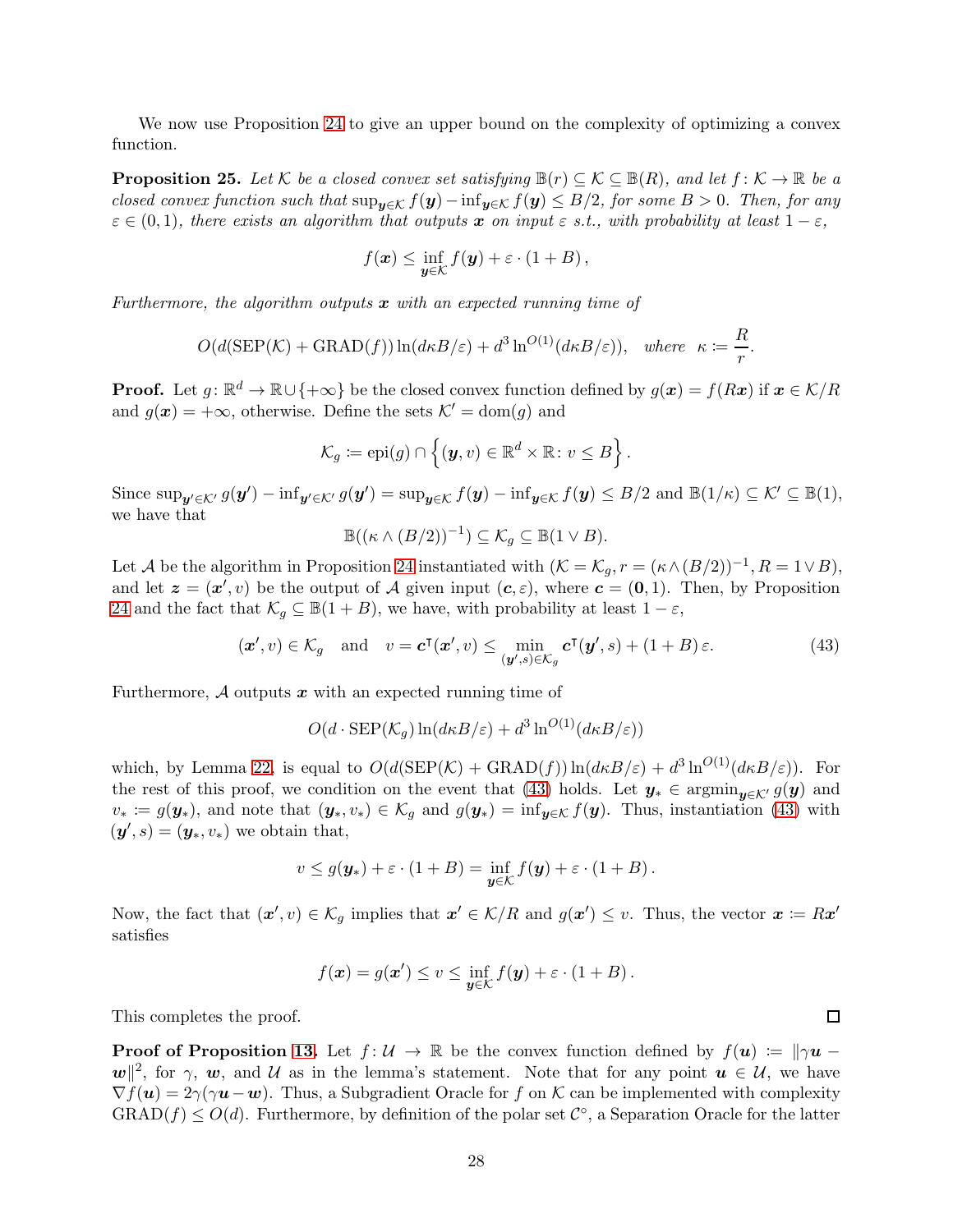<span id="page-28-0"></span>**Algorithm 7** Golden-section search for optimizing the function  $\Theta$  in Lemma [11.](#page-9-4)  $\mathcal{A}_{\mathsf{GS}}(\mathbf{w},\delta)$ 

**Require:** Input point  $w \in \mathbb{R}^d \setminus \{0\}$  and  $\delta \in (0,1)$ .  $\mathcal{A}_{\text{proj}}^{\mathcal{U}}$  as in Proposition [13.](#page-10-2) Set  $\varphi := (\sqrt{5} + 1)/2$  and  $K = \left[ -\log_{\varphi - 1} \frac{8\kappa^2 ||\mathbf{w}||^2 + 4\kappa ||\mathbf{w}||^2}{\delta} \right]$ δ  $\left\lceil \ldots / \ell \kappa = \frac{R}{r} \text{ with } r, R \text{ as in (14)} \right\rceil$  $\left\lceil \ldots / \ell \kappa = \frac{R}{r} \text{ with } r, R \text{ as in (14)} \right\rceil$  $\left\lceil \ldots / \ell \kappa = \frac{R}{r} \text{ with } r, R \text{ as in (14)} \right\rceil$ Define  $\tilde{\Theta}(\cdot) = (\cdot)^2 + r^2 \|\gamma \mathcal{A}_{\text{proj}}^{\mathcal{U}}(\boldsymbol{w}, \cdot, \frac{\delta}{4K\varphi}) - \boldsymbol{w}\|^2.$ Set  $\gamma_1 = 0$ , and  $\mu_1 = R||w||$ . Set  $\bar{\gamma}_1 = \mu_1 - (\mu_1 - \gamma_1)\varphi^{-1}$  and  $\bar{\mu}_1 = \gamma_1 + (\mu_1 - \gamma_1)\varphi^{-1}$ . Set  $\tilde{\theta}_{\gamma,1} = \tilde{\Theta}(\bar{\gamma}_1)$  and  $\tilde{\theta}_{\mu,1} = \tilde{\Theta}(\bar{\mu}_1)$ for  $i = 1, \ldots, K$  do if  $\theta_{\gamma,i} < \theta_{\mu,i}$  then Set  $\gamma_{i+1} = \gamma_i$  and  $\mu_{i+1} = \bar{\mu}_i$ . Set  $\bar{\gamma}_{i+1} = \mu_{i+1} - (\mu_{i+1} - \gamma_{i+1})\varphi^{-1}$  and  $\bar{\mu}_{i+1} = \bar{\gamma}_i$ . Set  $\tilde{\theta}_{\gamma,i+1} = \tilde{\Theta}(\bar{\gamma}_{i+1})$  and  $\tilde{\theta}_{\mu,i+1} = \tilde{\theta}_{\gamma,i}$ . else Set  $\gamma_{i+1} = \bar{\gamma}_i$  and  $\mu_{i+1} = \mu_i$ . Set  $\bar{\gamma}_{i+1} = \bar{\mu}_i$  and  $\bar{\mu}_{i+1} = \gamma_{i+1} + (\mu_{i+1} - \gamma_{i+1})\varphi^{-1}$ . Set  $\tilde{\theta}_{\gamma,i+1} = \tilde{\theta}_{\mu,i}$  and  $\tilde{\theta}_{\mu,i+1} = \tilde{\Theta}(\bar{\mu}_{i+1})$ end if end for Return  $\hat{\gamma} = (\gamma_K + \mu_K)/2$ .

(and as a result for  $U$ ) can be implemented with one call to an LOO for C. So we have available a Separation Oracle  $\mathsf{SEP}(\mathcal{U})$ .

Since  $\mathcal{U} = \sqrt{1 - \epsilon} \mathcal{C}^{\circ} \subseteq \mathcal{C}^{\circ} \subseteq \mathbb{B}(1/r)$  and  $\gamma \in (0, b]$ , we have  $(\max_{u \in \mathcal{U}} f(u) - \min_{v \in \mathcal{U}} f(v)) \leq$  $2b^2$  $\frac{2b^2}{r^2} + 2\|\mathbf{w}\|^2$ . Instantiating Proposition [25](#page-27-1) with  $\varepsilon = \delta/(1+4b^2/r^2+4\|\mathbf{w}\|^2)$  and  $B = 4b^2/r^2+4\|\mathbf{w}\|^2$ yields an algorithm  $\mathcal{A}_{\text{proj}}^U$  that outputs  $z \in \mathcal{U}$  with our desired suboptimality and computational complexity guarantees.

#### <span id="page-28-1"></span>B.8 Proof of Lemma [14](#page-10-3)

For the proof of Lemma [14,](#page-10-3) we need the following result on the Golden-search algorithm in Alg. [7](#page-28-0) :

<span id="page-28-4"></span>**Lemma 26.** Let  $(\tilde{\theta}_{\gamma,i}, \tilde{\theta}_{\mu,i}, \bar{\gamma}_i, \bar{\mu}_i, \gamma_i, \mu_i, \varphi, K)$  be as in Algorithm [7,](#page-28-0) and for  $\epsilon > 0$  define the event

$$
\mathcal{E} := \{ |\tilde{\theta}_{\gamma,i} - \Theta(\bar{\gamma}_i)| \vee |\tilde{\theta}_{\mu,i} - \Theta(\bar{\mu}_i)| \le \epsilon, \quad \forall i \in [K] \}.
$$
\n(44)

If  $\mathcal E$  holds, then  $\min_{\gamma \in [\gamma_i,\mu_i]} \Theta(\gamma) \leq \min_{\gamma>0} \Theta(\gamma) + 2(i-1)\varphi \epsilon$ , for all  $i \in [K]$ .

**Proof.** We proceed by induction. By Lemma [10,](#page-9-3) we have  $\lambda_* = \sigma_{\mathcal{C}_{\epsilon}}(\boldsymbol{w})$ , which together with the fact that  $\mathcal{C}_{\epsilon} \subseteq \mathcal{C} \subseteq \mathcal{B}(R)$  implies that  $\gamma_* \leq \lambda_* \leq R||w||$ , where  $\gamma_* \in \operatorname{argmin}_{\gamma \in \mathbb{R}} \Theta(\gamma)$ . Thus, the claim of the lemma holds for  $i = 1$  since  $\gamma_1 = 0$  and  $\mu_1 = R||w||$ . Now suppose the claim holds for i, and we will show that it holds for  $i + 1$ . Assume without loss of generality that  $\theta_{\mu,i} > \theta_{\gamma,i}$ . In this case, we have  $\mu_{i+1} = \bar{\mu}_i$  and  $\gamma_{i+1} = \gamma_i$ , and by [\(44\)](#page-28-2), we have

<span id="page-28-3"></span><span id="page-28-2"></span>
$$
\Theta(\bar{\gamma}_i) < \Theta(\bar{\mu}_i) + 2\epsilon. \tag{45}
$$

Let  $\nu_i \in \operatorname{argmin}_{\nu \in [\gamma_i, \mu_i]} \Theta(\nu)$ . If  $\nu_i \in [\gamma_i, \bar{\mu}_i]$ , then  $\min_{\gamma \in [\gamma_{i+1}, \mu_{i+1}]} \Theta(\gamma) \leq \min_{\gamma \in [\gamma_i, \mu_i]} \Theta(\gamma) \leq$  $\min_{\gamma\geq 0} \Theta(\gamma) + 2i\varphi\epsilon$ , by the induction hypothesis. Now, suppose that  $\nu_i \in (\bar{\mu}_i, \mu_i]$ .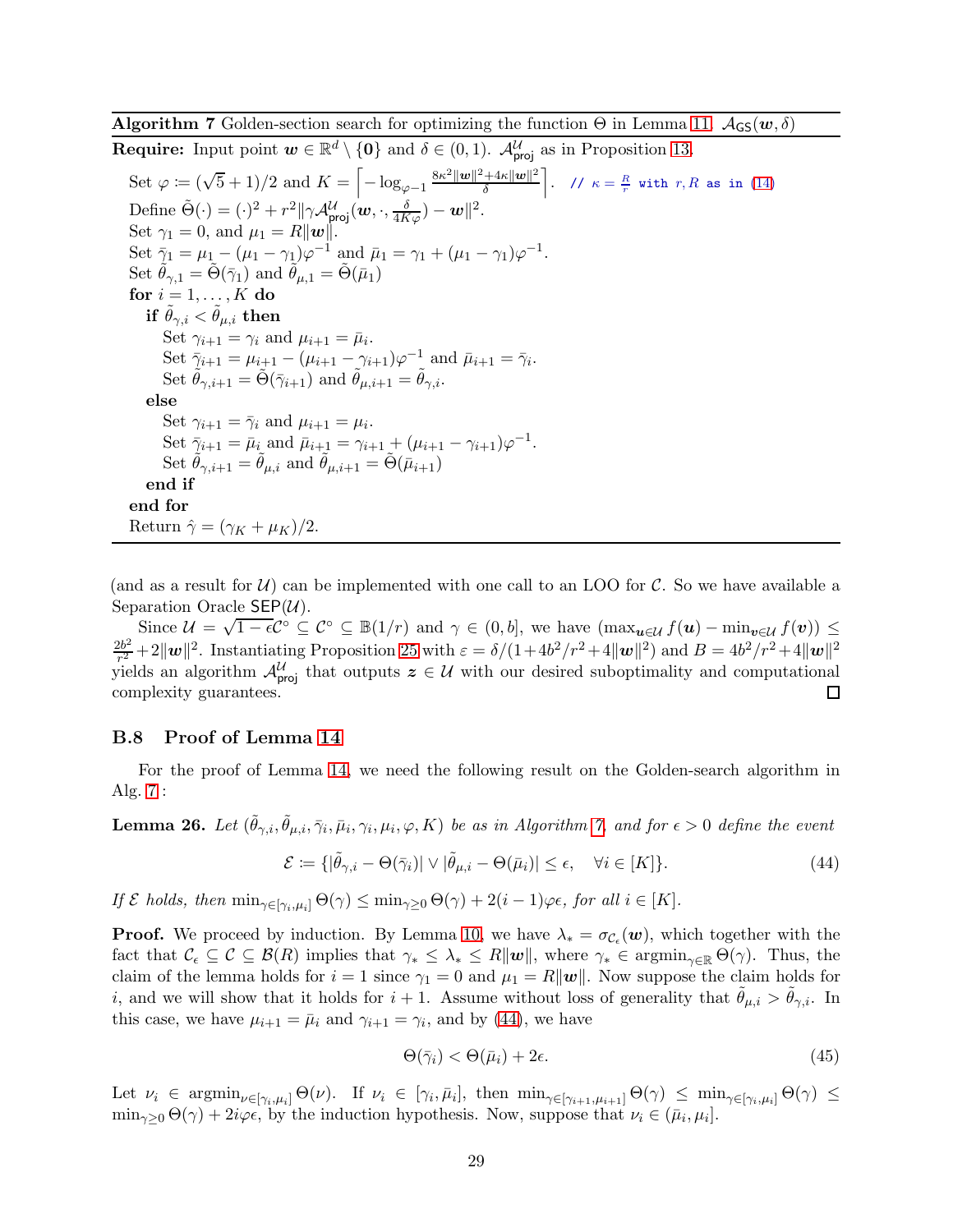By convexity of  $\Theta$  (Lemma [11\)](#page-9-4), we have  $\Theta(\bar{\mu}_i) + \Theta'(\bar{\mu}_i) \cdot (\bar{\gamma}_i - \bar{\mu}_i) \leq \Theta(\bar{\gamma}_i)$ . Plugging this into [\(45\)](#page-28-3), we get that  $\Theta'(\bar{\mu}_i) \cdot (\bar{\gamma}_i - \bar{\mu}_i) \leq 2\epsilon$ . This, together with the fact that  $\Theta'(\bar{\mu}_i) < 0$  (since  $\nu_i \in (\bar{\mu}_i, \mu_i]$  and  $\Theta$  is convex) implies that

$$
|\Theta'(\bar{\mu}_i)| \cdot (\bar{\mu}_i - \bar{\gamma}_i) \leq 2\epsilon.
$$

Combining this with the fact that  $\Theta(\bar{\mu}_i) \leq \Theta'(\bar{\mu}_i) \cdot (\bar{\mu}_i - \nu_i) + \Theta(\nu_i)$  implies that

$$
\Theta(\bar{\mu}_i) \le 2\epsilon\varphi + \Theta(\nu_i),\tag{46}
$$

where we used that  $(\nu_i - \bar{\mu}_i) \leq (\mu_i - \bar{\mu}_i) \leq \varphi \cdot (\bar{\mu}_i - \bar{\gamma}_i)$ . Using [\(46\)](#page-29-1), together with  $\Theta(\nu_i)$  =  $\min_{\gamma \in [\gamma_i, \mu_i]} \Theta(\gamma) \leq \min_{\gamma \geq 0} \Theta(\gamma) + 2(i-1)\varphi \epsilon$  (by the induction hypothesis), we get that

$$
\min_{\gamma \in [\gamma_{i+1}, \mu_{i+1}]} \Theta(\gamma) \leq \Theta(\mu_{i+1}) = \Theta(\bar{\mu}_i) \leq \min_{\gamma \geq 0} \Theta(\gamma) + 2i\varphi\epsilon,
$$

which completes the induction.

**Proof of Lemma [14.](#page-10-3)** Let  $(\tilde{\theta}_{\gamma,i}, \tilde{\theta}_{\mu,i}, \bar{\gamma}_i, \bar{\mu}_i, \gamma_i, \mu_i)$  be as in Algorithm [7.](#page-28-0) Further, let  $\Theta: \gamma^2 +$  $r^2 \inf_{u \in \sqrt{1-\epsilon}u} ||\lambda u - w||^2$  and  $\gamma_* \in \operatorname{argmin}_{\gamma \geq 0} \Theta(\gamma)$ . By Proposition [13](#page-10-2) and a union bound, we have that with probability at least  $1 - \delta$ ,

$$
|\tilde{\theta}_{\gamma,i} - \Theta(\bar{\gamma}_i)| \vee |\tilde{\theta}_{\mu,i} - \Theta(\bar{\mu}_i)| \le r^2 \delta', \quad \forall i \in [K],
$$
\n(47)

where  $\delta' = \delta/(4K\varphi)$ . Let  $\mathcal E$  be the event in [\(47\)](#page-29-2). For the rest of this proof, we condition on the event  $\mathcal E$ . By Lemma [26,](#page-28-4) we have

$$
\min_{\gamma \in [\gamma_K, \mu_K]} \Theta(\gamma) \le 2Kr^2 \varphi \delta' + \Theta(\gamma_*). \tag{48}
$$

Now, by the fact that  $\Theta$  is convex,  $(4R\|\boldsymbol{w}\| + 2r\|\boldsymbol{w}\|)$ -Lipschitz on  $(0, R\|\boldsymbol{w}\|)$  (Lemma [11\)](#page-9-4), and  $[\gamma_K, \mu_K] \subseteq [0, R||\boldsymbol{w}||]$ , we have

$$
\Theta(\hat{\gamma}) \leq \min_{\gamma \in [\gamma_K, \mu_K]} \Theta(\gamma) + (4R \|\mathbf{w}\| + 2r \|\mathbf{w}\|) \cdot (\mu_K - \gamma_K),
$$
  
 
$$
\leq 2Kr^2 \varphi \delta' + (4R \|\mathbf{w}\| + 2r \|\mathbf{w}\|) \cdot (\varphi - 1)^K + \Theta(\gamma_*),
$$
 (49)

where the last inequality follows by [\(48\)](#page-29-3) and the fact that  $\mu_i - \gamma_i \leq (\varphi - 1)(\mu_{i-1} - \gamma_i)$ , for all  $i \in [2..K]$ , and  $\mu_1 - \gamma_1 = R||w||$ . Substituting the expression of K from Algorithm [7](#page-28-0) into [\(49\)](#page-29-4), leads to the desired result. □ leads to the desired result.

#### <span id="page-29-0"></span>B.9 Proof of Lemma [15](#page-10-4)

**Proof of Lemma [15.](#page-10-4)** Let  $\epsilon$ ,  $\delta \in (0,1)$ ,  $\mathbf{w} \in \mathbb{R}^d \setminus \{0\}$ , and  $\mathcal{U} := \sqrt{1-\epsilon} \mathcal{C}^{\circ}$ . Consistent with Algorithm [5,](#page-11-1) we let  $\bar{\mathbf{w}} := \mathbf{w}/\|\mathbf{w}\|$  and note that

<span id="page-29-5"></span>
$$
\underset{\boldsymbol{v}\in\mathcal{C}_{\epsilon}}{\operatorname{argmin}}\langle\boldsymbol{v},\boldsymbol{w}\rangle=\underset{\boldsymbol{v}\in\mathcal{C}_{\epsilon}}{\operatorname{argmin}}\langle\boldsymbol{v},\bar{\boldsymbol{w}}\rangle.
$$
\n(50)

Further, define  $S(\gamma) := \inf_{\boldsymbol{u} \in \mathcal{U}} ||\gamma \boldsymbol{u} - \bar{\boldsymbol{w}}||$ ,  $\Theta \colon \gamma \mapsto \gamma^2 + r^2 S(\gamma)^2$ , and let  $\boldsymbol{u}_{\gamma} \in \operatorname{argmin}_{\boldsymbol{u} \in \mathcal{U}} ||\gamma \boldsymbol{u} - \bar{\boldsymbol{w}}||^2$ . When  $\gamma = \gamma_*,$  we have  $u_* = u_\gamma$ , where  $\gamma_*$  and  $u_*$  are as in Lemma [10](#page-9-3) with w replaced by  $\bar{w}$ ; that is

$$
(\gamma_*, \boldsymbol{u}_*) \in \operatorname*{argmin}_{\gamma \geq 0, \boldsymbol{u} \in \sqrt{1-\epsilon}C^{\circ}} \left\{ \gamma^2 + r^2 \|\gamma \boldsymbol{u} - \bar{\boldsymbol{w}}\|^2 \right\}.
$$

<span id="page-29-4"></span><span id="page-29-3"></span><span id="page-29-2"></span><span id="page-29-1"></span> $\Box$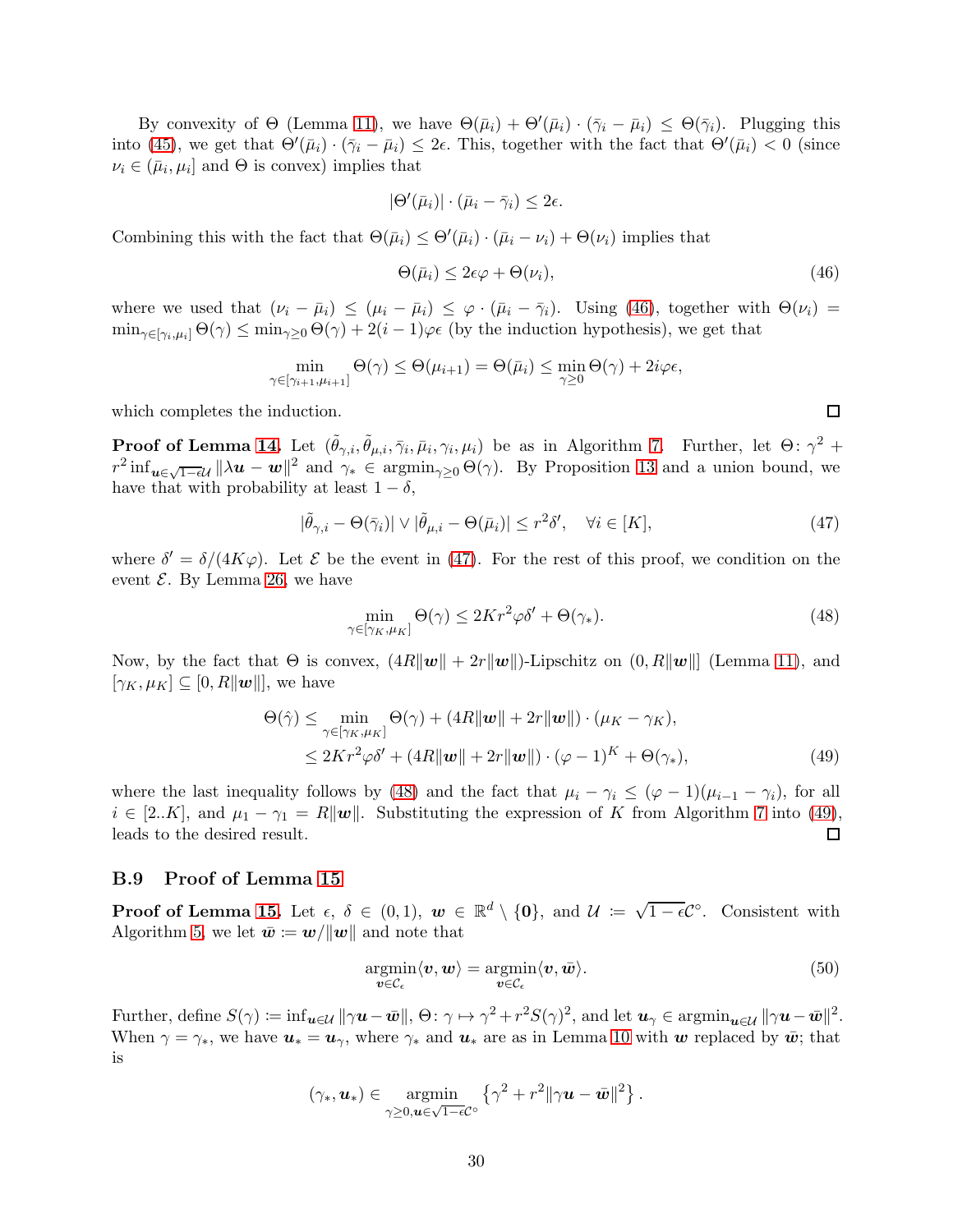Also, consistent with Lemma [10,](#page-9-3) we let  $\lambda_* := \sqrt{\gamma_*^2 + r^2 ||\gamma \mathbf{u}_* - \bar{\mathbf{w}}||^2}$ . Throughout, we will use the fact that  $\lambda_* = \sigma_{\mathcal{C}_{\epsilon}}(\bar{w})$  (follows from Lemma [10\)](#page-9-3), which together with the fact that  $\mathcal{C}_{\epsilon} \subseteq \mathcal{C} \subseteq \mathcal{B}(R)$ implies

<span id="page-30-2"></span><span id="page-30-0"></span>
$$
\gamma_* \le \lambda_* \le R \|\bar{\mathbf{w}}\| = R. \tag{51}
$$

We first show that  $\Delta \coloneqq ||\gamma_* \hat{\boldsymbol{u}} - \bar{\boldsymbol{w}}||^2 - ||\gamma_* \boldsymbol{u}_* - \bar{\boldsymbol{w}}||^2 \leq O(\delta^{1/2})$  ( $\hat{\boldsymbol{u}}$  defined in Alg. [5\)](#page-11-1). We have

$$
\Delta = \underbrace{\|\gamma_* \hat{\mathbf{u}} - \bar{\mathbf{w}}\|^2 - \|\hat{\gamma}\hat{\mathbf{u}} - \bar{\mathbf{w}}\|^2}_{A} + \underbrace{\hat{\gamma}^2/r^2 + \|\hat{\gamma}\mathbf{u}\hat{\gamma} - \bar{\mathbf{w}}\|^2 - (\gamma_*^2/r^2 + \|\gamma_*\mathbf{u}_* - \bar{\mathbf{w}}\|^2)}_{B} + \underbrace{\gamma_*^2/r^2 - \hat{\gamma}^2/r^2}_{C} + \underbrace{\|\hat{\gamma}\hat{\mathbf{u}} - \bar{\mathbf{w}}\|^2 - \|\hat{\gamma}\mathbf{u}\hat{\gamma} - \bar{\mathbf{w}}\|^2}_{D}.
$$
\n(52)

We now bound each term on the RHS of  $(52)$ . By Lemma [14](#page-10-3) and the fact that  $\Theta$  is 1-strongly convex (Lemma [11\)](#page-9-4), we have with probability at least  $1 - \delta$ ,

$$
|\hat{\gamma} - \gamma_*|^2 / 2 \le |\Theta(\hat{\gamma}) - \Theta(\gamma_*)| \le r^2 \delta. \tag{53}
$$

Let  $\mathcal{E}_1$  be the event that [\(53\)](#page-30-1) holds. Proposition [13](#page-10-2) guarantees that  $\hat{u} \in \mathcal{U}$  and so  $\|\hat{u}\| \leq 1/r$ . Using this and [\(53\)](#page-30-1), we can bound the terms  $A, B$ , and C in [\(52\)](#page-30-0) in terms of  $b \coloneqq 2R + (2\delta)^{1/2}r \geq \hat{\gamma} + \gamma_*$ (the inequality follows by [\(51\)](#page-30-2) and [\(53\)](#page-30-1)) under the event  $\mathcal{E}_1$  as

$$
A = (\gamma_*^2 - \hat{\gamma}^2) \|\hat{\mathbf{u}}\|^2 - 2(\gamma_* - \hat{\gamma}) \langle \hat{\mathbf{u}}, \bar{\mathbf{w}} \rangle \le (2\delta)^{1/2} b/r + (8\delta)^{1/2},\tag{54}
$$

$$
B = \frac{\Theta(\hat{\gamma}) - \Theta(\gamma_*)}{r^2} \le \delta, \quad C = (\gamma_* - \gamma)(\hat{\gamma} + \gamma_*)/r^2 \le \frac{b(2\delta)^{1/2}}{r},\tag{55}
$$

Proposition [13](#page-10-2) immediately implies that

<span id="page-30-8"></span><span id="page-30-7"></span><span id="page-30-6"></span><span id="page-30-5"></span><span id="page-30-4"></span><span id="page-30-3"></span><span id="page-30-1"></span>
$$
D \le \delta. \tag{56}
$$

with probability at least  $1 - \delta$ . Let  $\mathcal{E}_2$  be the event that [\(56\)](#page-30-3) holds. Define the event  $\mathcal{E} := \mathcal{E}_1 \cap \mathcal{E}_2$ and note that  $\mathbb{P}[\mathcal{E}] \geq 1 - 2\delta$  via a union bound. In what follows, we assume that  $\mathcal{E}$  holds. By [\(52\)](#page-30-0), [\(54\)](#page-30-4), [\(55\)](#page-30-5) and [\(56\)](#page-30-3), we have

$$
\|\gamma_*\hat{\mathbf{u}}-\bar{\mathbf{w}}\|^2 - \inf_{\mathbf{v}\in\gamma_*\mathcal{U}}\|\mathbf{v}-\bar{\mathbf{w}}\|^2 = \|\gamma_*\hat{\mathbf{u}}-\bar{\mathbf{w}}\|^2 - \|\gamma_*\mathbf{u}_*-\bar{\mathbf{w}}\|^2 \leq C_{\delta,\mathbf{w}},\tag{57}
$$

where  $C_{\delta,\mathbf{w}} := 2\delta + (8\delta)^{1/2} \left(\frac{b}{r}+1\right)$ . Since  $\hat{\mathbf{u}} \in \mathcal{U}$  (and hence  $\gamma_*\hat{\mathbf{u}} \in \gamma_*\mathcal{U}$ ) and the function  $\mathbf{v} \mapsto$  $||\boldsymbol{v} - \bar{\boldsymbol{w}}||^2$  is 1-strongly convex on  $\gamma_* \mathcal{U}$ , [\(57\)](#page-30-6) implies that  $||\gamma_* \hat{\boldsymbol{u}} - \gamma_* \boldsymbol{u}_*||^2 \leq 2C_{\delta, \boldsymbol{w}}$ . Using this and  $(53)$ , we have

$$
\|\hat{\gamma}\hat{\mathbf{u}} - \gamma_* \mathbf{u}_*\|^2 \le 2C_{\delta,\mathbf{w}} + (\hat{\gamma}^2 - \gamma_*^2) \|\hat{\mathbf{u}}\|^2 - 2(\hat{\gamma} - \gamma_*)\gamma_* \langle \hat{\mathbf{u}}, \mathbf{u}_*\rangle
$$
  
\n
$$
\le C'_{\delta,\mathbf{w}} := 2C_{\delta,\mathbf{w}} + (2\delta)^{1/2} b/r + (8\delta)^{1/2} \kappa,
$$
\n(58)

where we used the fact that  $\gamma_* \leq R$ ,  $\|\hat{\mathbf{u}}\| \vee \|\mathbf{u}_*\| \leq 1/r$ , and  $\hat{\gamma} - \gamma_* \leq (2\delta)^{1/2}r$ . We now use [\(58\)](#page-30-7) to show the claim of the lemma. Let  $\hat{z} := \bar{w} - \hat{\gamma}\hat{u}$  and  $z_* := \bar{w} - \gamma_* u_*$ . From [\(58\)](#page-30-7), we have  $|\langle \bar{w}, \hat{z} \rangle - \langle \bar{w}, z_* \rangle|^2 \le C'_{\delta, w}$ , and so since  $\langle \bar{w}, z_* \rangle \ge \nu := \frac{\epsilon}{2\kappa^3(1+\kappa^2\epsilon)^{3/2}}$  (Lem. [10\)](#page-9-3), we have

$$
\frac{1}{\langle \bar{w}, \hat{z} \rangle} \le \frac{1}{\langle \bar{w}, z_* \rangle - \sqrt{C'_{\delta, w}}} \le \frac{1}{\langle \bar{w}, z_* \rangle} \left( 1 + \frac{2\sqrt{C'_{\delta, w}}}{\langle \bar{w}, z_* \rangle} \right) \le \frac{1}{\langle \bar{w}, z_* \rangle} + \frac{2\sqrt{C'_{\delta, w}}}{\nu^2}, \tag{59}
$$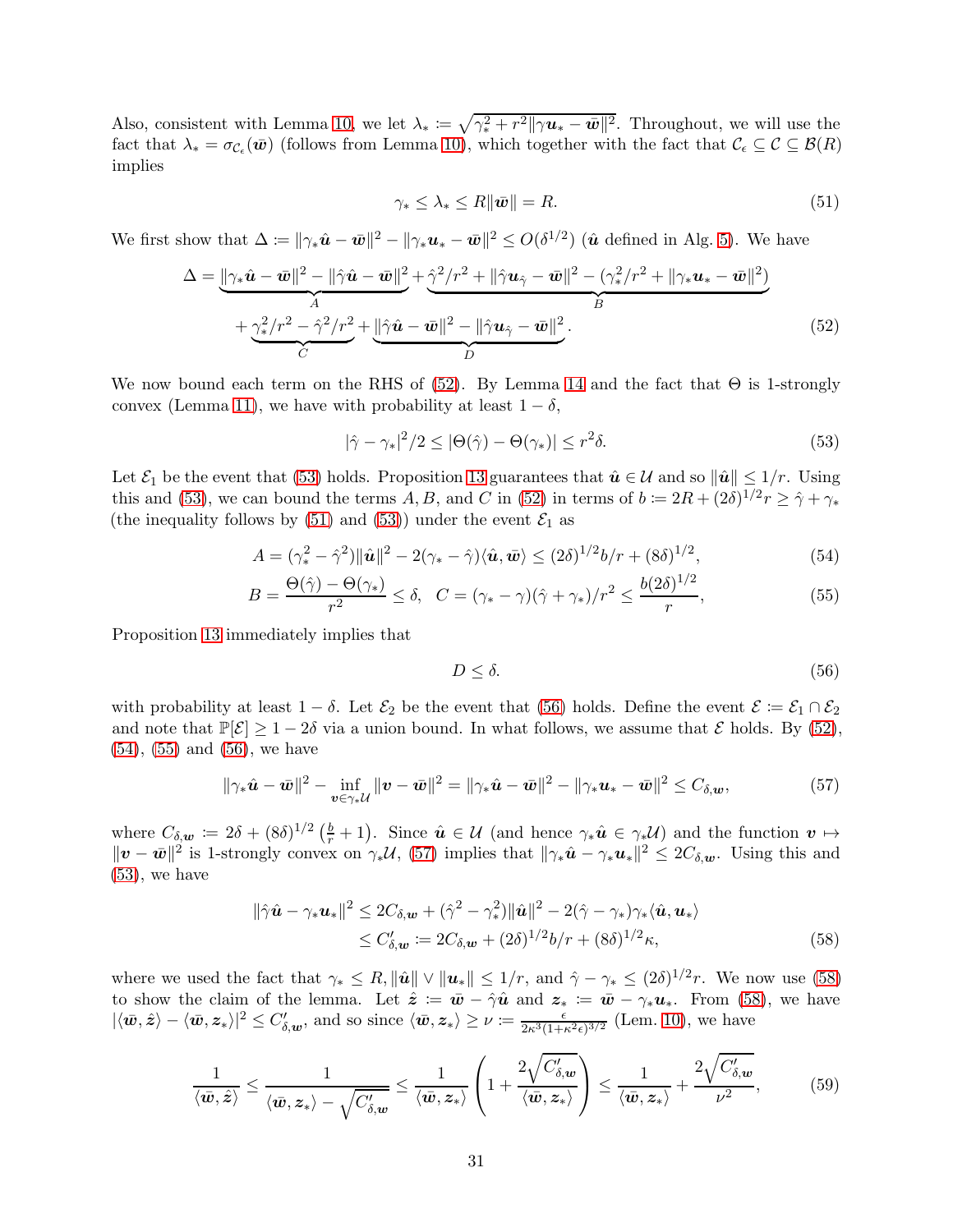where the second inequality follows by the fact that  $1/(1-x) \leq 1+2x$ , for all  $x \in [0,1/2]$ , and the fact that

$$
\frac{C_{\delta, w}'}{\langle \bar{w}, z_* \rangle^2} \le \frac{C_{\delta, w}'}{\nu^2} \le \frac{64\sqrt{\delta} \kappa^{12} (7\sqrt{\delta} + 8\sqrt{2}\kappa)}{\epsilon^2} \le 1/4,
$$

by the range restriction on  $\delta$ . Also from [\(58\)](#page-30-7), we immediately get

<span id="page-31-4"></span><span id="page-31-1"></span><span id="page-31-0"></span>
$$
\|\hat{\boldsymbol{z}}-\boldsymbol{z}_*\|^2 \leq C_{\delta,\boldsymbol{w}}'.
$$

Let  $\lambda_*^2$  $\hat{\mathbf{z}} := \gamma_*^2 + r^2 \|\gamma_* \mathbf{u}_* - \bar{\mathbf{w}}\|^2$  and  $\hat{\lambda} := \hat{\gamma}^2 + r^2 \|\hat{\gamma} \hat{\mathbf{u}} - \bar{\mathbf{w}}\|^2$ . By [\(55\)](#page-30-5) and [\(56\)](#page-30-3), we also have

$$
r^2\delta + (2\delta)^{1/2}br \ge r^2(B+D) \ge |\hat{\lambda}^2 - \lambda_*^2| \ge |\hat{\lambda} - \lambda_*| \cdot \lambda_* \ge |\hat{\lambda} - \lambda_*| \frac{r}{\sqrt{1 + \kappa^2 \epsilon}},\tag{60}
$$

where the last inequality follows by the fact that  $\lambda_* = \sigma_{\mathcal{C}_{\epsilon}}(\bar{\mathbf{w}})$  and  $\mathbb{B}(r)/\sqrt{1+\kappa^2\epsilon} \subseteq \mathcal{C}_{\epsilon}$ , which implies that  $\lambda_* \geq ||\bar{\boldsymbol{w}}|| \frac{r}{\sqrt{1 + \kappa^2 \epsilon}}$  (see proof of Lemma [10\)](#page-9-3). Rearranging [\(60\)](#page-31-0), we get

$$
|\hat{\lambda} - \lambda_*| \le \frac{(r\delta + (2\delta)^{1/2}b)\sqrt{1 + \kappa^2\epsilon}}{\|\bar{\mathbf{w}}\|} \le \tilde{C}_{\delta,\mathbf{w}} \coloneqq \frac{6\sqrt{\delta}(\kappa + 1)R(\|\bar{\mathbf{w}}\| + 1)}{\|\bar{\mathbf{w}}\|},\tag{61}
$$

where the last inequality follows by definition of b and the fact that  $\epsilon, \delta \in (0,1)$ . Let  $v_* := \lambda_* / \langle z_*, \bar{w} \rangle$  $(\langle z_*, \bar{w} \rangle > 0$  by Lemma [10\)](#page-9-3), then by Lemma [10](#page-9-3) and [\(50\)](#page-29-5), we have

$$
\mathbf{v}_{*} \in \operatorname*{argmin}_{\mathbf{v} \in C_{\epsilon}} \langle \mathbf{v}, \mathbf{w} \rangle, \tag{62}
$$
\n
$$
\text{and} \quad \|\hat{\mathbf{v}} - \mathbf{v}_{*}\| = \left| \frac{\hat{\lambda} \hat{z}}{\langle \hat{z}, \bar{\mathbf{w}} \rangle} - \frac{\hat{\lambda} \hat{z}}{\langle z_{*}, \bar{\mathbf{w}} \rangle} + \frac{\hat{\lambda} \hat{z}}{\langle z_{*}, \bar{\mathbf{w}} \rangle} - \frac{\hat{\lambda} z_{*}}{\langle z_{*}, \bar{\mathbf{w}} \rangle} + \frac{\hat{\lambda} z_{*}}{\langle z_{*}, \bar{\mathbf{w}} \rangle} - \frac{\lambda_{*} z_{*}}{\langle z_{*}, \bar{\mathbf{w}} \rangle} \right|,
$$
\n
$$
\leq \frac{2\sqrt{C'_{\delta, \mathbf{w}}}}{\nu^{2}} \|\hat{\lambda}\hat{z}\| + \frac{|\hat{\lambda}|}{\langle z_{*}, \bar{\mathbf{w}} \rangle} \|\hat{z} - z_{*}\| + \frac{\|z_{*}\|}{\langle z_{*}, \bar{\mathbf{w}} \rangle} |\hat{\lambda} - \lambda_{*}|,
$$
\n(62)

where the last step follows by the triangle inequality and by [\(59\)](#page-30-8). Now, by the facts that  $\|\hat{z}\|$   $\leq$  $\|\bar{\mathbf{w}}\| + \gamma_* \|\hat{\mathbf{u}}\| + |\hat{\gamma} - \gamma_*| \|\hat{\mathbf{u}}\| \leq (1+\kappa) + (2\delta)^{1/2} r$ ,  $\|\hat{\mathbf{u}}\| \leq 1/R$ , and  $|\hat{\lambda}| \leq \lambda_* + \tilde{C}_{\delta, \mathbf{w}} \leq R + \tilde{C}_{\delta, \mathbf{w}}$  (by  $(61)$  and  $(51)$ , we get

$$
\|\hat{\mathbf{v}} - \mathbf{v}_{*}\| \leq \frac{2\sqrt{C'_{\delta,\mathbf{w}}}}{\nu^{2}} (R + \tilde{C}_{\delta,\mathbf{w}})((1+\kappa) + (2\delta)^{1/2}) + \frac{(R + \tilde{C}_{\delta,\mathbf{w}}) \cdot \sqrt{C'_{\delta,\mathbf{w}}}}{\nu^{2}} + \frac{(1+\kappa)\tilde{C}_{\delta,\mathbf{w}}}{\nu^{2}},
$$
\n
$$
\leq 72^{2} R \delta^{1/4} \kappa^{3} / \nu^{2},
$$
\n(63)

<span id="page-31-5"></span><span id="page-31-3"></span><span id="page-31-2"></span>
$$
\leq \frac{405^2 R \delta^{1/4} \kappa^{15}}{\epsilon^2},\tag{64}
$$

where to get to [\(63\)](#page-31-2) we simplified expressions using that  $\kappa \geq 1$  and  $\delta \leq 1$ , and the last inequality we used that  $\nu = \epsilon/(2\kappa^3(1+\kappa^2\epsilon)^{3/2}) \ge \epsilon/(2^{5/2}\kappa^6)$ . Now, by sub-additivity of the Gauge function and the fact that  $\gamma c_{\epsilon}(\cdot) \leq \sqrt{1 + \epsilon \kappa^2} || \cdot ||/r$  (since  $\mathbb{B}(r) \subseteq \sqrt{1 + \epsilon \kappa^2} C_{\epsilon}$ ), we have

$$
\gamma_{\mathcal{C}_{\epsilon}}(\hat{\boldsymbol{v}}) \leq \gamma_{\mathcal{C}_{\epsilon}}(\boldsymbol{v}_{*}) + \gamma_{\mathcal{C}_{\epsilon}}(\hat{\boldsymbol{v}} - \boldsymbol{v}_{*}) \leq 1 + \sqrt{1 + \epsilon \kappa^{2}} \|\hat{\boldsymbol{v}} - \boldsymbol{v}_{*}\| / r, \quad (\text{since } \boldsymbol{v}_{*} \in \mathcal{C}_{\epsilon} \text{ by (16)})
$$
  
\n
$$
\leq 1 + (1 + \kappa) \|\hat{\boldsymbol{v}} - \boldsymbol{v}_{*}\| / r,
$$
  
\n
$$
\leq 1 + \frac{576^{2} \delta^{1/4} \kappa^{17}}{\epsilon^{2}}.
$$
\n(65)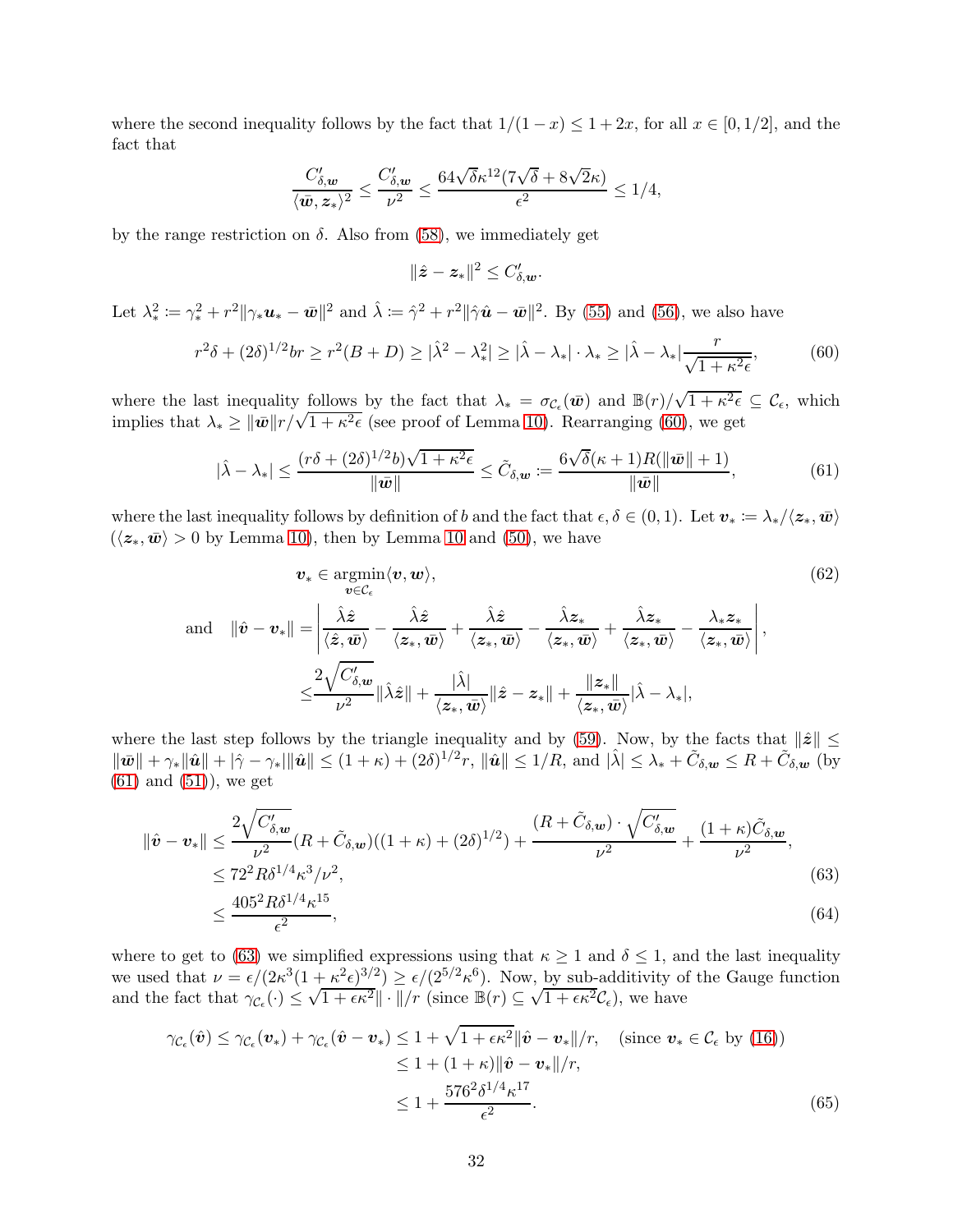This implies that  $\gamma_{\mathcal{C}_{\epsilon}}(\tilde{\boldsymbol{v}}) \leq 1$ , where  $\tilde{\boldsymbol{v}}$  is as in Algorithm [5.](#page-11-1) This implies that  $\tilde{\boldsymbol{v}} \in \mathcal{C}_{\epsilon}$ . Now using [\(63\)](#page-31-2), the triangle inequality and the fact that  $(1 - 1/(1 + x)) \leq x$ , for all  $x \geq 0$ , we get

$$
\|\tilde{\mathbf{v}} - \mathbf{v}_{*}\| \leq \|\tilde{\mathbf{v}} - \hat{\mathbf{v}}\| + \|\hat{\mathbf{v}} - \mathbf{v}_{*}\|,
$$
\n
$$
= \left(1 - \frac{1}{1 + 576^2 \delta^{1/4} \kappa^{17} \epsilon^{-2}}\right) \|\tilde{\mathbf{v}}\| + \|\hat{\mathbf{v}} - \mathbf{v}_{*}\|,
$$
\n
$$
\leq \frac{576^2 \delta^{1/4} \kappa^{17}}{\epsilon^2} \|\hat{\mathbf{v}}\| + \|\hat{\mathbf{v}} - \mathbf{v}_{*}\|,
$$
\n
$$
\leq \frac{576^2 \delta^{1/4} \kappa^{17}}{\epsilon^2} \|\hat{\mathbf{v}} - \mathbf{v}_{*}\| + \frac{576^2 \delta^{1/4} \kappa^{17}}{\epsilon^2} \|\mathbf{v}_{*}\| + \|\hat{\mathbf{v}} - \mathbf{v}_{*}\|,
$$
\n
$$
\leq \frac{484^4 R \delta^{1/4} \kappa^{32}}{\epsilon^4} + \frac{576^2 R \delta^{1/4} \kappa^{17}}{\epsilon^2},
$$
\n(66)

<span id="page-32-2"></span><span id="page-32-1"></span>
$$
\leq \frac{484^4 R \delta^{1/4} \kappa^{32}}{\epsilon^4}, \quad (\kappa \geq 1 \text{ and } \epsilon \in (0, 1))
$$
\n(67)

where [\(66\)](#page-32-1) follows by [\(64\)](#page-31-3) and the fact that  $\|\mathbf{v}_*\| \leq R$  ( $\mathbf{v}_* \in \mathcal{C}_\epsilon \subseteq \mathcal{C} \subseteq \mathbb{B}(R)$  by [\(62\)](#page-31-4) and Lemma [9\)](#page-9-5). Both [\(65\)](#page-31-5) and [\(67\)](#page-32-2) hold under the event  $\mathcal{E}$ , which satisfies  $\mathbb{P}[\mathcal{E}] \geq 1 - \delta$ . This together with [\(62\)](#page-31-4) shows the first claim of the lemma, i.e. [\(17\)](#page-10-5). The upper bound on the number of Oracle calls follows from Proposition [13,](#page-10-2) Lemma [14,](#page-10-3) and the fact that  $\|\bar{\mathbf{w}}\| = 1$ .  $\Box$ 

#### <span id="page-32-0"></span>B.10 Proof of Theorem [16](#page-10-0)

**Proof of Theorem [16.](#page-10-0)** Let  $u \in \mathcal{C}$  and  $u' := u/\sqrt{1 + \kappa^2 \epsilon}$ . Further, let  $\mathcal{A}_*$  be the instance of Alg. [4](#page-7-1) with  $\mathcal{B} \equiv \mathcal{A}_{\text{FTL}}(\mathcal{C}_{\epsilon})$  ( $\mathcal{A}_{\text{FTL}}(\mathcal{C}_{\epsilon})$  is Alg. [1](#page-4-0) with  $\mathcal{C} = \mathcal{C}_{\epsilon}$ ), where we require the iterates  $(\mathbf{w}_t)$  of the latter (i.e. the instance of  $\mathcal{A}_{\text{FTL}}(\mathcal{C}_{\epsilon})$ ) to satisfy

<span id="page-32-4"></span><span id="page-32-3"></span>
$$
\boldsymbol{w}_{t+1} = \mathbf{0}
$$
 whenever  $\sum_{s=1}^{t} \boldsymbol{g}_s = \mathbf{0}, \quad \forall t \in [T-1].$  (68)

Note that this is a valid choice for the iterates  $(w_t)$  of  $\mathcal{A}_{\text{FTL}}(\mathcal{C}_{\epsilon})$  since  $0 \in \operatorname{argmin}_{w \in \mathcal{C}_{\epsilon}} \sum_{s=1}^t g_s^{\intercal} w$ whenever  $\sum_{s=1}^t g_s = 0$ . Then, since  $\mathcal{C}_{\epsilon}$  is  $\frac{2\epsilon}{r\sqrt{1+\epsilon\kappa^2}}$ -strongly convex and  $u' \in \mathcal{C}_{\epsilon}$  (see Lemma [9\)](#page-9-5), Theorem [8](#page-7-0) implies that the outputs  $(x'_t)$  of  $\mathcal{A}_*$  in response to  $(f'_t: \mathbf{w} \mapsto \langle \mathbf{w}, \mathbf{g}_t \rangle)$  with  $(\mathbf{g}_t \in \partial f_t(x_t))$ satisfy

$$
\frac{\ln(T+1)}{\eta} + \frac{\eta R^2}{4} V_T + \widetilde{O}\left(R\sqrt{(1+\kappa^2\epsilon)^{1/2} \frac{V_T}{2\epsilon}}\right) \ge \sum_{t=1}^T \langle \mathbf{g}_t, \mathbf{x}'_t - \mathbf{u}' \rangle
$$

$$
\ge \sum_{t=1}^T \langle \mathbf{g}_t, \mathbf{x}'_t - \mathbf{u} \rangle + \langle \mathbf{G}_T, \mathbf{u} \rangle - \frac{\langle \mathbf{G}_T, \mathbf{u} \rangle}{\sqrt{1+\kappa^2\epsilon}},
$$

$$
\ge \sum_{t=1}^T \langle \mathbf{g}_t, \mathbf{x}'_t - \mathbf{u} \rangle - LR\kappa^2\epsilon T,
$$
(69)

where  $\mathbf{G}_T \coloneqq \sum_{t=1}^T \mathbf{g}_t$ . Let  $\mathcal{E}$  be the event that  $\{\forall t \in [T], ||\mathbf{x}_t - \mathbf{x}'_t|| \leq R/T$ , and  $\mathbf{x}_t \in \mathcal{C}\}$ . By our choice of  $\delta$  in the setting of the theorem, Lemma [15,](#page-10-4) the requirement on  $\mathcal{A}_{*}$  in [\(68\)](#page-32-3), and the fact that  $x_t = 0$  whenever  $\sum_{s=1}^{t-1} g_s = 0$  (see Alg. [5\)](#page-11-1), we have that  $\mathbb{P}[\mathcal{E}] \geq 1 - \rho/T$ . Furthermore, under the event  $\mathcal{E}$ , we have  $\langle g_t, x_t' - x_t \rangle \leq LR/T$ . Combining this with [\(69\)](#page-32-4) implies the desired result. 囗